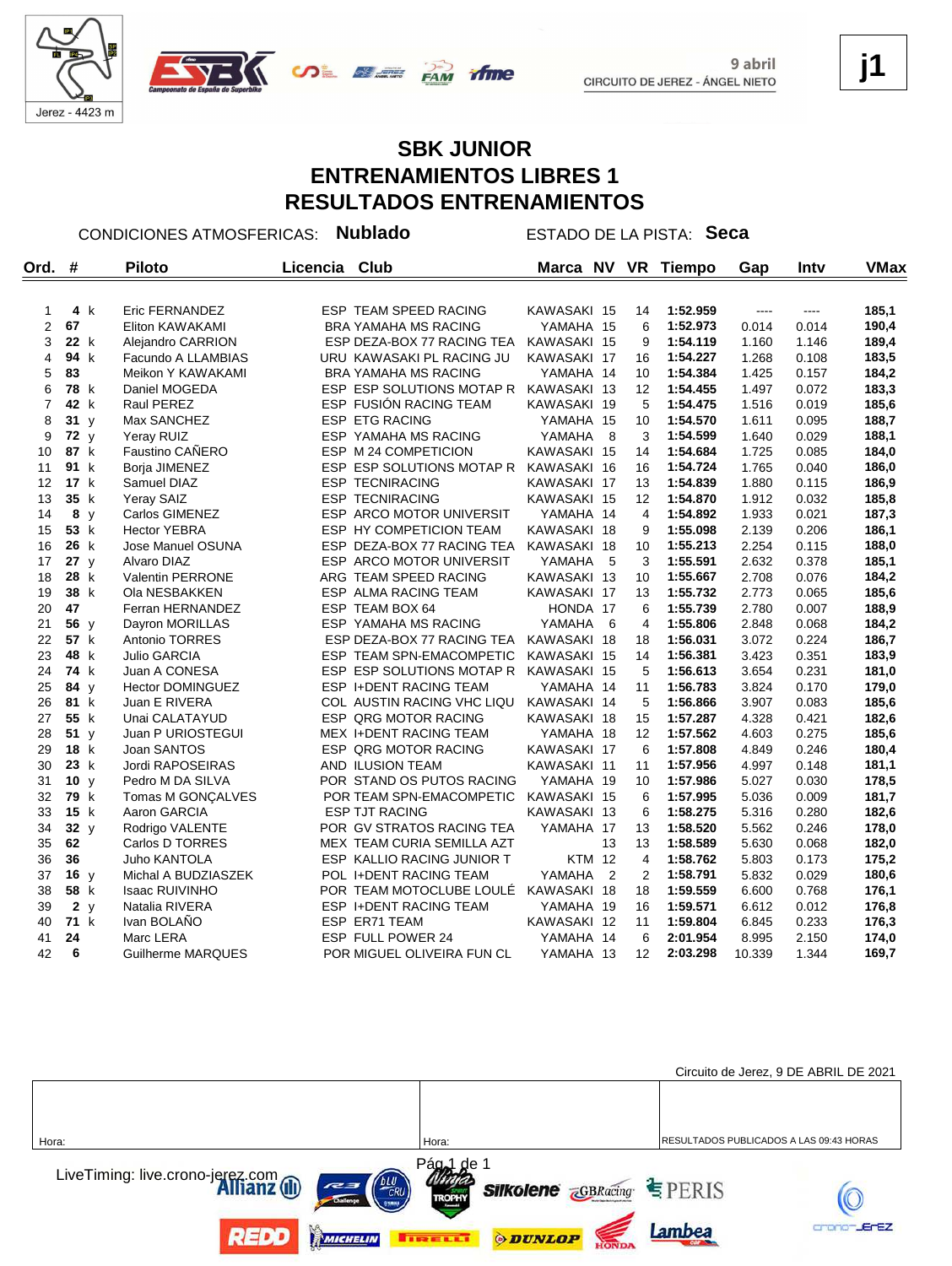



# **VUELTA A VUELTA ENTRENAMIENTOS LIBRES 1 SBK JUNIOR**

|                 | $\mathbf{2}$         | 4         | 6         | 8                    | 10                   | 15                   | 16        | 17                   | 18                   | 22                   | 23                    | 24                   |
|-----------------|----------------------|-----------|-----------|----------------------|----------------------|----------------------|-----------|----------------------|----------------------|----------------------|-----------------------|----------------------|
| 1               | 2:14.476             | 2:06.173  | 2:19.769  | 2:03.955             | 2:06.935             | 2:05.902             | 2:06.098  | 2:08.064             | 2:14.381             | 2:07.683             | 2:14.319              | 2:16.444             |
| $\overline{2}$  | 2:03.309             | 1:58.281  | 2:07.425  | 1:56.764             | 2:00.148             | 1:59.743             | 1:58.791* | 1:58.491             | 1:59.974             | 1:56.827             | 2:02.045              | 2:03.820             |
| $\mathbf{3}$    | 2:02.693             | 1:54.608  | 2:06.582  | 1:55.725             | 1:59.288             | 1:58.876             |           | 1:57.542             | 1:59.160             | 1:59.234             | 2:01.682              | 2:03.622             |
| 4               | 2:01.086             | 1:54.633  | 2:06.102  | 1:54.892*            | 2:00.096             | 1:58.554             |           | 1:57.765             | 1:59.083             | 1:54.912             | PIT EXIT              | 2:03.095             |
| 5               | 2:00.630             | 1:54.072  | 2:05.913  | 1:55.265             | PIT EXIT             | 1:58.311             |           | 1:58.061             | 1:58.604             | 2:01.000             | 2:26.166              | 2:02.065             |
| 6               | 2:00.644             | PIT EXIT  | 2:05.128  | PIT EXIT             | 2:05.617             | 1:58.275*            |           | 1:57.579             | 1:57.808*            | 1:55.052             | 2:01.028              | 2:01.954*            |
| $\overline{7}$  | PIT EXIT             | 2:01.232  | 2:04.506  | 2:11.221             | 1:59.076             | PIT EXIT             |           | PIT EXIT             | PIT EXIT             | 1:54.480             | 1:59.073              | PIT EXIT             |
| 8               | 2:09.843             | 1:55.310  | 2:03.625  | 1:56.692             | 1:59.555             | 2:07.444             |           | 2:07.418             | 2:16.335             | 2:00.689             | 1:58.704              | 2:18.244             |
| 9               | 2:01.291             | 1:56.348  | 2:03.851  | PIT EXIT             | 1:58.565             | 1:58.806             |           | 1:58.981             | 2:00.126             | $1:54.119*$          | 1:58.335              | 2:04.939             |
| 10              | 2:00.817             | PIT EXIT  | PIT EXIT  | 2:20.331             | 1:57.986*            | 1:58.478             |           | 1:55.486             | 1:57.868             | PIT EXIT             | 1:58.247              | 2:02.658             |
| 11              | 2:12.078             | 1:59.903  | 2:11.949  | 1:55.637             | 1:58.469             | PIT EXIT             |           | 1:55.328             | 1:58.394             | 2:01.306             | 1:57.956*             | 2:02.444             |
| 12              | 2:01.847             | 1:53.647  | 2:03.298* | 1:58.203             | 1:58.771             | 2:22.279             |           | 1:55.437             | 1:59.945             | 1:56.117             |                       | 2:01.969             |
| 13              | 2:01.205             | 1:53.161  | 2:03.337  | 1:55.973             | 1:58.941             | 2:01.036             |           | 1:54.839*            | PIT EXIT             | 1:56.147             |                       | 2:02.448             |
| 14              | 2:00.161             | 1:52.959* |           | 1:59.747             | PIT EXIT             |                      |           | 1:56.759             | 2:16.860             | 1:55.873             |                       | 2:01.985             |
| 15              | 1:59.702             | 1:55.497  |           |                      | 2:04.539             |                      |           | 1:55.814             | 1:58.230             | 1:55.612             |                       |                      |
| 16              | 1:59.571*            |           |           |                      | 1:59.418             |                      |           | 1:55.399             | 1:57.955             |                      |                       |                      |
| 17              | 2:00.285             |           |           |                      | 1:59.409             |                      |           | 1:55.571             | 1:57.926             |                      |                       |                      |
| 18              | 2:00.774             |           |           |                      | 1:59.589             |                      |           |                      |                      |                      |                       |                      |
| 19              | 2:00.347             |           |           |                      | 1:59.947             |                      |           |                      |                      |                      |                       |                      |
|                 |                      |           |           |                      |                      |                      |           |                      |                      |                      |                       |                      |
|                 |                      |           |           |                      |                      |                      |           |                      |                      |                      |                       |                      |
| <b>Vuelta</b>   | 26                   | 27        | 28        | 31                   | 32                   | 35                   | 36        | 38                   | 42                   | 47                   | 48                    | 51                   |
| 1               | 2:08.271             | 2:02.577  | 2:07.060  | 2:05.407             | 2:09.732             | 2:15.512             | 2:09.718  | 2:08.045             | 2:04.339             | 2:10.241             | 2:05.736              | 2:05.450             |
| $\overline{2}$  | 1:57.401             | 1:56.214  | 1:59.557  | 1:56.564             | 2:02.730             | 1:59.083             | 2:00.116  | 2:00.081             | 1:55.383             | 1:58.252             | 1:57.348              | 1:59.335             |
| 3               | 1:57.442             | 1:55.591* | 1:57.703  | 1:56.228             | 2:00.688             | 1:57.994             | 1:59.156  | 1:58.064             | 1:54.981             | 1:57.587             | 2:02.435              | 1:58.542             |
| <u>4</u>        | 2:00.084             | 1:56.912  | PIT EXIT  | 1:55.703             | 1:59.204             | 1:57.335             | 1:58.762* | 2:01.253             | 1:54.991             | 1:57.084             | 1:56.463              | 1:59.495             |
| 5               | 1:55.784             | 1:55.670  | 2:05.571  | PIT EXIT             | 2:00.149             | 1:57.112             | 1:59.024  | 1:57.017             | 1:54.475*            | 1:58.618             | PIT EXIT              | 1:59.831             |
| 6               | 1:55.375             |           | 1:56.715  | 2:12.081             | 2:00.426             | 1:57.066             | 1:59.200  | 1:56.843             | PIT EXIT             | 1:55.739*            | 2:08.285              | 1:58.933             |
| 7               | 1:58.572             |           | 1:56.462  | 1:55.275             | 2:00.174             | PIT EXIT             | PIT EXIT  | 1:56.581             | 2:05.920             | 1:56.561             | PIT EXIT              | 1:59.288             |
| <u>8</u>        | 1:56.829             |           | 1:56.082  | 1:55.117             | 2:00.282             | 2:11.175             | 2:05.815  | PIT EXIT             | 1:54.850             | 1:58.723             | 2:09.720              | PIT EXIT             |
| 9               | 1:55.771             |           | 1:55.989  | 2:01.100             | PIT EXIT             | 1:56.218             | 2:00.459  | 2:06.295             | 1:55.015             | PIT EXIT             | 1:57.560              | 2:06.086             |
| 10              | $1:55.213*$          |           | 1:55.667* | 1:54.570*            | 2:11.337             | 1:55.016             | 2:00.682  | 1:57.201             | 2:11.034             | 2:06.514             | 1:57.743              | 1:58.164             |
| 11              | PIT EXIT             |           | PIT EXIT  | 1:55.223             | 1:58.831             | 1:54.986             | 1:59.581  | 1:58.698             | 1:56.427             | 2:08.048             | 1:56.788              | 1:57.780             |
| <u> 12</u>      | 2:01.433             |           | 2:11.101  | 1:54.785             | 1:59.030             | 1:54.870*            | 2:00.505  | 1:55.895             | 1:56.328             | PIT EXIT             | PIT EXIT              | 1:57.562*            |
| 13              | 1:55.761             |           | 1:57.253  | 2:13.886             | 1:58.520*            | 1:54.959             |           | 1:55.732*            | PIT EXIT             | 2:05.115             | 2:04.106              | 1:59.280             |
| 14              | 1:55.751<br>1:56.923 |           |           | 1:55.020<br>1:54.819 | 1:59.097<br>1:58.615 | 1:57.489<br>1:55.377 |           | PIT EXIT<br>2:07.692 | 2:02.833<br>1:55.963 | 1:57.143<br>2:07.485 | 1:56.381*<br>1:57.278 | 1:58.392<br>1:58.126 |
| 15              | 1:59.992             |           |           |                      | 2:00.201             |                      |           | 2:01.914             | 1:57.706             | 1:58.408             |                       | 1:57.977             |
| <u>16</u><br>17 | 1:56.189             |           |           |                      | 2:00.199             |                      |           | 1:56.261             | 1:57.241             | 2:00.010             |                       | 1:57.803             |
| 18              | 1:56.932             |           |           |                      |                      |                      |           |                      | 1:57.208             |                      |                       | 1:58.007             |

| <b>Vuelta</b> | 53       | 55       | 56        | 57       | 58       | 62       | 67       |          |             |          | 78       | 79       |
|---------------|----------|----------|-----------|----------|----------|----------|----------|----------|-------------|----------|----------|----------|
|               | 2:08.820 | 2:09.732 | 2:06.675  | 2:09.023 | 2:10.133 | 2:15.056 | 2:03.124 | 2:12.238 | 2:04.494    | 2:05.050 | 2:04.155 | 2:13.806 |
|               | 1:56.873 | 1:58.251 | 1:57.880  | 1:58.085 | 2:03.346 | 2:38.094 | 1:54.666 | 2:02.078 | 1:54.898    | 1:57.565 | 1:56.535 | 2:00.015 |
|               | 1:55.293 | 1:57.835 | 1:56.877  | 1:57.374 | 2:02.314 | 2:02.488 | 1:53.658 | 2:01.570 | $1:54.599*$ | 2:01.372 | 2:04.337 | 1:59.358 |
|               | 1:55.890 | 1:58.527 | 1:55.806* | 1:57.043 | 2:02.028 | 2:01.703 | 1:53.564 | PIT EXIT | 2:06.070    | 1:56.993 | 1:55.413 | 1:59.463 |

LiveTiming: live.crono-jerez.com

**REDD** 









crono-JErEZ

**j2**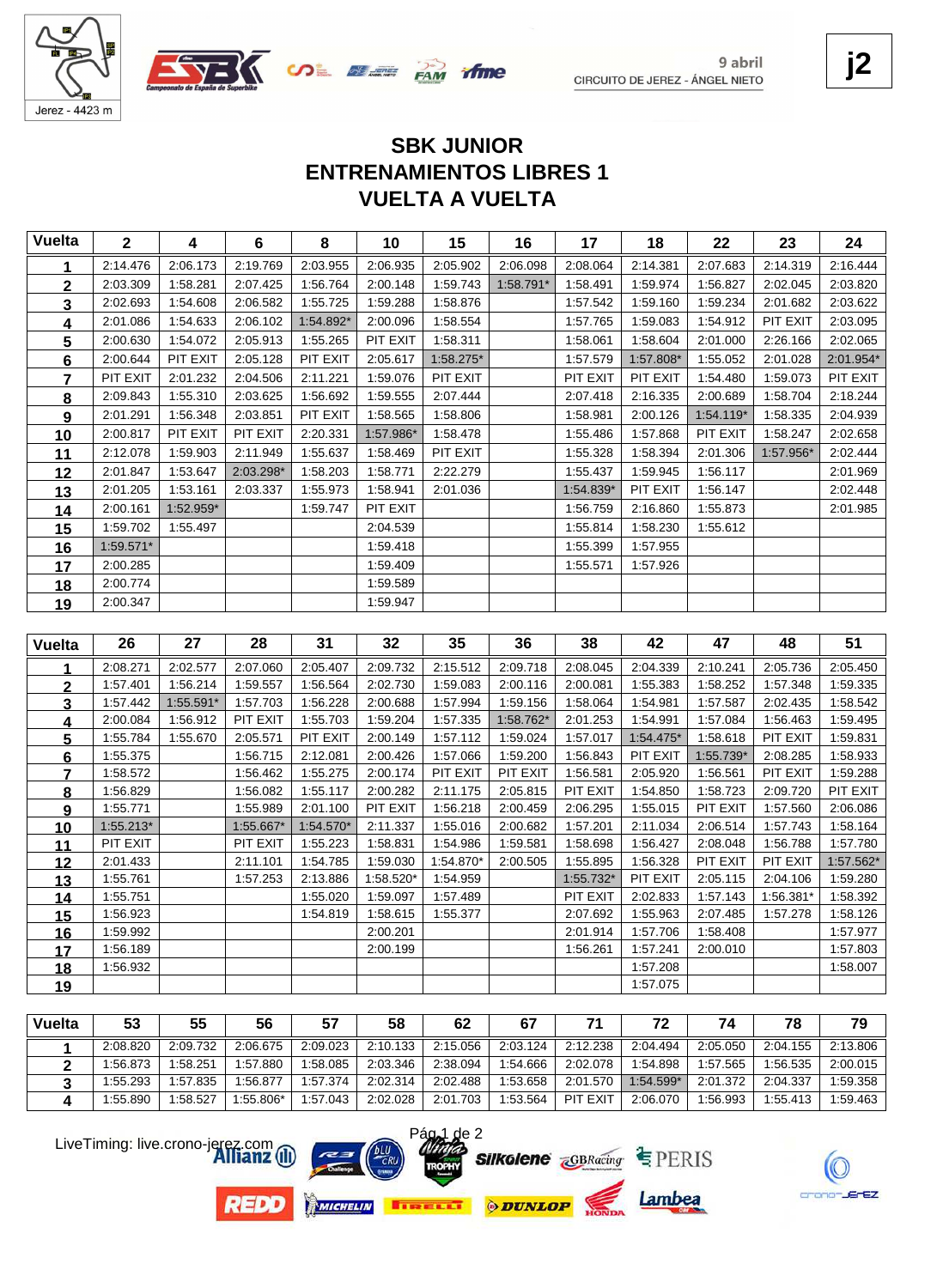



13 1:58.867 1:54.729 2:03.779 2:20.431 1:54.862 1:55.041<br>**14** 2:00.112 1:55.168 1:57.020 1:54.684\* 1:55.920 1:54.274 2:00.112 1:57.020 1:55.168 1:54.684\* 1:55.920 1:54.274

 1:54.724\* 1:54.227\* 1:54.458

1:55.246 1:55.417<br>**16** 1:54.724\*

9 abril CIRCUITO DE JEREZ - ÁNGEL NIETO **j2**

# **VUELTA A VUELTA ENTRENAMIENTOS LIBRES 1 SBK JUNIOR**

| <b>Vuelta</b> | 53        | 55        | 56        | 57        | 58        | 62        | 67        | 71        | 72       | 74        | 78        | 79        |
|---------------|-----------|-----------|-----------|-----------|-----------|-----------|-----------|-----------|----------|-----------|-----------|-----------|
| 5             | 2:06.220  | 1:58.177  | 1:55.983  | 1:57.273  | 2:01.247  | 2:04.951  | 2:00.027  | 2:09.247  | 1:57.399 | 1:56.613* | 1:55.615  | 1:58.666  |
| 6             | 1:56.405  | 1:57.585  | 1:56.978  | 1:57.098  | PIT EXIT  | 2:01.382  | 1:52.973* | PIT EXIT  | 1:55.676 | PIT EXIT  | PIT EXIT  | 1:57.995* |
| 7             | PIT EXIT  | 1:57.828  |           | 1:56.039  | 2:12.554  | 2:01.737  | PIT EXIT  | 2:11.118  | 1:55.375 | 2:09.785  | 1:58.768  | PIT EXIT  |
| 8             | 2:04.045  | PIT EXIT  |           | 2:00.805  | 2:01.283  | 2:01.174  | 2:02.716  | 2:01.291  | 1:56.851 | 1:57.799  | 1:54.828  | 2:04.051  |
| 9             | 1:55.098* | 2:06.817  |           | PIT EXIT  | 2:01.472  | 1:59.947  | 1:54.289  | 2:01.687  |          | PIT EXIT  | 1:54.665  | 1:59.369  |
| 10            | 1:55.799  | 1:57.792  |           | 2:05.341  | 2:01.562  | 1:59.625  | 2:08.422  | 2:00.871  |          | 2:01.696  | 1:54.764  | 1:58.890  |
| 11            | PIT EXIT  | 1:57.698  |           | PIT EXIT  | 2:01.468  | 2:02.023  | 1:55.311  | 1:59.804* |          | 1:58.798  | 1:57.043  | PIT EXIT  |
| 12            | 2:04.000  | 1:58.459  |           | 2:06.849  | PIT EXIT  | 1:59.252  | 1:54.246  | 2:00.264  |          | 1:58.186  | 1:54.455* | PIT EXIT  |
| 13            | 1:55.563  | 2:00.850  |           | 1:57.350  | 2:08.252  | 1:58.589* | 1:53.913  |           |          | PIT EXIT  | 1:56.021  | 2:06.109  |
| 14            | 1:55.935  | 1:57.798  |           | 1:57.377  | 2:00.662  |           | 1:54.152  |           |          | 2:04.868  |           | 1:58.588  |
| 15            | 1:55.860  | 1:57.287* |           | 1:57.599  | 2:00.571  |           | 1:54.986  |           |          | 1:58.213  |           | 1:59.057  |
| 16            | 1:56.677  | 1:59.147  |           | 1:57.501  | 2:00.959  |           |           |           |          |           |           |           |
| 17            | 1:56.184  | 1:59.836  |           | 1:57.211  | 2:00.726  |           |           |           |          |           |           |           |
| 18            | 2:01.319  | 1:59.547  |           | 1:56.031* | 1:59.559* |           |           |           |          |           |           |           |
|               |           |           |           |           |           |           |           |           |          |           |           |           |
| <b>Vuelta</b> | 81        | 83        | 84        | 87        | 91        | 94        |           |           |          |           |           |           |
|               | 2:06.983  | 2:03.896  | 2:06.329  | 2:04.977  | 2:06.277  | 2:12.063  |           |           |          |           |           |           |
| $\mathbf{2}$  | 1:58.473  | 1:55.680  | 1:58.489  | 1:56.568  | 1:58.014  | 1:55.697  |           |           |          |           |           |           |
| 3             | 1:57.037  | 1:56.009  | 1:58.429  | 1:56.071  | 1:57.658  | 1:55.035  |           |           |          |           |           |           |
| 4             | 1:56.871  | 1:55.577  | 1:58.137  | 1:55.880  | 1:57.027  | 1:54.811  |           |           |          |           |           |           |
| 5             | 1:56.866* | 1:54.433  | 1:57.345  | PIT EXIT  | 1:56.674  | 1:56.006  |           |           |          |           |           |           |
| 6             | 1:57.431  | PIT EXIT  | 1:58.094  | PIT EXIT  | 1:56.947  | PIT EXIT  |           |           |          |           |           |           |
| 7             | PIT EXIT  | 2:04.265  | 1:57.519  | 2:10.341  | 1:57.174  | 2:07.252  |           |           |          |           |           |           |
| 8             | 2:03.680  | 1:55.558  | PIT EXIT  | 1:55.253  | PIT EXIT  | 1:54.985  |           |           |          |           |           |           |
| 9             | 1:57.146  | 1:55.681  | 2:08.001  | 1:55.114  | 2:01.557  | 1:55.186  |           |           |          |           |           |           |
| 10            | 1:57.756  | 1:54.384* | 1:57.731  | 1:54.851  | 1:56.715  | 1:56.471  |           |           |          |           |           |           |
| 11            | PIT EXIT  | 1:57.590  | 1:56.783* | 1:55.056  | 1:55.392  | 1:54.546  |           |           |          |           |           |           |
| 12            | 2:06.167  | 1:55.686  | 1:57.388  | PIT EXIT  | 1:56.097  | 1:54.439  |           |           |          |           |           |           |

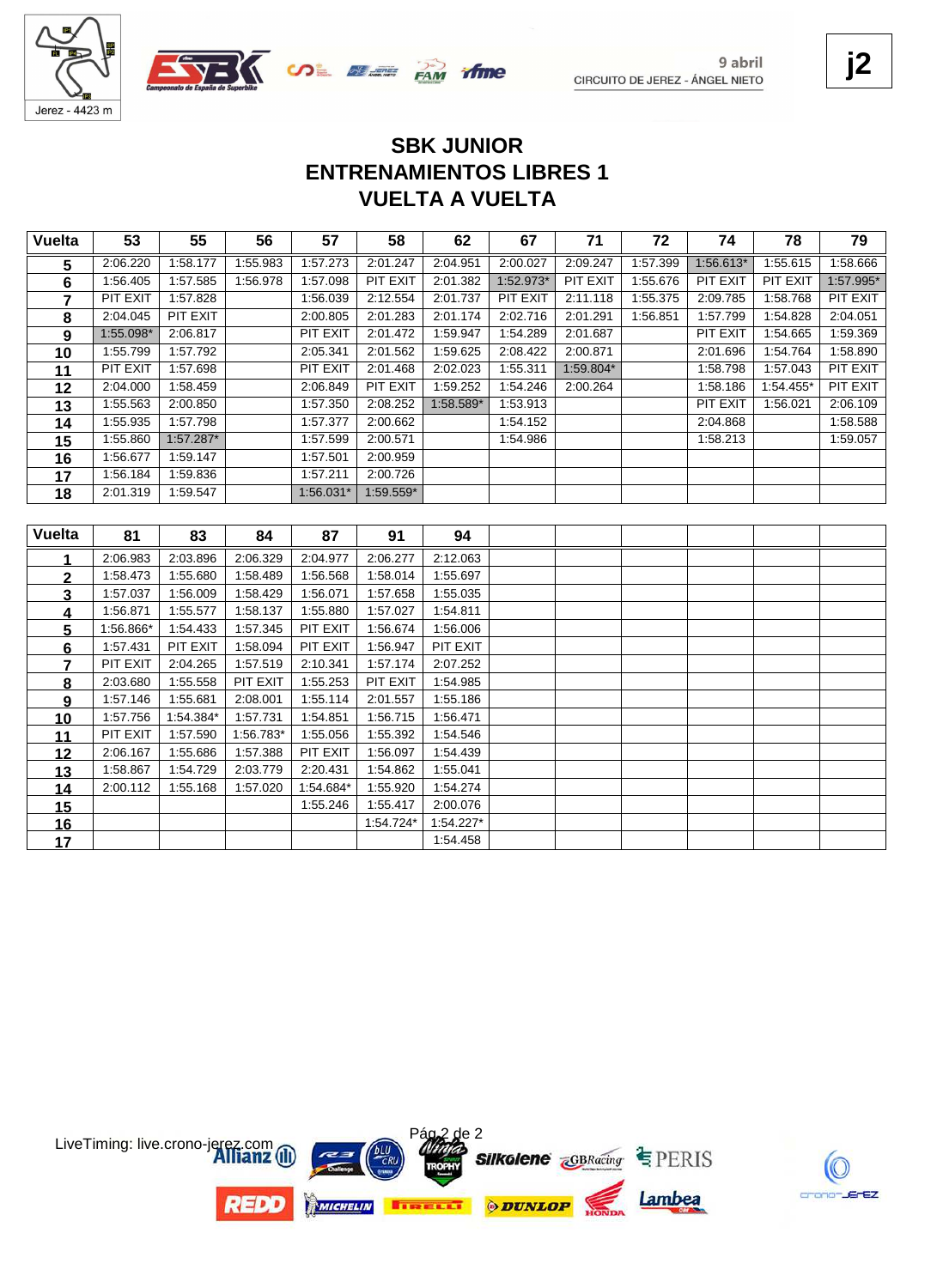

9 abril CIRCUITO DE JEREZ - ÁNGEL NIETO **j3**

ΈZ

1

# **SBK JUNIOR ENTRENAMIENTOS LIBRES 1 ANALISIS**

| Número                  |                                    |                  | $\mathbf 2$               |                  | 4                         |                  | 6                         |                  | 8                                                |                  | 10                         |                  | 15                                 |                  | 16               |
|-------------------------|------------------------------------|------------------|---------------------------|------------------|---------------------------|------------------|---------------------------|------------------|--------------------------------------------------|------------------|----------------------------|------------------|------------------------------------|------------------|------------------|
| Vta                     |                                    |                  | Sector Vuelta             |                  | Sector Vuelta             |                  | Sector Vuelta             |                  | Sector Vuelta                                    |                  | Sector Vuelta              |                  | Sector Vuelta                      | Sector           | Vuelta           |
|                         | IP1                                |                  |                           |                  |                           |                  |                           |                  |                                                  |                  |                            |                  |                                    |                  |                  |
|                         | IP <sub>2</sub>                    | 38.179<br>19.822 | 38.179<br>58.001          | 37.874<br>17.888 | 37.874<br>55.762          | 39.674<br>20.060 | 39.674<br>59.734          | 34.380<br>18.441 | 34.380<br>52.821                                 | 34.380<br>18.682 | 34.380<br>53.062           | 34.091<br>18.806 | 34.091<br>52.897                   | 34.676<br>18.417 | 34.676<br>53.093 |
| $\mathbf 1$             | IP <sub>3</sub>                    |                  | 36.888 1:34.889           |                  | 33.776 1:29.538           |                  | 39.257 1:38.991           | 34.366           | 1:27.187                                         |                  | 35.903 1:28.965            |                  | 35.491 1:28.388                    |                  | 35.669 1:28.762  |
|                         | IP4                                |                  | 23.606 1:58.495           |                  | 21.476 1:51.014           |                  | 24.074 2:03.065           | 21.842           | 1:49.029                                         | 22.179           | 1:51.144                   | 21.965           | 1:50.353                           | 21.649           | 1:50.411         |
|                         | FL                                 |                  | 15.982 2:14.476           |                  | 15.159 2:06.173           |                  | 16.704 2:19.769           | 14.926           | 2:03.955                                         | 15.791           | 2:06.935                   | 15.549           | 2:05.902                           |                  | 15.687 2:06.098  |
|                         | IP <sub>1</sub>                    | 30.558           | 30.558                    | 28.430           | 28.430                    | 31.180           | 31.180                    | 28.761           | 28.761                                           | 29.410           | 29.410                     | 29.339           | 29.339                             | 29.154           | 29.154           |
|                         | IP <sub>2</sub>                    | 18.974           | 49.532                    | 17.933           | 46.363                    | 19.641           | 50.821                    | 18.427           | 47.188                                           | 18.257           | 47.667                     | 18.449           | 47.788                             | 18.047           | 47.201           |
| $\mathbf{2}$            | IP3                                |                  | 35.760 1:25.292           |                  | 35.775 1:22.138           |                  | 37.228 1:28.049           |                  | 33.752 1:20.940                                  |                  | 35.145 1:22.812            | 34.721           | 1:22.509                           | 35.005           | 1:22.206         |
|                         | IP4                                |                  | 22.315 1:47.607           |                  | 21.035 1:43.173           |                  | 23.051 1:51.100           | 20.825           | 1:41.765                                         |                  | 21.612 1:44.424            | 21.594           | 1:44.103                           | 21.293           | 1:43.499         |
|                         | FL                                 |                  | 15.702 2:03.309           |                  | 15.108 1:58.281           |                  | 16.325 2:07.425           | 14.999           | 1:56.764                                         |                  | 15.724 2:00.148            |                  | 15.640 1:59.743                    | 15.292           | 1:58.791         |
|                         | TP1                                | 29.880           | 29.880                    | 27.974           | 27.974                    | 30.982           | 30.982                    | 28.325           | 28.325                                           | 28.930           | 28.930                     | 28.957           | 28.957                             | 28.890           | 28.890           |
|                         | IP <sub>2</sub>                    | 19.021           | 48.901                    | 17.435           | 45.409                    | 19.210           | 50.192                    | 17.775           | 46.100                                           | 18.197           | 47.127                     | 18.274           | 47.231                             | 18.139           | 47.029           |
| $\mathbf{3}$            | IP <sub>3</sub>                    |                  | 35.239 1:24.140           |                  | 33.634 1:19.043           |                  | 37.064 1:27.256           | 34.055           | 1:20.155                                         |                  | 34.875 1:22.002            |                  | 34.662 1:21.893                    |                  | 34.510 1:21.539  |
|                         | IP4                                |                  | 22.805 1:46.945           |                  | 20.542 1:39.585           |                  | 23.012 1:50.268           | 20.717           | 1:40.872                                         | 21.659           | 1:43.661                   |                  | 21.540 1:43.433                    |                  |                  |
|                         | FL                                 |                  | 15.748 2:02.693           |                  | 15.023 1:54.608           |                  | 16.314 2:06.582           | 14.853           | 1:55.725                                         |                  | 15.627 1:59.288            |                  | 15.443 1:58.876                    |                  |                  |
|                         | TP1                                | 29.786           | 29.786                    | 27.980           | 27.980                    | 30.624           | 30.624                    | 28.117           | 28.117                                           | 29.100           | 29.100                     | 28.868           | 28.868                             |                  |                  |
|                         | IP <sub>2</sub>                    | 18.554           | 48.340                    | 17.474           | 45.454                    | 19.308           | 49.932                    | 17.536           | 45.653                                           | 18.378           | 47.478                     | 18.215           | 47.083                             |                  |                  |
| 4                       | IP <sub>3</sub>                    |                  | 35.063 1:23.403           |                  | 33.552 1:19.006           |                  | 37.028 1:26.960           | 33.349           | 1:19.002                                         |                  | 35.411 1:22.889            |                  | 34.575 1:21.658                    |                  |                  |
|                         | IP4                                |                  | 22.177 1:45.580           |                  | 20.637 1:39.643           | 22.901           | 1:49.861                  | 20.974           | 1:39.976                                         |                  | 21.477 1:44.366            |                  | 21.586 1:43.244                    |                  |                  |
|                         | FL                                 |                  | 15.506 2:01.086           |                  | 14.990 1:54.633           |                  | 16.242 2:06.102           | 14.916           | 1:54.892                                         |                  | 15.730 2:00.096            |                  | 15.310 1:58.554                    |                  |                  |
|                         | IP <sub>1</sub>                    | 29.409           | 29.409                    | 27.616           | 27.616                    | 30.641           | 30.641                    | 27.963           | 27.963                                           | 28.932           | 28.932                     | 28.844           | 28.844                             |                  |                  |
| 5                       | IP <sub>2</sub>                    | 18.680           | 48.089                    | 17.755           | 45.371                    | 19.542           | 50.183                    | 17.602           | 45.565                                           | 18.267           | 47.199                     | 18.181           | 47.025                             |                  |                  |
|                         | IP <sub>3</sub>                    |                  | 35.218 1:23.307           |                  | 33.265 1:18.636           |                  | 36.824 1:27.007           |                  | 33.990 1:19.555                                  |                  | 35.641 1:22.840            |                  | 34.338 1:21.363                    |                  |                  |
|                         | IP4<br>FL                          |                  | 21.875 1:45.182           |                  | 20.487 1:39.123           |                  | 22.766 1:49.773           |                  | 20.812 1:40.367                                  |                  | 23.391 1:46.231            |                  | 21.581 1:42.944<br>15.367 1:58.311 |                  |                  |
|                         | IP <sub>1</sub>                    | 29.546           | 15.448 2:00.630<br>29.546 | 27.915           | 14.949 1:54.072<br>27.915 | 30.491           | 16.140 2:05.913<br>30.491 | 28.160           | 14.898 1:55.265<br>28.160                        | 34.991           | 1:31.31 PIT EXIT<br>34.991 | 28.802           | 28.802                             |                  |                  |
|                         | IP <sub>2</sub>                    | 18.499           | 48.045                    | 17.558           | 45.473                    | 19.446           | 49.937                    | 17.850           | 46.010                                           | 18.301           | 53.292                     | 18.254           | 47.056                             |                  |                  |
| 6                       | IP <sub>3</sub>                    |                  | 34.962 1:23.007           |                  | 35.603 1:21.076           |                  | 36.721 1:26.658           | 33.661           | 1:19.671                                         | 34.918           | 1:28.210                   | 34.279           | 1:21.335                           |                  |                  |
|                         | IP4                                |                  | 22.096 1:45.103           |                  | 21.797 1:42.873           |                  | 22.507 1:49.165           | 21.988           | 1:41.659                                         | 21.766           | 1:49.976                   | 21.391           | 1:42.726                           |                  |                  |
|                         | FL                                 |                  | 15.542 2:00.644           |                  | 4:01.66 PIT EXIT          |                  | 15.963 2:05.128           |                  | 11:15.0 PIT EXIT                                 |                  | 15.641 2:05.617            | 15.549           | 1:58.275                           |                  |                  |
|                         | TP1                                | 30.172           | 30.172                    | 33.206           | 33.206                    | 30.316           | 30.316                    | 34.163           | 34.163                                           | 28.939           | 28.939                     | 29.757           | 29.757                             |                  |                  |
|                         | IP <sub>2</sub>                    | 19.043           | 49.215                    | 18.079           | 51.285                    | 19.310           | 49.626                    | 19.375           | 53.538                                           | 18.304           | 47.243                     | 18.849           | 48.606                             |                  |                  |
| $\overline{\mathbf{7}}$ | IP <sub>3</sub>                    |                  | 35.912 1:25.127           |                  | 33.921 1:25.206           |                  | 36.326 1:25.952           | 39.149           | 1:32.687                                         | 34.654           | 1:21.897                   |                  | 35.303 1:23.909                    |                  |                  |
|                         | IP4                                |                  | 25.224 1:50.351           |                  | 20.867 1:46.073           |                  | 22.468 1:48.420           | 23.041           | 1:55.728                                         | 21.768           | 1:43.665                   |                  | 22.659 1:46.568                    |                  |                  |
|                         | FL                                 |                  | 1:53.40 PIT EXIT          |                  | 15.159 2:01.232           |                  | 16.086 2:04.506           |                  | 15.493 2:11.221                                  |                  | 15.411 1:59.076            |                  | 7:33.22 PIT EXIT                   |                  |                  |
|                         | TP1                                | 37.274           | 37.274                    | 28.303           | 28.303                    | 30.257           | 30.257                    | 28.472           | 28.472                                           | 28.956           | 28.956                     | 36.862           | 36.862                             |                  |                  |
|                         | IP <sub>2</sub>                    | 18.935           | 56.209                    | 17.751           | 46.054                    | 18.987           | 49.244                    | 17.971           | 46.443                                           | 18.415           | 47.371                     | 18.746           | 55.608                             |                  |                  |
| 8                       | IP <sub>3</sub>                    |                  | 35.693 1:31.902           |                  | 33.402 1:19.456           |                  | 35.976 1:25.220           | 33.654           | 1:20.097                                         |                  | 34.924 1:22.295            |                  | 34.702 1:30.310                    |                  |                  |
|                         | IP4                                | 22.349           | 1:54.251                  |                  | 20.777 1:40.233           |                  | 22.493 1:47.713           | 21.487           | 1:41.584                                         | 21.583           | 1:43.878                   |                  | 21.451 1:51.761                    |                  |                  |
|                         | FL                                 |                  | 15.592 2:09.843           |                  | 15.077 1:55.310           |                  | 15.912 2:03.625           |                  | 15.108 1:56.692                                  |                  | 15.677 1:59.555            |                  | 15.683 2:07.444                    |                  |                  |
|                         | IP <sub>1</sub><br>IP <sub>2</sub> | 29.532<br>18.653 | 29.532                    | 28.317           | 28.317<br>46.695          | 30.132           | 30.132                    | 28.152           | 28.152                                           | 29.049           | 29.049                     | 29.124<br>18.063 | 29.124                             |                  |                  |
| 9                       | IP <sub>3</sub>                    |                  | 48.185<br>35.215 1:23.400 | 18.378           | 33.657 1:20.352           | 19.130           | 49.262<br>36.195 1:25.457 | 17.823           | 45.975<br>33.829 1:19.804                        | 18.238           | 47.287<br>34.427 1:21.714  |                  | 47.187<br>34.233 1:21.420          |                  |                  |
|                         | IP4                                |                  | 22.316 1:45.716           |                  | 20.852 1:41.204           |                  | 22.530 1:47.987           |                  | 25.235 1:45.039 21.272 1:42.986                  |                  |                            |                  | 22.045 1:43.465                    |                  |                  |
|                         | FL.                                |                  | 15.575 2:01.291           |                  | 15.144 1:56.348           |                  | 15.864 2:03.851           |                  | 1:12.62 PIT EXIT                                 |                  | 15.579 1:58.565            |                  | 15.342 1:58.806                    |                  |                  |
|                         | IP1                                | 29.457           | 29.457                    | 28.127           | 28.127                    | 30.624           | 30.624                    | 42.680           | 42.680                                           | 28.754           | 28.754                     | 28.875           | 28.875                             |                  |                  |
|                         | IP <sub>2</sub>                    | 18.728           | 48.185                    | 17.750           | 45.877                    | 19.381           | 50.005                    |                  | 20.378 1:03.058                                  | 18.133           | 46.887                     | 18.175           | 47.050                             |                  |                  |
| 10                      | IP3                                |                  | 35.130 1:23.315           |                  | 33.343 1:19.220           |                  | 36.725 1:26.730           |                  | 38.210 1:41.268                                  |                  | 34.316 1:21.203            |                  | 34.434 1:21.484                    |                  |                  |
|                         | IP4                                |                  | 22.000 1:45.315           |                  | 21.787 1:41.007           |                  | 26.005 1:52.735           |                  | 23.930 2:05.198                                  |                  | 21.317 1:42.520            |                  | 21.405 1:42.889                    |                  |                  |
|                         | FL.                                |                  | 15.502 2:00.817           |                  | 8:16.14 PIT EXIT          |                  | 7:06.64 PIT EXIT          |                  | 15.133 2:20.331                                  |                  | 15.466 1:57.986            |                  | 15.589 1:58.478                    |                  |                  |
|                         | IP1                                | 29.365           | 29.365                    | 33.473           | 33.473                    | 37.347           | 37.347                    | 28.287           | 28.287                                           | 28.816           | 28.816                     | 28.828           | 28.828                             |                  |                  |
|                         | IP <sub>2</sub>                    | 18.826           | 48.191                    | 17.808           | 51.281                    | 19.383           | 56.730                    | 17.797           | 46.084                                           | 18.029           | 46.845                     | <u>18.057</u>    | 46.885                             |                  |                  |
| $ 11\rangle$            | IP3                                |                  | 45.946 1:34.137           |                  | 33.235 1:24.516           |                  | 36.444 1:33.174           |                  | 33.475 1:19.559                                  |                  | 34.450 1:21.295            |                  | 34.336 1:21.221                    |                  |                  |
|                         | IP4.                               |                  | 22.439 1:56.576           |                  | 20.524 1:45.040           |                  | 22.726 1:55.900           |                  | 21.039 1:40.598                                  |                  | 21.549 1:42.844            |                  | 22.818 1:44.039                    |                  |                  |
|                         |                                    |                  | FL   15.503 2:12.078      |                  | 14.863 1:59.903           |                  | 16.049 2:11.949           |                  | 15.040 1:55.637 15.625 1:58.469 7:11.73 PIT EXIT |                  |                            |                  |                                    |                  |                  |

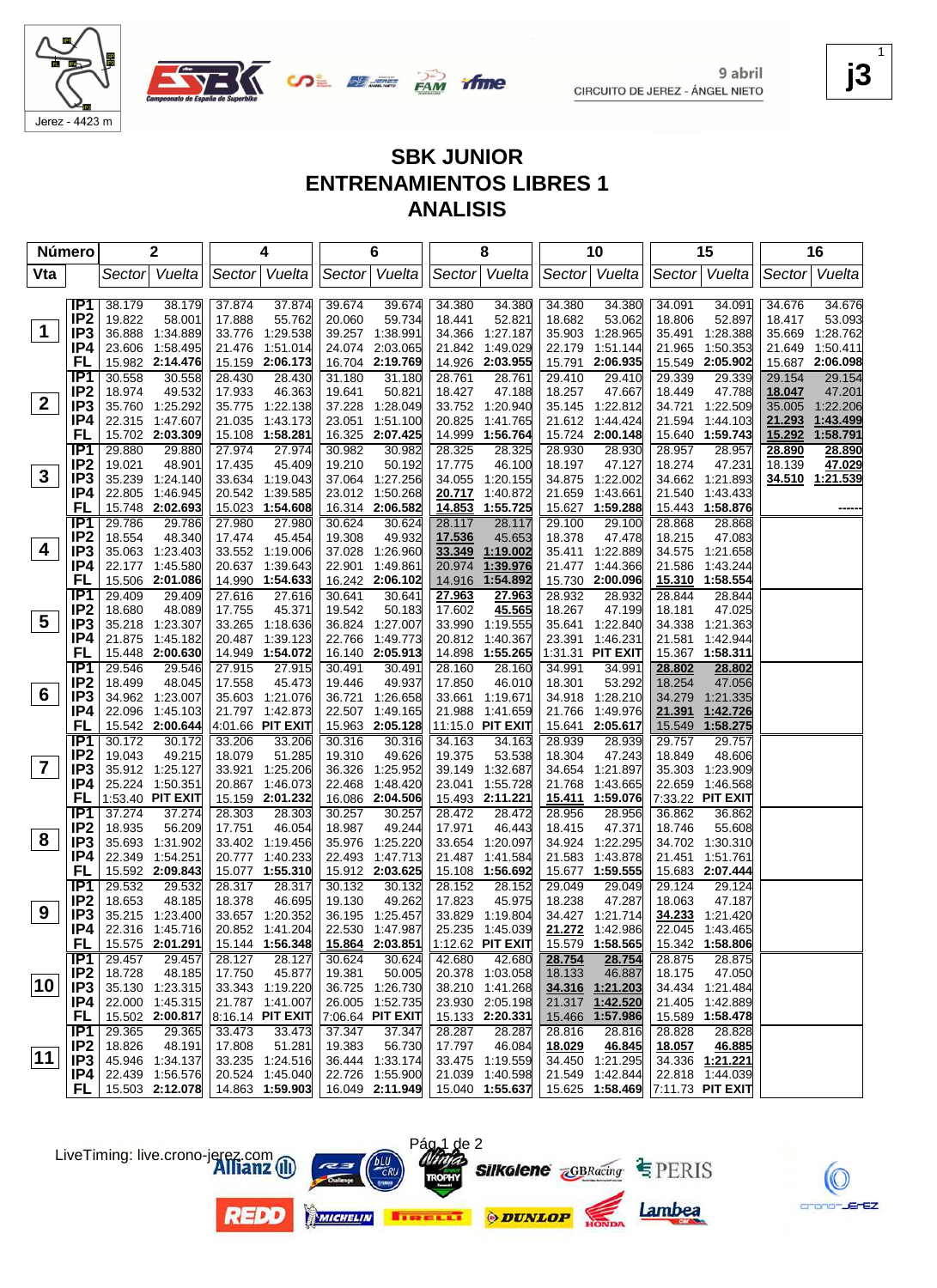

9 abril CIRCUITO DE JEREZ - ÁNGEL NIETO **j3**

K

crono-JErEZ

1

# **SBK JUNIOR ENTRENAMIENTOS LIBRES 1 ANALISIS**

**ifme** 

| Número       |                  |        | 2                                  |        | 4                           |        | 6               |        | 8               |        | 10                          |        | 15              |               | 16 |
|--------------|------------------|--------|------------------------------------|--------|-----------------------------|--------|-----------------|--------|-----------------|--------|-----------------------------|--------|-----------------|---------------|----|
| Vta          |                  | Sector | Vuelta                             |        | Sector Vuelta               |        | Sector Vuelta   | Sector | Vuelta          |        | Sector Vuelta               |        | Sector Vuelta   | Sector Vuelta |    |
|              |                  |        |                                    |        |                             |        |                 |        |                 |        |                             |        |                 |               |    |
|              | IP1              | 30.558 | 30.558                             | 27.635 | 27.635                      | 30.113 | 30.113          | 28.338 | 28.338          | 28.772 | 28.772                      | 42.766 | 42.766          |               |    |
|              | IP <sub>2</sub>  | 18.604 | 49.162                             | 17.486 | 45.121                      | 19.158 | 49.271          | 17.950 | 46.288          | 18.367 | 47.139                      |        | 21.894 1:04.660 |               |    |
| 12           | IP <sub>3</sub>  |        | 35.139 1:24.301                    |        | 33.089 1:18.210             | 35.650 | 1:24.921        | 34.851 | 1:21.139        | 34.580 | 1:21.719                    |        | 38.327 1:42.987 |               |    |
|              | IP4              | 22.100 | 1:46.401                           | 20.530 | 1:38.740                    | 22.500 | 1:47.421        | 22.006 | 1:43.145        | 21.563 | 1:43.282                    |        | 23.313 2:06.300 |               |    |
|              | <b>FL</b>        |        | 15.446 2:01.847                    |        | 14.907 1:53.647             | 15.877 | 2:03.298        | 15.058 | 1:58.203        | 15.489 | 1:58.771                    |        | 15.979 2:22.279 |               |    |
|              | IP <sub>1</sub>  | 29.363 | 29.363                             | 27.624 | 27.624                      | 29.934 | 29.934          | 28.412 | 28.412          | 28.862 | 28.862                      | 30.056 | 30.056          |               |    |
|              | IP <sub>2</sub>  | 18.540 | 47.903                             | 17.495 | 45.119                      | 19.077 | 49.011          | 17.919 | 46.331          | 18.389 | 47.251                      | 18.605 | 48.661          |               |    |
| $ 13\rangle$ | IP <sub>3</sub>  |        | 35.439 1:23.342                    |        | 32.940 1:18.059             |        | 35.880 1:24.891 |        | 33.658 1:19.989 |        | 34.614 1:21.865             |        | 35.017 1:23.678 |               |    |
|              | IP4              |        | 22.399 1:45.741                    | 20.263 | 1:38.322                    | 22.374 | 1:47.265        | 20.976 | 1:40.965        | 21.565 | 1:43.430                    |        | 21.777 1:45.455 |               |    |
|              | FL               |        | 15.465 2:01.205                    | 14.839 | 1:53.161                    | 16.072 | 2:03.337        | 15.008 | 1:55.973        | 15.511 | 1:58.941                    | 15.581 | 2:01.036        |               |    |
|              | $\overline{IP1}$ | 29.178 | 29.178                             | 27.535 | 27.535                      | 29.724 | 29.724          | 28.285 | 28.285          | 31.073 | 31.073                      |        |                 |               |    |
| 14           | IP <sub>2</sub>  | 18.621 | 47.799                             | 17.327 | 44.862                      | 18.831 | 48.555          | 17.902 | 46.187          | 19.643 | 50.716                      |        |                 |               |    |
|              | IP <sub>3</sub>  | 34.991 | 1:22.790                           |        | 32.787 1:17.649             |        |                 |        | 33.761 1:19.948 | 35.908 | 1:26.624                    |        |                 |               |    |
|              | IP4<br>FL        |        | 21.894 1:44.684                    | 20.413 | 1:38.062<br>14.897 1:52.959 |        |                 | 23.242 | 1:43.190        | 23.885 | 1:50.509                    |        |                 |               |    |
|              | IP <sub>1</sub>  | 29.087 | 15.477 2:00.161<br>29.087          | 27.558 | 27.558                      |        |                 |        | 16.557 1:59.747 | 33.929 | 2:01.46 PIT EXIT<br>33.929  |        |                 |               |    |
|              | IP <sub>2</sub>  | 18.519 | 47.606                             | 17.613 | 45.171                      |        |                 |        |                 | 18.226 | 52.155                      |        |                 |               |    |
| 15           | IP <sub>3</sub>  |        | 34.794 1:22.400                    |        | 34.562 1:19.733             |        |                 |        |                 |        | 35.411 1:27.566             |        |                 |               |    |
|              | IP4              |        | 21.923 1:44.323                    |        | 20.780 1:40.513             |        |                 |        |                 |        | 21.493 1:49.059             |        |                 |               |    |
|              | FL               |        | 15.379 1:59.702                    |        | 14.984 1:55.497             |        |                 |        |                 |        | 15.480 2:04.539             |        |                 |               |    |
|              | $\overline{IP1}$ | 29.038 | 29.038                             |        |                             |        |                 |        |                 | 29.152 | 29.152                      |        |                 |               |    |
|              | IP <sub>2</sub>  | 18.492 | 47.530                             |        |                             |        |                 |        |                 | 18.255 | 47.407                      |        |                 |               |    |
| 16           | IP <sub>3</sub>  | 34.761 | 1:22.291                           |        |                             |        |                 |        |                 | 34.921 | 1:22.328                    |        |                 |               |    |
|              | IP4              | 21.853 | 1:44.144                           |        |                             |        |                 |        |                 | 21.518 | 1:43.846                    |        |                 |               |    |
|              | FL               | 15.427 | 1:59.571                           |        |                             |        |                 |        |                 |        | 15.572 1:59.418             |        |                 |               |    |
|              | IP <sub>1</sub>  | 29.237 | 29.237                             |        |                             |        |                 |        |                 | 28.943 | 28.943                      |        |                 |               |    |
|              | IP <sub>2</sub>  | 18.406 | 47.643                             |        |                             |        |                 |        |                 | 18.222 | 47.165                      |        |                 |               |    |
| 17           | IP <sub>3</sub>  |        | 35.319 1:22.962                    |        |                             |        |                 |        |                 |        | 35.130 1:22.295             |        |                 |               |    |
|              | IP4              |        | 21.875 1:44.837                    |        |                             |        |                 |        |                 | 21.582 | 1:43.877                    |        |                 |               |    |
|              | <b>FL</b>        |        | 15.448 2:00.285                    |        |                             |        |                 |        |                 |        | 15.532 1:59.409             |        |                 |               |    |
|              | $\overline{IP1}$ | 29.203 | 29.203                             |        |                             |        |                 |        |                 | 28.929 | 28.929                      |        |                 |               |    |
|              | IP <sub>2</sub>  | 18.390 | 47.593                             |        |                             |        |                 |        |                 | 18.380 | 47.309                      |        |                 |               |    |
| 18           | IP <sub>3</sub>  |        | 35.218 1:22.811                    |        |                             |        |                 |        |                 | 34.990 | 1:22.299                    |        |                 |               |    |
|              | IP4              |        | 22.371 1:45.182                    |        |                             |        |                 |        |                 | 21.623 | 1:43.922                    |        |                 |               |    |
|              | FL               |        | 15.592 2:00.774                    |        |                             |        |                 |        |                 |        | 15.667 1:59.589             |        |                 |               |    |
|              | IP1              | 29.199 | 29.199                             |        |                             |        |                 |        |                 | 29.047 | 29.047                      |        |                 |               |    |
| 19           | IP <sub>2</sub>  | 18.328 | 47.527                             |        |                             |        |                 |        |                 | 18.245 | 47.292                      |        |                 |               |    |
|              | IP3<br>IP4       |        | 35.201 1:22.728<br>22.095 1:44.823 |        |                             |        |                 |        |                 | 21.897 | 34.798 1:22.090             |        |                 |               |    |
|              | FL               |        | 15.524 2:00.347                    |        |                             |        |                 |        |                 |        | 1:43.987<br>15.960 1:59.947 |        |                 |               |    |
|              |                  |        |                                    |        |                             |        |                 |        |                 |        |                             |        |                 |               |    |

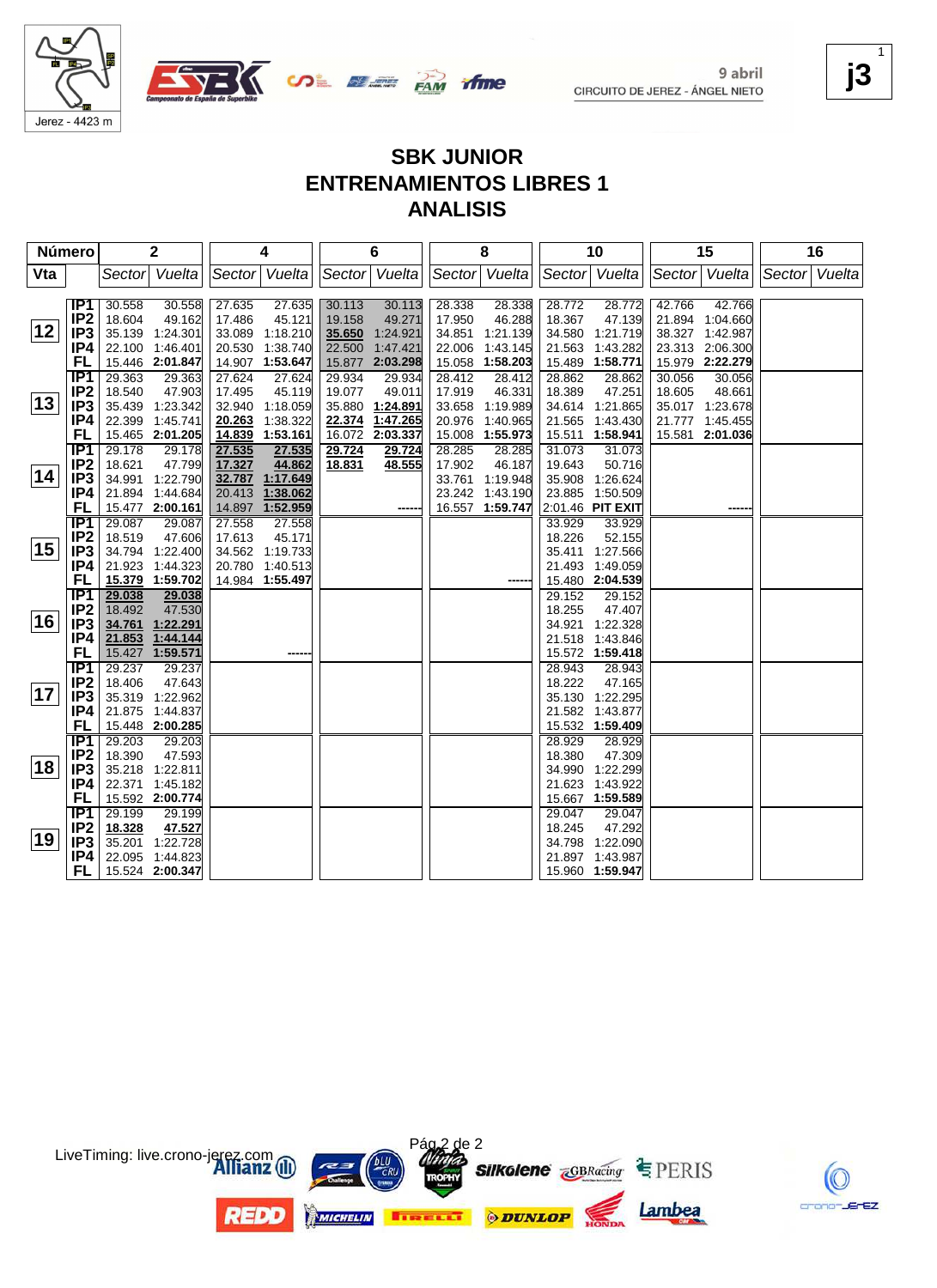

9 abril CIRCUITO DE JEREZ - ÁNGEL NIETO **j3** 2

# **SBK JUNIOR ENTRENAMIENTOS LIBRES 1 ANALISIS**

|              | Número                 | 17                                     | 18                                  | 22                                     | 23                                     | 24                                               | 26                                  | 27                                  |
|--------------|------------------------|----------------------------------------|-------------------------------------|----------------------------------------|----------------------------------------|--------------------------------------------------|-------------------------------------|-------------------------------------|
| Vta          |                        | Vuelta<br>Sector                       | Sector Vuelta                       | Sector Vuelta                          | Sector Vuelta                          | Sector Vuelta                                    | Sector Vuelta                       | Vuelta<br>Sector                    |
|              |                        |                                        |                                     |                                        |                                        |                                                  |                                     |                                     |
|              | IP1<br>IP <sub>2</sub> | 34.573<br>34.573                       | 39.490<br>39.490                    | 36.156<br>36.156                       | 36.954<br>36.954                       | 39.249<br>39.249                                 | 36.786<br>36.786                    | 32.437<br>32.437                    |
| $\mathbf 1$  | IP <sub>3</sub>        | 53.863<br>19.290<br>36.637 1:30.500    | 20.457<br>59.947<br>36.760 1:36.707 | 18.828<br>54.984<br>35.295<br>1:30.279 | 20.352<br>57.306<br>1:35.753<br>38.447 | 20.112<br>59.361<br>37.520<br>1:36.881           | 18.762<br>55.548<br>35.217 1:30.765 | 18.425<br>50.862<br>34.354 1:25.216 |
|              | IP4                    | 22.047 1:52.547                        | 22.093 1:58.800                     | 1:52.150<br>21.871                     | 1:58.364<br>22.611                     | 23.625<br>2:00.506                               | 1:52.601<br>21.836                  | 1:46.895<br>21.679                  |
|              | FL                     | 15.517 2:08.064                        | 15.581 2:14.381                     | 2:07.683<br>15.533                     | 2:14.319<br>15.955                     | 15.938 2:16.444                                  | 2:08.271<br>15.670                  | 15.682 2:02.577                     |
|              | IP <sub>1</sub>        | 28.957<br>28.957                       | 29.509<br>29.509                    | 28.671<br>28.671                       | 30.172<br>30.172                       | 30.563<br>30.563                                 | 28.885<br>28.885                    | 28.713<br>28.713                    |
|              | IP <sub>2</sub>        | 18.193<br>47.150                       | 18.398<br>47.907                    | 17.585<br>46.256                       | 18.734<br>48.906                       | 18.867<br>49.430                                 | 17.931<br>46.816                    | 17.914<br>46.627                    |
| $\mathbf{2}$ | IP <sub>3</sub>        | 34.608 1:21.758                        | 34.881 1:22.788                     | 33.928<br>1:20.184                     | 35.456<br>1:24.362                     | 35.966<br>1:25.396                               | 33.983 1:20.799                     | 33.521<br>1:20.148                  |
|              | IP4                    | 21.388<br>1:43.146                     | 1:44.245<br>21.457                  | 21.146<br>1:41.330                     | 21.935<br>1:46.297                     | 22.719<br>1:48.115                               | 21.323<br>1:42.122                  | 21.020<br>1:41.168                  |
|              | FL                     | 15.345 1:58.491                        | 15.729 1:59.974                     | 15.497 1:56.827                        | 2:02.045<br>15.748                     | 15.705<br>2:03.820                               | 15.279<br>1:57.401                  | 15.046 1:56.214                     |
|              | IP1                    | 28.712<br>28.712                       | 29.175<br>29.175                    | 28.434<br>28.434                       | 29.526<br>29.526                       | 30.489<br>30.489                                 | 28.560<br>28.560                    | 28.337<br>28.337                    |
|              | IP <sub>2</sub>        | 17.962<br>46.674                       | 18.389<br>47.564                    | 17.758<br>46.192                       | 18.639<br>48.165                       | 18.890<br>49.379                                 | 17.891<br>46.451                    | 17.851<br>46.188                    |
| 3            | IP <sub>3</sub>        | 34.142 1:20.816                        | 34.633 1:22.197                     | 34.920 1:21.112                        | 35.882<br>1:24.047                     | 35.855<br>1:25.234                               | 34.147 1:20.598                     | 33.417 1:19.605                     |
|              | IP4                    | 21.377 1:42.193                        | 21.503 1:43.700                     | 22.695<br>1:43.807                     | 21.977<br>1:46.024                     | 22.718<br>1:47.952                               | 21.680 1:42.278                     | 1:40.494<br>20.889                  |
|              | FL                     | 15.349<br>1:57.542                     | 15.460 1:59.160                     | 15.427<br>1:59.234                     | 15.658<br>2:01.682                     | 15.670 2:03.622                                  | 15.164 1:57.442                     | 15.097<br>1:55.591                  |
|              | IP1<br>IP <sub>2</sub> | 28.865<br>28.865                       | 29.029<br>29.029                    | 28.248<br>28.248                       | 34.242<br>34.242                       | 30.101<br>30.101                                 | 28.361<br>28.361                    | 29.760<br>29.760                    |
| 4            | IP3                    | 18.176<br>47.041<br>34.203<br>1:21.244 | 18.376<br>47.405<br>34.637 1:22.042 | 17.692<br>45.940<br>33.162 1:19.102    | 22.939<br>57.181<br>35.781<br>1:32.962 | 19.030<br>49.131<br>35.904 1:25.035              | 17.782<br>46.143<br>34.074 1:20.217 | 17.759<br>47.519<br>33.327 1:20.846 |
|              | IP4                    | 21.289<br>1:42.533                     | 21.524 1:43.566                     | 1:39.722<br>20.620                     | 1:56.210<br>23.248                     | 22.423<br>1:47.458                               | 21.373<br>1:41.590                  | 21.126<br>1:41.972                  |
|              | FL                     | 15.232 1:57.765                        | 15.517 1:59.083                     | 1:54.912<br>15.190                     | 9:00.16 PIT EXIT                       | 15.637 2:03.095                                  | 18.494 2:00.084                     | 14.940 1:56.912                     |
|              | IP1                    | 28.817<br>28.817                       | 28.930<br>28.930                    | 28.990<br>28.990                       | 47.212<br>47.212                       | 29.615<br>29.615                                 | 28.326<br>28.326                    | 28.100<br>28.100                    |
|              | IP <sub>2</sub>        | 18.499<br>47.316                       | 18.276<br>47.206                    | 17.748<br>46.738                       | 19.903<br>1:07.115                     | 18.794<br>48.409                                 | 17.708<br>46.034                    | 45.820<br>17.720                    |
| 5            | IP <sub>3</sub>        | 34.210 1:21.526                        | 34.466 1:21.672                     | 37.047 1:23.785                        | 39.727<br>1:46.842                     | 35.701 1:24.110                                  | 33.388<br>1:19.422                  | 33.729<br>1:19.549                  |
|              | IP4                    | 21.319<br>1:42.845                     | 21.369 1:43.041                     | 21.974 1:45.759                        | 23.334<br>2:10.176                     | 22.352 1:46.462                                  | 21.233<br>1:40.655                  | 20.973<br>1:40.522                  |
|              | FL                     | 15.216 1:58.061                        | 15.563 1:58.604                     | 15.241 2:01.000                        | 15.990 2:26.166                        | 15.603 2:02.065                                  | 15.129<br>1:55.784                  | 15.148 1:55.670                     |
|              | IP1                    | 28.647<br>28.647                       | 28.716<br>28.716                    | 28.151<br>28.151                       | 29.765<br>29.765                       | 29.847<br>29.847                                 | 28.106<br>28.106                    | 13:29.4 13:29.46                    |
|              | IP <sub>2</sub>        | 18.081<br>46.728                       | 18.178<br>46.894                    | 17.467<br>45.618                       | 18.385<br>48.150                       | 18.655<br>48.502                                 | 17.576<br>45.682                    | 19.140 13:48.60                     |
| 6            | IP <sub>3</sub>        | 34.100 1:20.828                        | 34.272 1:21.166                     | 33.695<br>1:19.313                     | 34.987<br>1:23.137                     | 35.276<br>1:23.778                               | 33.441<br>1:19.123                  | 37.952 14:26.55                     |
|              | IP4                    | 21.392 1:42.220                        | 21.354<br>1:42.520                  | 20.762 1:40.075                        | 21.529<br>1:44.666                     | 22.399<br>1:46.177                               | 21.159 1:40.282                     | 23.944 14:50.49                     |
|              | FL<br>IP1              | 15.359 1:57.579<br>28.774<br>28.774    | 15.288 1:57.808<br>29.160<br>29.160 | 14.977 1:55.052<br>28.041<br>28.041    | 16.362<br>2:01.028<br>28.939<br>28.939 | 2:01.954<br>15.777<br>29.906<br>29.906           | 15.093 1:55.375<br>28.197<br>28.197 |                                     |
|              | IP <sub>2</sub>        | 18.178<br>46.952                       | 18.382<br>47.542                    | 17.492<br>45.533                       | 18.332<br>47.271                       | 18.990<br>48.896                                 | 17.750<br>45.947                    |                                     |
| 7            | IP <sub>3</sub>        | 34.258<br>1:21.210                     | 35.058 1:22.600                     | 33.023<br>1:18.556                     | 34.846<br>1:22.117                     | 35.968<br>1:24.864                               | 33.657 1:19.604                     |                                     |
|              | IP4                    | 22.172 1:43.382                        | 23.903 1:46.503                     | 1:39.424<br>20.868                     | 21.424<br>1:43.541                     | 1:49.425<br>24.561                               | 21.386<br>1:40.990                  |                                     |
|              | FL                     | 7:45.55 PIT EXIT                       | 5:13.58 PIT EXIT                    | 15.056<br>1:54.480                     | 15.532<br>1:59.073                     | 3:22.10 PIT EXIT                                 | 17.582 1:58.572                     |                                     |
|              | IP1                    | 35.274<br>35.274                       | 40.658<br>40.658                    | 30.769<br>30.769                       | 29.139<br>29.139                       | 43.290<br>43.290                                 | 28.321<br>28.321                    |                                     |
|              | IP <sub>2</sub>        | 18.648<br>53.922                       | 19.543 1:00.201                     | 18.340<br>49.109                       | 18.130<br>47.269                       | 20.103<br>1:03.393                               | 17.751<br>46.072                    |                                     |
| 8            | IP <sub>3</sub>        | 36.196<br>1:30.118                     | 38.961<br>1:39.162                  | 35.749<br>1:24.858                     | 34.570<br>1:21.839                     | 36.176<br>1:39.569                               | 34.408 1:20.480                     |                                     |
|              | IP4                    | 21.918<br>1:52.036                     | 21.649 2:00.811                     | 20.920<br>1:45.778                     | 21.396<br>1:43.235                     | 22.816 2:02.385                                  | 21.225<br>1:41.705                  |                                     |
|              | FL                     | 15.382 2:07.418                        | 15.524 2:16.335                     | <u> 14.911 </u><br>2:00.689            | 15.469<br>1:58.704                     | 15.859 2:18.244                                  | 15.124 1:56.829                     |                                     |
|              | IP1                    | 28.646<br>28.646                       | 29.247<br>29.247                    | 27.810<br>27.810                       | 29.030<br>29.030                       | 29.734<br>29.734                                 | 28.213<br>28.213                    |                                     |
| 9            | IP <sub>2</sub>        | 47.237<br>18.591                       | 18.452<br>47.699                    | 45.375<br>17.565                       | 47.327<br>18.297                       | 18.663<br>48.397                                 | 17.759<br>45.972                    |                                     |
|              | IP <sub>3</sub><br>IP4 | 35.338 1:22.575                        | 35.049 1:22.748<br>21.792 1:44.540  | 33.122 1:18.497<br>20.690 1:39.187     | 34.407 1:21.734<br>21.230 1:42.964     | 37.675 1:26.072<br>23.005 1:49.077               | 33.455 1:19.427<br>21.293 1:40.720  |                                     |
|              | <b>FL</b>              | 21.261 1:43.836<br>15.145 1:58.981     | 15.586 2:00.126                     | 14.932 1:54.119                        | 15.371 1:58.335                        | 15.862 2:04.939                                  | 15.052 1:55.771                     |                                     |
|              | IP1                    | 28.181<br>28.181                       | 29.033<br>29.033                    | 27.924<br>27.924                       | 28.954<br>28.954                       | 30.220<br>30.220                                 | 28.053<br>28.053                    |                                     |
|              | IP <sub>2</sub>        | 17.811<br>45.992                       | 18.155<br>47.188                    | 45.686<br>17.762                       | 18.244<br>47.198                       | 18.783<br>49.003                                 | 17.705<br>45.758                    |                                     |
| 10           | IP <sub>3</sub>        | 33.528 1:19.520                        | 34.196 1:21.384                     | 34.646 1:20.332                        | 34.351 1:21.549                        | 35.433 1:24.436                                  | 33.395 1:19.153                     |                                     |
|              | IP4                    | 20.901 1:40.421                        | 21.103 1:42.487                     | 23.936 1:44.268                        | 21.255<br>1:42.804                     | 22.358 1:46.794                                  | 21.053<br>1:40.206                  |                                     |
|              | <b>FL</b>              | 15.065 1:55.486                        | 15.381 1:57.868                     | 9:31.79 PIT EXIT                       | 15.443 1:58.247                        | 15.864 2:02.658                                  | 15.007 1:55.213                     |                                     |
|              | IP1                    | 28.058<br>28.058                       | 28.813<br>28.813                    | 32.082<br>32.082                       | 28.876<br>28.876                       | 29.801<br>29.801                                 | 28.481<br>28.481                    |                                     |
|              | IP <sub>2</sub>        | 17.719<br>45.777                       | 18.193<br>47.006                    | 49.982<br>17.900                       | 18.153<br>47.029                       | 18.854<br>48.655                                 | 18.586<br>47.067                    |                                     |
| 11           | IP3                    | 33.798 1:19.575                        | 34.511 1:21.517                     | 33.739 1:23.721                        | 34.264 1:21.293                        | 35.575 1:24.230                                  | 36.985 1:24.052                     |                                     |
|              | IP4                    | 20.683 1:40.258                        | 21.443 1:42.960                     | 21.149 1:44.870                        | 21.118<br>1:42.411                     | 22.429 1:46.659                                  | 22.686 1:46.738                     |                                     |
|              | FL.                    | 15.070 1:55.328                        | 15.434 1:58.394                     | 16.436 2:01.306                        |                                        | 15.545 1:57.956 15.785 2:02.444 3:32.01 PIT EXIT |                                     |                                     |

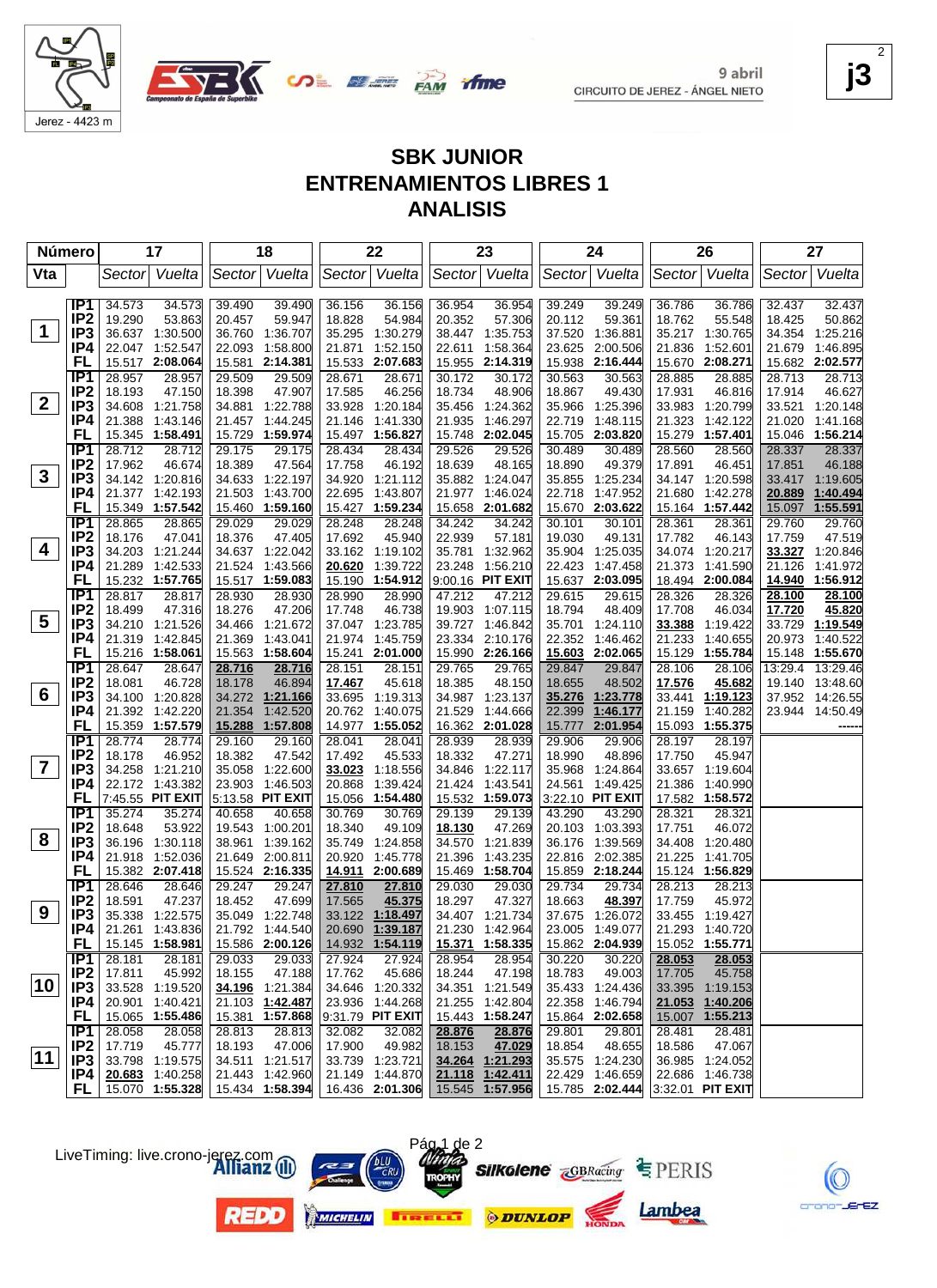



## **SBK JUNIOR ENTRENAMIENTOS LIBRES 1 ANALISIS**

| Número |                        |        | 17                          |        | 18                                 |        | 22                                 |               | 23              |        | 24                          |               | 26                          |               | 27 |
|--------|------------------------|--------|-----------------------------|--------|------------------------------------|--------|------------------------------------|---------------|-----------------|--------|-----------------------------|---------------|-----------------------------|---------------|----|
| Vta    |                        | Sector | Vuelta                      |        | Sector Vuelta                      |        | Sector Vuelta                      | Sector Vuelta |                 |        | Sector Vuelta               | Sector Vuelta |                             | Sector Vuelta |    |
|        |                        |        |                             |        |                                    |        |                                    |               |                 |        |                             |               |                             |               |    |
|        | IP1                    | 27.989 | 27.989                      | 28.878 | 28.878                             | 28.185 | 28.185                             | 40.337        | 40.337          | 29.601 | 29.601                      | 33.175        | 33.175                      |               |    |
|        | IP <sub>2</sub>        | 17.536 | 45.525                      | 18.239 | 47.117                             | 17.743 | 45.928                             |               | 32.953 1:13.290 | 18.801 | 48.402                      | 17.929        | 51.104                      |               |    |
| 12     | IP3                    |        | 34.020 1:19.545             |        | 34.555 1:21.672                    |        | 33.580 1:19.508                    |               | 52.182 2:05.472 | 35.458 | 1:23.860                    |               | 33.752 1:24.856             |               |    |
|        | IP4                    |        | 20.801 1:40.346             |        | 22.747 1:44.419                    | 21.335 | 1:40.843                           |               | 23.206 2:28.678 | 22.362 | 1:46.222                    | 21.223        | 1:46.079                    |               |    |
|        | FL                     |        | 15.091 1:55.437             |        | 15.526 1:59.945                    |        | 15.274 1:56.117                    |               |                 |        | 15.747 2:01.969             |               | 15.354 2:01.433             |               |    |
|        | IP1                    | 28.001 | 28.001                      | 28.984 | 28.984                             | 28.368 | 28.368                             |               |                 | 29.717 | 29.717                      | 28.228        | 28.228                      |               |    |
| 13     | IP <sub>2</sub>        | 17.685 | 45.686                      | 18.256 | 47.240                             | 17.862 | 46.230                             |               |                 | 18.805 | 48.522                      | 17.756        | 45.984                      |               |    |
|        | IP <sub>3</sub>        |        | 33.476 1:19.162             |        | 34.646 1:21.886<br>22.687 1:44.573 |        | 33.603 1:19.833                    |               |                 | 22.441 | 35.624 1:24.146<br>1:46.587 | 21.109        | 33.607 1:19.591             |               |    |
|        | IP4<br>FL              | 20.730 | 1:39.892<br>14.947 1:54.839 |        | 2:14.47 PIT EXIT                   |        | 21.184 1:41.017<br>15.131 1:56.147 |               |                 | 15.861 | 2:02.448                    | 15.061        | 1:40.700                    |               |    |
|        | TP1                    | 27.916 |                             | 40.100 | 40.100                             | 28.023 | 28.023                             |               |                 | 29.972 | 29.972                      | 28.140        | 1:55.761<br>28.140          |               |    |
|        | IP <sub>2</sub>        | 17.499 | 27.916<br>45.415            | 19.219 | 59.319                             | 17.789 | 45.812                             |               |                 | 18.608 | 48.580                      | 17.796        | 45.936                      |               |    |
| 14     | IP <sub>3</sub>        |        | 35.151 1:20.566             |        | 35.276 1:34.595                    |        | 33.514 1:19.326                    |               |                 | 35.406 | 1:23.986                    |               | 33.497 1:19.433             |               |    |
|        | IP4                    |        | 21.000 1:41.566             |        | 21.976 1:56.571                    | 21.371 | 1:40.697                           |               |                 | 22.282 | 1:46.268                    | 21.291        | 1:40.724                    |               |    |
|        | <b>FL</b>              |        | 15.193 1:56.759             |        | 20.290 2:16.860                    | 15.176 | 1:55.873                           |               |                 | 15.717 | 2:01.985                    |               | 15.027 1:55.751             |               |    |
|        | IP1                    | 28.452 | 28.452                      | 28.963 | 28.963                             | 28.021 | 28.021                             |               |                 | 29.659 | 29.659                      | 28.526        | 28.526                      |               |    |
|        | IP <sub>2</sub>        | 17.552 | 46.004                      | 18.129 | 47.092                             | 17.747 | 45.768                             |               |                 | 18.882 | 48.541                      | 18.011        | 46.537                      |               |    |
| 15     | IP3                    |        | 33.762 1:19.766             |        | 34.593 1:21.685                    |        | 33.560 1:19.328                    |               |                 |        | 36.095 1:24.636             |               | 33.794 1:20.331             |               |    |
|        | IP4                    |        | 20.863 1:40.629             |        | 21.108 1:42.793                    |        | 21.069 1:40.397                    |               |                 |        | 25.519 1:50.155             | 21.496        | 1:41.827                    |               |    |
|        | FL                     |        | 15.185 1:55.814             |        | 15.438 1:58.230                    |        | 15.215 1:55.612                    |               |                 |        |                             | 15.096        | 1:56.923                    |               |    |
|        | IP1                    | 28.106 | 28.106                      | 28.958 | 28.958                             |        |                                    |               |                 |        |                             | 28.356        | 28.356                      |               |    |
|        | IP <sub>2</sub>        | 17.604 | 45.710                      | 18.324 | 47.282                             |        |                                    |               |                 |        |                             | 17.938        | 46.294                      |               |    |
| 16     | IP <sub>3</sub>        | 33.608 | 1:19.318                    | 34.290 | 1:21.572                           |        |                                    |               |                 |        |                             | 34.471        | 1:20.765                    |               |    |
|        | IP4                    |        | 20.869 1:40.187             |        | 21.054 1:42.626                    |        |                                    |               |                 |        |                             | 21.483        | 1:42.248                    |               |    |
|        | FL                     |        | 15.212 1:55.399             |        | 15.329 1:57.955                    |        |                                    |               |                 |        |                             |               | 17.744 1:59.992             |               |    |
|        | IP <sub>1</sub>        | 28.059 | 28.059                      | 28.757 | 28.757                             |        |                                    |               |                 |        |                             | 28.273        | 28.273                      |               |    |
|        | IP <sub>2</sub>        | 17.721 | 45.780                      | 18.124 | 46.881                             |        |                                    |               |                 |        |                             | 17.808        | 46.081                      |               |    |
| 17     | IP <sub>3</sub>        |        | 33.704 1:19.484             |        | 34.351 1:21.232                    |        |                                    |               |                 |        |                             |               | 33.760 1:19.841             |               |    |
|        | IP4                    |        | 21.008 1:40.492             |        | 21.320 1:42.552                    |        |                                    |               |                 |        |                             | 21.395        | 1:41.236                    |               |    |
|        | FL                     |        | 15.079 1:55.571             |        | 15.374 1:57.926                    |        |                                    |               |                 |        |                             |               | 14.953 1:56.189             |               |    |
|        | $\overline{IP1}$       |        |                             |        |                                    |        |                                    |               |                 |        |                             | 28.353        | 28.353                      |               |    |
| 18     | IP <sub>2</sub>        |        |                             |        |                                    |        |                                    |               |                 |        |                             | 17.975        | 46.328                      |               |    |
|        | IP <sub>3</sub><br>IP4 |        |                             |        |                                    |        |                                    |               |                 |        |                             |               | 33.775 1:20.103             |               |    |
|        | <b>FL</b>              |        |                             |        |                                    |        |                                    |               |                 |        |                             | 21.265        | 1:41.368<br>15.564 1:56.932 |               |    |
|        | IP1                    |        |                             |        |                                    |        |                                    |               |                 |        |                             |               |                             |               |    |
|        | IP <sub>2</sub>        |        |                             |        |                                    |        |                                    |               |                 |        |                             |               |                             |               |    |
| 19     | IP <sub>3</sub>        |        |                             |        |                                    |        |                                    |               |                 |        |                             |               |                             |               |    |
|        | IP4                    |        |                             |        |                                    |        |                                    |               |                 |        |                             |               |                             |               |    |
|        | <b>FL</b>              |        |                             |        |                                    |        |                                    |               |                 |        |                             |               |                             |               |    |
|        |                        |        |                             |        |                                    |        |                                    |               |                 |        |                             |               |                             |               |    |



LiveTiming: live.crono-jerez.com



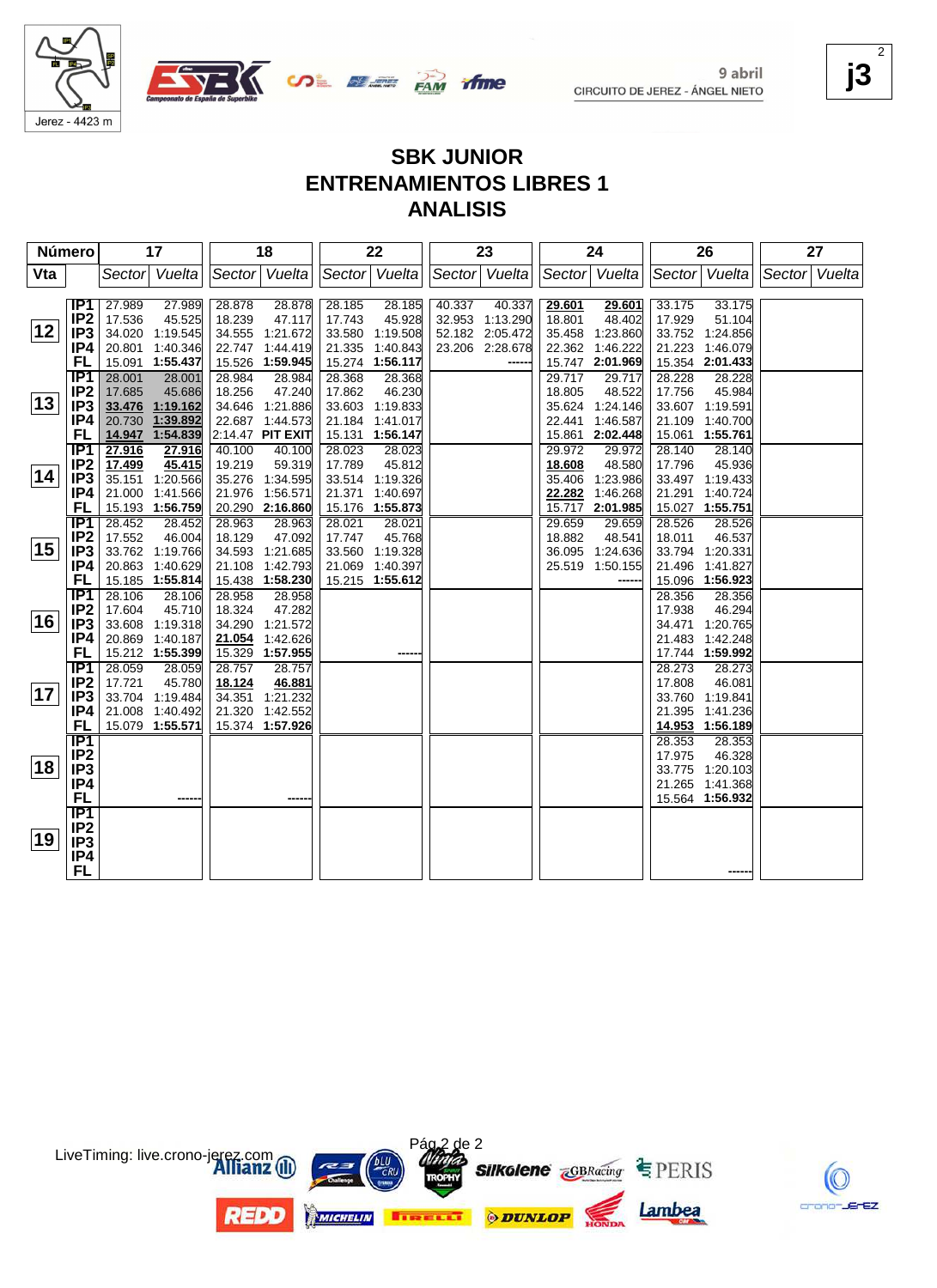

Jerez - 4423 m

# **SBK JUNIOR ENTRENAMIENTOS LIBRES 1 ANALISIS**

| <b>Número</b>  |                        |                  | 28                                 |                  | 31                                 |                  | 32                        |                  | 35                                 |                  | 36                        |                  | 38                        |                  | 42                        |
|----------------|------------------------|------------------|------------------------------------|------------------|------------------------------------|------------------|---------------------------|------------------|------------------------------------|------------------|---------------------------|------------------|---------------------------|------------------|---------------------------|
| Vta            |                        | Sector           | Vuelta                             |                  | Sector Vuelta                      |                  | Sector Vuelta             |                  | Sector Vuelta                      |                  | Sector Vuelta             |                  | Sector  Vuelta            | Sector           | Vuelta                    |
|                |                        |                  |                                    |                  |                                    |                  |                           |                  |                                    |                  |                           |                  |                           |                  |                           |
|                | IP <sub>1</sub>        | 36.413           | 36.413                             | 35.422           | 35.422                             | 36.018           | 36.018                    | 39.997           | 39.997                             | 35.666           | 35.666                    | 35.574           | 35.574                    | 35.258           | 35.258                    |
|                | IP <sub>2</sub>        | 18.435           | 54.848                             | 18.608           | 54.030                             | 18.879           | 54.897                    | 19.622           | 59.619                             | 19.382           | 55.048                    | 18.489           | 54.063                    | 18.499           | 53.757                    |
| $\mathbf 1$    | IP <sub>3</sub>        | 34.894           | 1:29.742                           | 34.954           | 1:28.984                           |                  | 36.480 1:31.377           | 38.151           | 1:37.770                           | 36.185           | 1:31.233                  | 35.491           | 1:29.554                  | 34.437           | 1:28.194                  |
|                | IP4                    | 21.794           | 1:51.536                           | 21.206           | 1:50.190                           | 22.313           | 1:53.690                  | 22.062           | 1:59.832                           | 22.633           | 1:53.866                  |                  | 22.510 1:52.064           | 20.977           | 1:49.171                  |
|                | FL                     |                  | 15.524 2:07.060                    | 15.217           | 2:05.407                           | 16.042           | 2:09.732                  | 15.680           | 2:15.512                           | 15.852           | 2:09.718                  | 15.981           | 2:08.045                  | 15.169           | 2:04.339                  |
|                | IP <sub>1</sub>        | 29.841           | 29.841                             | 28.647           | 28.647                             | 29.859           | 29.859                    | 29.224           | 29.224                             | 29.357           | 29.357                    | 29.993           | 29.993                    | 28.340           | 28.340                    |
|                | IP <sub>2</sub>        | 18.446           | 48.287                             | 17.821           | 46.468                             | 18.906           | 48.765                    | 18.266           | 47.490                             | 19.049           | 48.406                    | 18.338           | 48.331                    | 17.844           | 46.184                    |
| $\mathbf{2}$   | IP <sub>3</sub>        | 34.432           | 1:22.719                           |                  | 34.036 1:20.504                    | 35.959           | 1:24.724                  | 34.606           | 1:22.096                           | 34.660           | 1:23.066                  |                  | 34.610 1:22.941           | 33.483           | 1:19.667                  |
|                | IP4                    | 21.464           | 1:44.183                           | 20.992           | 1:41.496                           | 22.281           | 1:47.005                  | 21.559           | 1:43.655                           | 21.513           | 1:44.579                  | 21.427           | 1:44.368                  | 20.646           | 1:40.313                  |
|                | FL                     |                  | 15.374 1:59.557                    |                  | 15.069 1:56.564                    | 15.725           | 2:02.730                  | 15.428           | 1:59.083                           | 15.537           | 2:00.116                  | 15.714           | 2:00.081                  | 15.071           | 1:55.383                  |
|                | IP1                    | 28.881           | 28.881                             | 28.606           | 28.606                             | 29.347           | 29.347                    | 28.793           | 28.793                             | 29.289           | 29.289                    | 29.169           | 29.169                    | 28.265           | 28.265                    |
| 3              | IP <sub>2</sub>        | 17.941           | 46.822                             | 17.965           | 46.571                             | 18.708           | 48.055                    | 18.164           | 46.957                             | 18.402           | 47.691                    | 17.813           | 46.982                    | 17.717           | 45.982                    |
|                | IP <sub>3</sub><br>IP4 | 34.175           | 1:20.997                           |                  | 33.939 1:20.510                    | 35.108           | 1:23.163                  | 34.233           | 1:21.190                           | 34.465           | 1:22.156                  | 34.424           | 1:21.406                  | 33.299           | 1:19.281                  |
|                | FL                     | 21.413<br>15.293 | 1:42.410<br>1:57.703               |                  | 20.852 1:41.362<br>14.866 1:56.228 | 21.929<br>15.596 | 1:45.092<br>2:00.688      | 21.488<br>15.316 | 1:42.678                           | 21.578<br>15.422 | 1:43.734                  | 21.304<br>15.355 | 1:42.710                  | 20.715<br>14.985 | 1:39.996<br>1:54.981      |
|                | IP1                    | 28.729           | 28.729                             |                  |                                    |                  |                           |                  | 1:57.994                           | 29.095           | 1:59.156                  |                  | 1:58.064                  |                  | 27.921                    |
|                | IP <sub>2</sub>        | 17.684           | 46.413                             | 28.202<br>17.736 | 28.202<br>45.938                   | 29.110<br>18.353 | 29.110<br>47.463          | 28.647<br>18.099 | 28.647<br>46.746                   | 18.320           | 29.095<br>47.415          | 28.594<br>17.705 | 28.594<br>46.299          | 27.921<br>17.544 | 45.465                    |
| 4              | IP <sub>3</sub>        | 34.408           | 1:20.821                           |                  | 33.653 1:19.591                    | 34.239           | 1:21.702                  | 33.994           | 1:20.740                           | 34.444           | 1:21.859                  | 37.235           | 1:23.534                  | 33.294           | 1:18.759                  |
|                | IP4                    | 23.969           | 1:44.790                           | 21.174           | 1:40.765                           | 21.747           | 1:43.449                  | 21.363           | 1:42.103                           | 21.493           | 1:43.352                  | 22.288           | 1:45.822                  | 21.162           | 1:39.921                  |
|                | FL                     |                  | 9:19.29 PIT EXIT                   |                  | 14.938 1:55.703                    | 15.755           | 1:59.204                  | 15.232           | 1:57.335                           | 15.410           | 1:58.762                  | 15.431           | 2:01.253                  | 15.071           | 1:54.991                  |
|                | IP <sub>1</sub>        | 36.447           | 36.447                             | 28.570           | 28.570                             | 29.148           | 29.148                    | 28.511           | 28.511                             | 28.956           | 28.956                    | 28.679           | 28.679                    | 27.953           | 27.953                    |
|                | IP <sub>2</sub>        | 18.220           | 54.667                             | 17.742           | 46.312                             | 18.310           | 47.458                    | 18.125           | 46.636                             | 18.578           | 47.534                    | 17.915           | 46.594                    | 17.631           | 45.584                    |
| 5              | IP <sub>3</sub>        | 34.380           | 1:29.047                           |                  | 33.944 1:20.256                    | 34.721           | 1:22.179                  | 34.002           | 1:20.638                           | 34.613           | 1:22.147                  | 33.981           | 1:20.575                  | 33.379           | 1:18.963                  |
|                | IP4                    | 21.250           | 1:50.297                           | 21.581           | 1:41.837                           | 22.194           | 1:44.373                  | 21.224           | 1:41.862                           | 21.490           | 1:43.637                  | 21.066           | 1:41.641                  | 20.546           | 1:39.509                  |
|                | FL                     | 15.274           | 2:05.571                           |                  | 8:50.03 PIT EXIT                   | 15.776           | 2:00.149                  | 15.250           | 1:57.112                           | 15.387           | 1:59.024                  | 15.376           | 1:57.017                  | 14.966           | 1:54.475                  |
|                | IP1                    | 28.590           | 28.590                             | 34.085           | 34.085                             | 29.506           | 29.506                    | 28.517           | 28.517                             | 29.013           | 29.013                    | 28.609           | 28.609                    | 29.765           | 29.765                    |
|                | IP <sub>2</sub>        | 17.858           | 46.448                             | 17.977           | 52.062                             | 18.517           | 48.023                    | 18.109           | 46.626                             | 18.398           | 47.411                    | 17.638           | 46.247                    | 19.425           | 49.190                    |
| 6              | IP <sub>3</sub>        | 33.956           | 1:20.404                           |                  | 34.655 1:26.717                    | 34.671           | 1:22.694                  | 33.906           | 1:20.532                           |                  | 34.812 1:22.223           | 34.233           | 1:20.480                  |                  | 34.982 1:24.172           |
|                | IP4                    | 20.986           | 1:41.390                           |                  | 29.032 1:55.749                    | 22.047           | 1.44.741                  | 21.228           | 1:41.760                           | 21.688           | 1:43.911                  | 21.110           | 1:41.590                  |                  | 22.442 1:46.614           |
|                | FL                     | 15.325           | 1:56.715                           |                  | 16.332 2:12.081                    | 15.685           | 2:00.426                  | 15.306           | 1:57.066                           | 15.289           | 1:59.200                  | 15.253           | 1:56.843                  |                  | 1:39.97 PIT EXIT          |
|                | IP1<br>IP <sub>2</sub> | 28.629<br>17.856 | 28.629<br>46.485                   | 28.167<br>17.362 | 28.167<br>45.529                   | 29.141<br>18.582 | 29.141<br>47.723          | 28.408<br>17.849 | 28.408<br>46.257                   | 28.978<br>18.233 | 28.978<br>47.211          | 28.435<br>17.822 | 28.435<br>46.257          | 38.756<br>17.868 | 38.756<br>56.624          |
| $\overline{7}$ | IP3                    | 33.730           | 1:20.215                           |                  | 33.694 1:19.223                    |                  | 34.802 1:22.525           | 33.975           | 1:20.232                           | 34.704           | 1:21.915                  | 34.022           | 1:20.279                  | 33.528           | 1:30.152                  |
|                | IP4                    | 21.000           | 1:41.215                           |                  | 20.642 1:39.865                    | 21.911           | 1:44.436                  | 21.926           | 1:42.158                           | 22.294           | 1:44.209                  | 21.079           | 1:41.358                  | 20.650           | 1:50.802                  |
|                | FL                     |                  | 15.247 1:56.462                    |                  | 15.410 1:55.275                    |                  | 15.738 2:00.174           |                  | 11:35.6 PIT EXIT                   |                  | 1:34.07 PIT EXIT          |                  | 15.223 1:56.581           |                  | 15.118 2:05.920           |
|                | IP1                    | 28.279           | 28.279                             | 28.558           | 28.558                             | 29.136           | 29.136                    | 35.495           | 35.495                             | 34.143           | 34.143                    | 28.527           | 28.527                    | 28.143           | 28.143                    |
|                | IP <sub>2</sub>        | 17.765           | 46.044                             | <u>17.356</u>    | 45.914                             | 18.462           | 47.598                    | 18.944           | 54.439                             | 18.737           | 52.880                    | 17.954           | 46.481                    | 17.652           | 45.795                    |
| 8              | IP <sub>3</sub>        | 33.750           | 1:19.794                           | 33.342           | 1:19.256                           | 34.861           | 1:22.459                  | 39.738           | 1:34.177                           | 35.461           | 1:28.341                  | 34.957           | 1:21.438                  | 33.338           | 1:19.133                  |
|                | IP4                    | 21.094           | 1:40.888                           | 20.747           | 1:40.003                           | 22.097           | 1:44.556                  | 21.662           | 1:55.839                           | 21.870           | 1:50.211                  | 22.081           | 1:43.519                  | 20.623           | 1:39.756                  |
|                | FL                     |                  | 15.194 1:56.082                    |                  | 15.114 1:55.117                    | 15.726           | 2:00.282                  | 15.336           | 2:11.175                           | 15.604           | 2:05.815                  |                  | 6:06.95 PIT EXIT          |                  | 15.094 1:54.850           |
|                | $\overline{IP1}$       | 28.369           | 28.369                             | 30.077           | 30.077                             | 29.154           | 29.154                    | 28.207           | 28.207                             | 29.166           | 29.166                    | 37.088           | 37.088                    | 28.067           | 28.067                    |
|                | IP <sub>2</sub>        | 17.810           | 46.179                             | 17.887           | 47.964                             | 18.486           | 47.640                    | 17.594           | 45.801                             | 18.772           | 47.938                    | 18.292           | 55.380                    | 17.789           | 45.856                    |
| 9              | IP <sub>3</sub>        | 33.391           | 1:19.570                           |                  | 36.524 1:24.488                    |                  | 34.885 1:22.525           |                  | 34.504 1:20.305                    |                  | 35.224 1:23.162           |                  | 34.545 1:29.925           |                  | 33.469 1:19.325           |
|                | IP4                    |                  | 20.819 1:40.389                    |                  | 21.448 1:45.936                    |                  | 23.183 1:45.708           |                  | 20.728 1:41.033                    |                  | 21.808 1:44.970           |                  | 21.027 1:50.952           |                  | 20.643 1:39.968           |
|                | FL.                    |                  | 15.600 1:55.989                    |                  | 15.164 2:01.100                    |                  | 6:40.85 PIT EXIT          |                  | 15.185 1:56.218                    |                  | 15.489 2:00.459           |                  | 15.343 2:06.295           |                  | 15.047 1:55.015           |
|                | IP1                    | 28.069           | 28.069                             | 27.916           | 27.916                             | 40.450           | 40.450                    | 27.917           | 27.917                             | 30.232           | 30.232                    | 28.335           | 28.335                    | 28.160           | 28.160                    |
| 10             | IP <sub>2</sub>        | 17.584           | 45.653                             | 17.772           | 45.688                             | 18.564           | 59.014                    | 17.586           | 45.503                             | 19.069           | 49.301                    | 17.909           | 46.244                    | 17.865           | 46.025                    |
|                | IP <sub>3</sub>        |                  | 33.677 1:19.330                    |                  | 33.333 1:19.021                    |                  | 34.798 1:33.812           | 33.725           | 1:19.228                           | 34.549           | 1:23.850                  |                  | 34.269 1:20.513           |                  | 40.979 1:27.004           |
|                | IP4                    |                  | 20.998 1:40.328<br>15.339 1:55.667 |                  | 20.496 1:39.517                    |                  | 21.903 1:55.715           |                  | 20.715 1:39.943<br>15.073 1:55.016 | 21.384           | 1:45.234                  |                  | 21.272 1:41.785           |                  | 24.876 1:51.880           |
|                | <b>FL</b><br>IP1       | 28.354           | 28.354                             | 28.372           | 15.053 1:54.570<br>28.372          | 28.913           | 15.622 2:11.337<br>28.913 | 27.968           | 27.968                             | 29.154           | 15.448 2:00.682<br>29.154 | 30.203           | 15.416 1:57.201<br>30.203 | 28.319           | 19.155 2:11.034<br>28.319 |
|                | IP <sub>2</sub>        | 18.103           | 46.457                             | 17.679           | 46.051                             | 18.488           | 47.401                    | 17.588           | 45.556                             | 18.444           | 47.598                    | 18.001           | 48.204                    | 17.852           | 46.171                    |
| 11             | IP3                    |                  | 33.916 1:20.373                    |                  | 33.476 1:19.527                    |                  | 34.218 1:21.619           |                  | 33.364 1:18.920                    |                  | 34.724 1:22.322           |                  | 34.320 1:22.524           |                  | 34.043 1:20.214           |
|                | IP4.                   |                  | 22.844 1:43.217                    |                  | 20.670 1:40.197                    |                  | 21.488 1:43.107           |                  | 20.917 1:39.837                    |                  | 21.673 1:43.995           |                  | 20.889 1:43.413           |                  | 20.625 1:40.839           |
|                |                        |                  | <b>FL</b> $ 5:43.10$ PIT EXIT      |                  | 15.026 1:55.223                    |                  | 15.724 1:58.831           |                  | 15.149 1:54.986   15.586 1:59.581  |                  |                           |                  | $15.285$ 1:58.698         |                  | 15.588 1:56.427           |
|                |                        |                  |                                    |                  |                                    |                  |                           |                  |                                    |                  |                           |                  |                           |                  |                           |



LiveTiming: live.crono-jerez.com













**j3** 3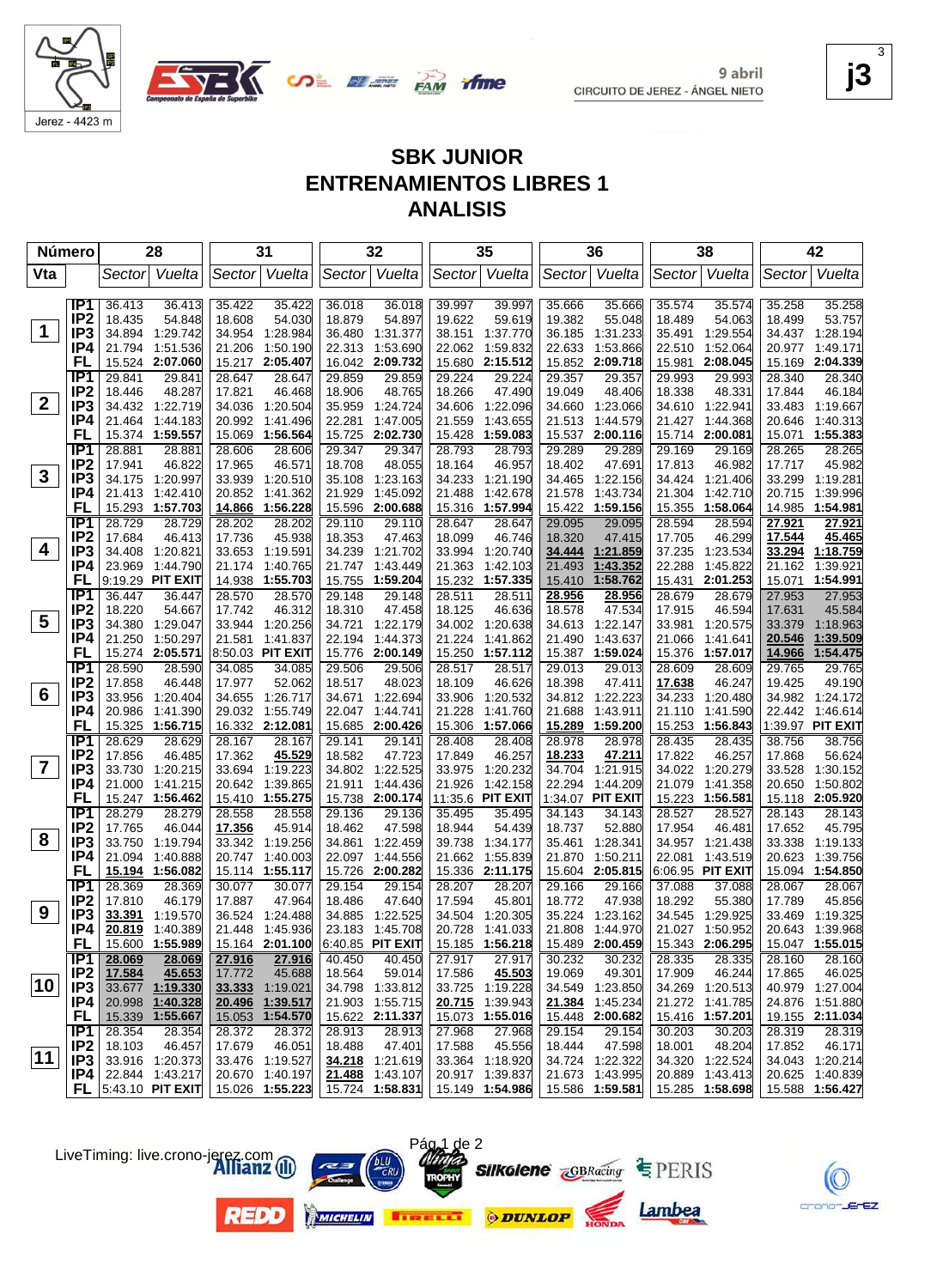

9 abril CIRCUITO DE JEREZ - ÁNGEL NIETO **j3** 3

# **SBK JUNIOR ENTRENAMIENTOS LIBRES 1 ANALISIS**

| Sector Vuelta<br>Sector Vuelta<br>Vuelta<br>Vuelta<br>Vuelta<br>Vuelta<br>Vta<br>Sector<br>Vuelta<br>Sector<br>Sector<br>Sector<br>Sector<br>IP1<br>41.304<br>41.304<br>28.055<br>28.055<br>28.974<br>28.974<br>27.897<br>27.897<br>29.435<br>29.435<br>28.320<br>28.320<br>28.355<br>IP <sub>2</sub><br>45.633<br>47.064<br>45.618<br>18.226<br>59.530<br>17.578<br>18.090<br>17.721<br>18.705<br>48.140<br>17.757<br>46.077<br>17.552<br> 12 <br>IP <sub>3</sub><br>34.594<br>1:34.124<br>33.365 1:18.998<br>34.602 1:21.666<br>33.351<br>1:18.969<br>35.108<br>1:23.248<br>1:19.959<br>33.905<br>1:19.812<br>33.882<br>IP4<br>1:55.582<br>1:39.768<br>1:39.785<br>21.458<br>20.770<br>21.662<br>1:43.328<br>20.816<br>21.610<br>1:44.858<br>1:40.684<br>21.391<br>1:41.203<br>20.725<br>FL<br>15.519 2:11.101<br>15.017 1:54.785<br>1:59.030<br>15.086<br>15.647 2:00.505<br>1:55.895<br>15.125 1:56.328<br>15.703<br>1:54.870<br>15.211<br>IP <sub>1</sub><br>40.837<br>28.186<br>28.661<br>28.661<br>40.837<br>28.964<br>28.964<br>27.946<br>27.946<br>29.630<br>29.630<br>28.186<br>28.245<br>28.245<br>IP <sub>2</sub><br>46.926<br>46.408<br>17.989<br>46.650<br>21.817 1:02.654<br>17.962<br>17.672<br>45.618<br>18.747<br>48.377<br>17.720<br>18.163<br>45.906<br>13<br>IP <sub>3</sub><br>36.413 1:22.821<br>34.150 1:20.800<br>35.057 1:37.711<br>34.263<br>1:21.189<br>33.350<br>1:18.968<br>34.978<br>1:23.355<br>33.974<br>1:19.880<br>22.300 1:45.121<br>IP4<br>21.160<br>1:41.960<br>20.569 1:58.280<br>21.754<br>1:42.943<br>20.853<br>1:39.821<br>22.899<br>1:46.254<br>20.692<br>1:40.572<br>FL<br>15.293 1:57.253<br>15.606 2:13.886<br>15.578<br>1:58.520<br>15.138<br>1:54.959<br>1:55.732<br>2:17.11 PIT EXIT<br>15.160<br>$\overline{IP1}$<br>28.836<br>28.836<br>30.414<br>34.746<br>28.058<br>28.058<br>30.414<br>28.121<br>34.746<br>28.121<br>IP <sub>2</sub><br>45.685<br>47.200<br>47.930<br>18.074<br>52.820<br>17.627<br>18.364<br>17.516<br>17.931<br>46.052<br> 14<br>IP <sub>3</sub><br>34.593 1:21.793<br>34.008 1:26.828<br>33.456 1:19.141<br>33.679<br>1:21.609<br>34.149<br>1:20.201<br>IP4<br>20.910 1:40.051<br>21.673<br>1:43.466<br>20.838<br>22.219 1:42.420<br>20.842 1:47.670<br>1:42.447<br><b>FL</b><br>14.969 1:55.020<br>15.631<br>1:59.097<br>15.043<br>1:57.489<br>21.445 PIT EXIT<br>15.163 2:02.833<br>$\overline{IP1}$<br>28.406<br>28.087<br>28.087<br>28.694<br>28.694<br>27.937<br>27.937<br>35.641<br>35.641<br>28.406<br>IP <sub>2</sub><br>45.600<br>46.792<br>45.630<br>46.229<br>17.513<br>18.098<br>17.693<br>17.754<br>53.395<br>17.823<br>15<br>IP <sub>3</sub><br>33.474 1:19.074<br>34.425 1:21.217<br>33.221 1:18.851<br>36.733<br>1:30.128<br>33.609 1:19.838<br>IP4<br>1:43.111<br>21.347<br>1:51.309<br>20.960<br>1:40.798<br>20.770 1:39.844<br>21.894<br>1:40.198<br>21.181<br><b>FL</b><br>14.975 1:54.819<br>15.504<br>1:58.615<br>15.179<br>1:55.377<br>16.383 2:07.692<br>15.165 1:55.963<br>$\overline{IP1}$<br>28.241<br>28.150<br>28.150<br>28.925<br>28.925<br>28.411<br>28.411<br>28.241<br>IP <sub>2</sub><br>45.778<br>46.963<br>18.096<br>17.731<br>17.628<br>18.038<br>46.507<br>16<br>IP <sub>3</sub><br>33.748<br>1:19.526<br>35.354<br>1:22.317<br>39.218<br>1:25.725<br>33.881<br>1:19.853<br>IP4<br>21.178 1:41.031<br>22.256<br>1:41.782<br>22.242<br>1:44.559<br>20.841<br>1:46.566<br><b>FL</b><br>15.642 2:00.201<br>15.348<br>2:01.914<br>16.675 1:57.706<br>$\overline{IP1}$<br>28.962<br>28.560<br>28.962<br>28.094<br>28.094<br>28.560<br>IP <sub>2</sub><br>47.268<br>46.491<br>18.306<br>18.091<br>46.185<br>17.931<br> 17 <br>IP <sub>3</sub><br>1:20.260<br>35.007 1:22.275<br>34.075<br>34.307 1:20.798<br>20.770<br>IP4<br>22.266<br>1:44.541<br>1:41.030<br>21.110 1:41.908<br><b>FL</b><br>15.658<br>2:00.199<br>15.231<br>1:56.261<br>15.334 1:57.241<br><b>IP1</b><br>28.228<br>28.560<br>28.560<br>28.228<br>IP <sub>2</sub><br>18.022<br>46.250<br>17.870<br>46.430<br>18<br>IP <sub>3</sub><br>1:21.474<br>34.294 1:20.724<br>35.224<br>IP4<br>22.116 1:43.590<br>21.182 1:41.906<br><b>FL</b><br>15.302 1:57.208 | Número |                  | 28 | 31 | 32 | 35 | 36 | 38 |        | 42     |
|--------------------------------------------------------------------------------------------------------------------------------------------------------------------------------------------------------------------------------------------------------------------------------------------------------------------------------------------------------------------------------------------------------------------------------------------------------------------------------------------------------------------------------------------------------------------------------------------------------------------------------------------------------------------------------------------------------------------------------------------------------------------------------------------------------------------------------------------------------------------------------------------------------------------------------------------------------------------------------------------------------------------------------------------------------------------------------------------------------------------------------------------------------------------------------------------------------------------------------------------------------------------------------------------------------------------------------------------------------------------------------------------------------------------------------------------------------------------------------------------------------------------------------------------------------------------------------------------------------------------------------------------------------------------------------------------------------------------------------------------------------------------------------------------------------------------------------------------------------------------------------------------------------------------------------------------------------------------------------------------------------------------------------------------------------------------------------------------------------------------------------------------------------------------------------------------------------------------------------------------------------------------------------------------------------------------------------------------------------------------------------------------------------------------------------------------------------------------------------------------------------------------------------------------------------------------------------------------------------------------------------------------------------------------------------------------------------------------------------------------------------------------------------------------------------------------------------------------------------------------------------------------------------------------------------------------------------------------------------------------------------------------------------------------------------------------------------------------------------------------------------------------------------------------------------------------------------------------------------------------------------------------------------------------------------------------------------------------------------------------------------------------------------------------------------------------------------------------------------------------------------------------------------------------------------------------------------------------------------------------------------------------------------------------------------------------------------------------------------------------------------------------------------------------------------------------------------------------------------------------------------------------------------------------------------------------------------------------------------------------------------------------------------------------------------------------------------------------------------------------------------------|--------|------------------|----|----|----|----|----|----|--------|--------|
|                                                                                                                                                                                                                                                                                                                                                                                                                                                                                                                                                                                                                                                                                                                                                                                                                                                                                                                                                                                                                                                                                                                                                                                                                                                                                                                                                                                                                                                                                                                                                                                                                                                                                                                                                                                                                                                                                                                                                                                                                                                                                                                                                                                                                                                                                                                                                                                                                                                                                                                                                                                                                                                                                                                                                                                                                                                                                                                                                                                                                                                                                                                                                                                                                                                                                                                                                                                                                                                                                                                                                                                                                                                                                                                                                                                                                                                                                                                                                                                                                                                                                                                                      |        |                  |    |    |    |    |    |    |        |        |
|                                                                                                                                                                                                                                                                                                                                                                                                                                                                                                                                                                                                                                                                                                                                                                                                                                                                                                                                                                                                                                                                                                                                                                                                                                                                                                                                                                                                                                                                                                                                                                                                                                                                                                                                                                                                                                                                                                                                                                                                                                                                                                                                                                                                                                                                                                                                                                                                                                                                                                                                                                                                                                                                                                                                                                                                                                                                                                                                                                                                                                                                                                                                                                                                                                                                                                                                                                                                                                                                                                                                                                                                                                                                                                                                                                                                                                                                                                                                                                                                                                                                                                                                      |        |                  |    |    |    |    |    |    |        |        |
|                                                                                                                                                                                                                                                                                                                                                                                                                                                                                                                                                                                                                                                                                                                                                                                                                                                                                                                                                                                                                                                                                                                                                                                                                                                                                                                                                                                                                                                                                                                                                                                                                                                                                                                                                                                                                                                                                                                                                                                                                                                                                                                                                                                                                                                                                                                                                                                                                                                                                                                                                                                                                                                                                                                                                                                                                                                                                                                                                                                                                                                                                                                                                                                                                                                                                                                                                                                                                                                                                                                                                                                                                                                                                                                                                                                                                                                                                                                                                                                                                                                                                                                                      |        |                  |    |    |    |    |    |    |        | 28.355 |
|                                                                                                                                                                                                                                                                                                                                                                                                                                                                                                                                                                                                                                                                                                                                                                                                                                                                                                                                                                                                                                                                                                                                                                                                                                                                                                                                                                                                                                                                                                                                                                                                                                                                                                                                                                                                                                                                                                                                                                                                                                                                                                                                                                                                                                                                                                                                                                                                                                                                                                                                                                                                                                                                                                                                                                                                                                                                                                                                                                                                                                                                                                                                                                                                                                                                                                                                                                                                                                                                                                                                                                                                                                                                                                                                                                                                                                                                                                                                                                                                                                                                                                                                      |        |                  |    |    |    |    |    |    |        | 45.907 |
|                                                                                                                                                                                                                                                                                                                                                                                                                                                                                                                                                                                                                                                                                                                                                                                                                                                                                                                                                                                                                                                                                                                                                                                                                                                                                                                                                                                                                                                                                                                                                                                                                                                                                                                                                                                                                                                                                                                                                                                                                                                                                                                                                                                                                                                                                                                                                                                                                                                                                                                                                                                                                                                                                                                                                                                                                                                                                                                                                                                                                                                                                                                                                                                                                                                                                                                                                                                                                                                                                                                                                                                                                                                                                                                                                                                                                                                                                                                                                                                                                                                                                                                                      |        |                  |    |    |    |    |    |    |        |        |
|                                                                                                                                                                                                                                                                                                                                                                                                                                                                                                                                                                                                                                                                                                                                                                                                                                                                                                                                                                                                                                                                                                                                                                                                                                                                                                                                                                                                                                                                                                                                                                                                                                                                                                                                                                                                                                                                                                                                                                                                                                                                                                                                                                                                                                                                                                                                                                                                                                                                                                                                                                                                                                                                                                                                                                                                                                                                                                                                                                                                                                                                                                                                                                                                                                                                                                                                                                                                                                                                                                                                                                                                                                                                                                                                                                                                                                                                                                                                                                                                                                                                                                                                      |        |                  |    |    |    |    |    |    |        |        |
|                                                                                                                                                                                                                                                                                                                                                                                                                                                                                                                                                                                                                                                                                                                                                                                                                                                                                                                                                                                                                                                                                                                                                                                                                                                                                                                                                                                                                                                                                                                                                                                                                                                                                                                                                                                                                                                                                                                                                                                                                                                                                                                                                                                                                                                                                                                                                                                                                                                                                                                                                                                                                                                                                                                                                                                                                                                                                                                                                                                                                                                                                                                                                                                                                                                                                                                                                                                                                                                                                                                                                                                                                                                                                                                                                                                                                                                                                                                                                                                                                                                                                                                                      |        |                  |    |    |    |    |    |    |        |        |
|                                                                                                                                                                                                                                                                                                                                                                                                                                                                                                                                                                                                                                                                                                                                                                                                                                                                                                                                                                                                                                                                                                                                                                                                                                                                                                                                                                                                                                                                                                                                                                                                                                                                                                                                                                                                                                                                                                                                                                                                                                                                                                                                                                                                                                                                                                                                                                                                                                                                                                                                                                                                                                                                                                                                                                                                                                                                                                                                                                                                                                                                                                                                                                                                                                                                                                                                                                                                                                                                                                                                                                                                                                                                                                                                                                                                                                                                                                                                                                                                                                                                                                                                      |        |                  |    |    |    |    |    |    |        |        |
|                                                                                                                                                                                                                                                                                                                                                                                                                                                                                                                                                                                                                                                                                                                                                                                                                                                                                                                                                                                                                                                                                                                                                                                                                                                                                                                                                                                                                                                                                                                                                                                                                                                                                                                                                                                                                                                                                                                                                                                                                                                                                                                                                                                                                                                                                                                                                                                                                                                                                                                                                                                                                                                                                                                                                                                                                                                                                                                                                                                                                                                                                                                                                                                                                                                                                                                                                                                                                                                                                                                                                                                                                                                                                                                                                                                                                                                                                                                                                                                                                                                                                                                                      |        |                  |    |    |    |    |    |    |        |        |
|                                                                                                                                                                                                                                                                                                                                                                                                                                                                                                                                                                                                                                                                                                                                                                                                                                                                                                                                                                                                                                                                                                                                                                                                                                                                                                                                                                                                                                                                                                                                                                                                                                                                                                                                                                                                                                                                                                                                                                                                                                                                                                                                                                                                                                                                                                                                                                                                                                                                                                                                                                                                                                                                                                                                                                                                                                                                                                                                                                                                                                                                                                                                                                                                                                                                                                                                                                                                                                                                                                                                                                                                                                                                                                                                                                                                                                                                                                                                                                                                                                                                                                                                      |        |                  |    |    |    |    |    |    |        |        |
|                                                                                                                                                                                                                                                                                                                                                                                                                                                                                                                                                                                                                                                                                                                                                                                                                                                                                                                                                                                                                                                                                                                                                                                                                                                                                                                                                                                                                                                                                                                                                                                                                                                                                                                                                                                                                                                                                                                                                                                                                                                                                                                                                                                                                                                                                                                                                                                                                                                                                                                                                                                                                                                                                                                                                                                                                                                                                                                                                                                                                                                                                                                                                                                                                                                                                                                                                                                                                                                                                                                                                                                                                                                                                                                                                                                                                                                                                                                                                                                                                                                                                                                                      |        |                  |    |    |    |    |    |    |        |        |
|                                                                                                                                                                                                                                                                                                                                                                                                                                                                                                                                                                                                                                                                                                                                                                                                                                                                                                                                                                                                                                                                                                                                                                                                                                                                                                                                                                                                                                                                                                                                                                                                                                                                                                                                                                                                                                                                                                                                                                                                                                                                                                                                                                                                                                                                                                                                                                                                                                                                                                                                                                                                                                                                                                                                                                                                                                                                                                                                                                                                                                                                                                                                                                                                                                                                                                                                                                                                                                                                                                                                                                                                                                                                                                                                                                                                                                                                                                                                                                                                                                                                                                                                      |        |                  |    |    |    |    |    |    |        |        |
|                                                                                                                                                                                                                                                                                                                                                                                                                                                                                                                                                                                                                                                                                                                                                                                                                                                                                                                                                                                                                                                                                                                                                                                                                                                                                                                                                                                                                                                                                                                                                                                                                                                                                                                                                                                                                                                                                                                                                                                                                                                                                                                                                                                                                                                                                                                                                                                                                                                                                                                                                                                                                                                                                                                                                                                                                                                                                                                                                                                                                                                                                                                                                                                                                                                                                                                                                                                                                                                                                                                                                                                                                                                                                                                                                                                                                                                                                                                                                                                                                                                                                                                                      |        |                  |    |    |    |    |    |    |        |        |
|                                                                                                                                                                                                                                                                                                                                                                                                                                                                                                                                                                                                                                                                                                                                                                                                                                                                                                                                                                                                                                                                                                                                                                                                                                                                                                                                                                                                                                                                                                                                                                                                                                                                                                                                                                                                                                                                                                                                                                                                                                                                                                                                                                                                                                                                                                                                                                                                                                                                                                                                                                                                                                                                                                                                                                                                                                                                                                                                                                                                                                                                                                                                                                                                                                                                                                                                                                                                                                                                                                                                                                                                                                                                                                                                                                                                                                                                                                                                                                                                                                                                                                                                      |        |                  |    |    |    |    |    |    |        |        |
|                                                                                                                                                                                                                                                                                                                                                                                                                                                                                                                                                                                                                                                                                                                                                                                                                                                                                                                                                                                                                                                                                                                                                                                                                                                                                                                                                                                                                                                                                                                                                                                                                                                                                                                                                                                                                                                                                                                                                                                                                                                                                                                                                                                                                                                                                                                                                                                                                                                                                                                                                                                                                                                                                                                                                                                                                                                                                                                                                                                                                                                                                                                                                                                                                                                                                                                                                                                                                                                                                                                                                                                                                                                                                                                                                                                                                                                                                                                                                                                                                                                                                                                                      |        |                  |    |    |    |    |    |    |        |        |
|                                                                                                                                                                                                                                                                                                                                                                                                                                                                                                                                                                                                                                                                                                                                                                                                                                                                                                                                                                                                                                                                                                                                                                                                                                                                                                                                                                                                                                                                                                                                                                                                                                                                                                                                                                                                                                                                                                                                                                                                                                                                                                                                                                                                                                                                                                                                                                                                                                                                                                                                                                                                                                                                                                                                                                                                                                                                                                                                                                                                                                                                                                                                                                                                                                                                                                                                                                                                                                                                                                                                                                                                                                                                                                                                                                                                                                                                                                                                                                                                                                                                                                                                      |        |                  |    |    |    |    |    |    |        |        |
|                                                                                                                                                                                                                                                                                                                                                                                                                                                                                                                                                                                                                                                                                                                                                                                                                                                                                                                                                                                                                                                                                                                                                                                                                                                                                                                                                                                                                                                                                                                                                                                                                                                                                                                                                                                                                                                                                                                                                                                                                                                                                                                                                                                                                                                                                                                                                                                                                                                                                                                                                                                                                                                                                                                                                                                                                                                                                                                                                                                                                                                                                                                                                                                                                                                                                                                                                                                                                                                                                                                                                                                                                                                                                                                                                                                                                                                                                                                                                                                                                                                                                                                                      |        |                  |    |    |    |    |    |    |        |        |
|                                                                                                                                                                                                                                                                                                                                                                                                                                                                                                                                                                                                                                                                                                                                                                                                                                                                                                                                                                                                                                                                                                                                                                                                                                                                                                                                                                                                                                                                                                                                                                                                                                                                                                                                                                                                                                                                                                                                                                                                                                                                                                                                                                                                                                                                                                                                                                                                                                                                                                                                                                                                                                                                                                                                                                                                                                                                                                                                                                                                                                                                                                                                                                                                                                                                                                                                                                                                                                                                                                                                                                                                                                                                                                                                                                                                                                                                                                                                                                                                                                                                                                                                      |        |                  |    |    |    |    |    |    |        |        |
|                                                                                                                                                                                                                                                                                                                                                                                                                                                                                                                                                                                                                                                                                                                                                                                                                                                                                                                                                                                                                                                                                                                                                                                                                                                                                                                                                                                                                                                                                                                                                                                                                                                                                                                                                                                                                                                                                                                                                                                                                                                                                                                                                                                                                                                                                                                                                                                                                                                                                                                                                                                                                                                                                                                                                                                                                                                                                                                                                                                                                                                                                                                                                                                                                                                                                                                                                                                                                                                                                                                                                                                                                                                                                                                                                                                                                                                                                                                                                                                                                                                                                                                                      |        |                  |    |    |    |    |    |    |        |        |
|                                                                                                                                                                                                                                                                                                                                                                                                                                                                                                                                                                                                                                                                                                                                                                                                                                                                                                                                                                                                                                                                                                                                                                                                                                                                                                                                                                                                                                                                                                                                                                                                                                                                                                                                                                                                                                                                                                                                                                                                                                                                                                                                                                                                                                                                                                                                                                                                                                                                                                                                                                                                                                                                                                                                                                                                                                                                                                                                                                                                                                                                                                                                                                                                                                                                                                                                                                                                                                                                                                                                                                                                                                                                                                                                                                                                                                                                                                                                                                                                                                                                                                                                      |        |                  |    |    |    |    |    |    |        |        |
|                                                                                                                                                                                                                                                                                                                                                                                                                                                                                                                                                                                                                                                                                                                                                                                                                                                                                                                                                                                                                                                                                                                                                                                                                                                                                                                                                                                                                                                                                                                                                                                                                                                                                                                                                                                                                                                                                                                                                                                                                                                                                                                                                                                                                                                                                                                                                                                                                                                                                                                                                                                                                                                                                                                                                                                                                                                                                                                                                                                                                                                                                                                                                                                                                                                                                                                                                                                                                                                                                                                                                                                                                                                                                                                                                                                                                                                                                                                                                                                                                                                                                                                                      |        |                  |    |    |    |    |    |    |        |        |
|                                                                                                                                                                                                                                                                                                                                                                                                                                                                                                                                                                                                                                                                                                                                                                                                                                                                                                                                                                                                                                                                                                                                                                                                                                                                                                                                                                                                                                                                                                                                                                                                                                                                                                                                                                                                                                                                                                                                                                                                                                                                                                                                                                                                                                                                                                                                                                                                                                                                                                                                                                                                                                                                                                                                                                                                                                                                                                                                                                                                                                                                                                                                                                                                                                                                                                                                                                                                                                                                                                                                                                                                                                                                                                                                                                                                                                                                                                                                                                                                                                                                                                                                      |        |                  |    |    |    |    |    |    |        |        |
|                                                                                                                                                                                                                                                                                                                                                                                                                                                                                                                                                                                                                                                                                                                                                                                                                                                                                                                                                                                                                                                                                                                                                                                                                                                                                                                                                                                                                                                                                                                                                                                                                                                                                                                                                                                                                                                                                                                                                                                                                                                                                                                                                                                                                                                                                                                                                                                                                                                                                                                                                                                                                                                                                                                                                                                                                                                                                                                                                                                                                                                                                                                                                                                                                                                                                                                                                                                                                                                                                                                                                                                                                                                                                                                                                                                                                                                                                                                                                                                                                                                                                                                                      |        |                  |    |    |    |    |    |    |        | 45.972 |
|                                                                                                                                                                                                                                                                                                                                                                                                                                                                                                                                                                                                                                                                                                                                                                                                                                                                                                                                                                                                                                                                                                                                                                                                                                                                                                                                                                                                                                                                                                                                                                                                                                                                                                                                                                                                                                                                                                                                                                                                                                                                                                                                                                                                                                                                                                                                                                                                                                                                                                                                                                                                                                                                                                                                                                                                                                                                                                                                                                                                                                                                                                                                                                                                                                                                                                                                                                                                                                                                                                                                                                                                                                                                                                                                                                                                                                                                                                                                                                                                                                                                                                                                      |        |                  |    |    |    |    |    |    |        |        |
|                                                                                                                                                                                                                                                                                                                                                                                                                                                                                                                                                                                                                                                                                                                                                                                                                                                                                                                                                                                                                                                                                                                                                                                                                                                                                                                                                                                                                                                                                                                                                                                                                                                                                                                                                                                                                                                                                                                                                                                                                                                                                                                                                                                                                                                                                                                                                                                                                                                                                                                                                                                                                                                                                                                                                                                                                                                                                                                                                                                                                                                                                                                                                                                                                                                                                                                                                                                                                                                                                                                                                                                                                                                                                                                                                                                                                                                                                                                                                                                                                                                                                                                                      |        |                  |    |    |    |    |    |    |        |        |
|                                                                                                                                                                                                                                                                                                                                                                                                                                                                                                                                                                                                                                                                                                                                                                                                                                                                                                                                                                                                                                                                                                                                                                                                                                                                                                                                                                                                                                                                                                                                                                                                                                                                                                                                                                                                                                                                                                                                                                                                                                                                                                                                                                                                                                                                                                                                                                                                                                                                                                                                                                                                                                                                                                                                                                                                                                                                                                                                                                                                                                                                                                                                                                                                                                                                                                                                                                                                                                                                                                                                                                                                                                                                                                                                                                                                                                                                                                                                                                                                                                                                                                                                      |        |                  |    |    |    |    |    |    |        |        |
|                                                                                                                                                                                                                                                                                                                                                                                                                                                                                                                                                                                                                                                                                                                                                                                                                                                                                                                                                                                                                                                                                                                                                                                                                                                                                                                                                                                                                                                                                                                                                                                                                                                                                                                                                                                                                                                                                                                                                                                                                                                                                                                                                                                                                                                                                                                                                                                                                                                                                                                                                                                                                                                                                                                                                                                                                                                                                                                                                                                                                                                                                                                                                                                                                                                                                                                                                                                                                                                                                                                                                                                                                                                                                                                                                                                                                                                                                                                                                                                                                                                                                                                                      |        |                  |    |    |    |    |    |    |        |        |
|                                                                                                                                                                                                                                                                                                                                                                                                                                                                                                                                                                                                                                                                                                                                                                                                                                                                                                                                                                                                                                                                                                                                                                                                                                                                                                                                                                                                                                                                                                                                                                                                                                                                                                                                                                                                                                                                                                                                                                                                                                                                                                                                                                                                                                                                                                                                                                                                                                                                                                                                                                                                                                                                                                                                                                                                                                                                                                                                                                                                                                                                                                                                                                                                                                                                                                                                                                                                                                                                                                                                                                                                                                                                                                                                                                                                                                                                                                                                                                                                                                                                                                                                      |        |                  |    |    |    |    |    |    |        |        |
|                                                                                                                                                                                                                                                                                                                                                                                                                                                                                                                                                                                                                                                                                                                                                                                                                                                                                                                                                                                                                                                                                                                                                                                                                                                                                                                                                                                                                                                                                                                                                                                                                                                                                                                                                                                                                                                                                                                                                                                                                                                                                                                                                                                                                                                                                                                                                                                                                                                                                                                                                                                                                                                                                                                                                                                                                                                                                                                                                                                                                                                                                                                                                                                                                                                                                                                                                                                                                                                                                                                                                                                                                                                                                                                                                                                                                                                                                                                                                                                                                                                                                                                                      |        |                  |    |    |    |    |    |    |        |        |
|                                                                                                                                                                                                                                                                                                                                                                                                                                                                                                                                                                                                                                                                                                                                                                                                                                                                                                                                                                                                                                                                                                                                                                                                                                                                                                                                                                                                                                                                                                                                                                                                                                                                                                                                                                                                                                                                                                                                                                                                                                                                                                                                                                                                                                                                                                                                                                                                                                                                                                                                                                                                                                                                                                                                                                                                                                                                                                                                                                                                                                                                                                                                                                                                                                                                                                                                                                                                                                                                                                                                                                                                                                                                                                                                                                                                                                                                                                                                                                                                                                                                                                                                      |        |                  |    |    |    |    |    |    |        |        |
|                                                                                                                                                                                                                                                                                                                                                                                                                                                                                                                                                                                                                                                                                                                                                                                                                                                                                                                                                                                                                                                                                                                                                                                                                                                                                                                                                                                                                                                                                                                                                                                                                                                                                                                                                                                                                                                                                                                                                                                                                                                                                                                                                                                                                                                                                                                                                                                                                                                                                                                                                                                                                                                                                                                                                                                                                                                                                                                                                                                                                                                                                                                                                                                                                                                                                                                                                                                                                                                                                                                                                                                                                                                                                                                                                                                                                                                                                                                                                                                                                                                                                                                                      |        |                  |    |    |    |    |    |    |        |        |
|                                                                                                                                                                                                                                                                                                                                                                                                                                                                                                                                                                                                                                                                                                                                                                                                                                                                                                                                                                                                                                                                                                                                                                                                                                                                                                                                                                                                                                                                                                                                                                                                                                                                                                                                                                                                                                                                                                                                                                                                                                                                                                                                                                                                                                                                                                                                                                                                                                                                                                                                                                                                                                                                                                                                                                                                                                                                                                                                                                                                                                                                                                                                                                                                                                                                                                                                                                                                                                                                                                                                                                                                                                                                                                                                                                                                                                                                                                                                                                                                                                                                                                                                      |        |                  |    |    |    |    |    |    |        |        |
|                                                                                                                                                                                                                                                                                                                                                                                                                                                                                                                                                                                                                                                                                                                                                                                                                                                                                                                                                                                                                                                                                                                                                                                                                                                                                                                                                                                                                                                                                                                                                                                                                                                                                                                                                                                                                                                                                                                                                                                                                                                                                                                                                                                                                                                                                                                                                                                                                                                                                                                                                                                                                                                                                                                                                                                                                                                                                                                                                                                                                                                                                                                                                                                                                                                                                                                                                                                                                                                                                                                                                                                                                                                                                                                                                                                                                                                                                                                                                                                                                                                                                                                                      |        |                  |    |    |    |    |    |    |        |        |
|                                                                                                                                                                                                                                                                                                                                                                                                                                                                                                                                                                                                                                                                                                                                                                                                                                                                                                                                                                                                                                                                                                                                                                                                                                                                                                                                                                                                                                                                                                                                                                                                                                                                                                                                                                                                                                                                                                                                                                                                                                                                                                                                                                                                                                                                                                                                                                                                                                                                                                                                                                                                                                                                                                                                                                                                                                                                                                                                                                                                                                                                                                                                                                                                                                                                                                                                                                                                                                                                                                                                                                                                                                                                                                                                                                                                                                                                                                                                                                                                                                                                                                                                      |        |                  |    |    |    |    |    |    |        |        |
|                                                                                                                                                                                                                                                                                                                                                                                                                                                                                                                                                                                                                                                                                                                                                                                                                                                                                                                                                                                                                                                                                                                                                                                                                                                                                                                                                                                                                                                                                                                                                                                                                                                                                                                                                                                                                                                                                                                                                                                                                                                                                                                                                                                                                                                                                                                                                                                                                                                                                                                                                                                                                                                                                                                                                                                                                                                                                                                                                                                                                                                                                                                                                                                                                                                                                                                                                                                                                                                                                                                                                                                                                                                                                                                                                                                                                                                                                                                                                                                                                                                                                                                                      |        |                  |    |    |    |    |    |    |        |        |
|                                                                                                                                                                                                                                                                                                                                                                                                                                                                                                                                                                                                                                                                                                                                                                                                                                                                                                                                                                                                                                                                                                                                                                                                                                                                                                                                                                                                                                                                                                                                                                                                                                                                                                                                                                                                                                                                                                                                                                                                                                                                                                                                                                                                                                                                                                                                                                                                                                                                                                                                                                                                                                                                                                                                                                                                                                                                                                                                                                                                                                                                                                                                                                                                                                                                                                                                                                                                                                                                                                                                                                                                                                                                                                                                                                                                                                                                                                                                                                                                                                                                                                                                      |        | $\overline{IP1}$ |    |    |    |    |    |    | 28.548 | 28.548 |
| IP <sub>2</sub><br>46.501<br>17.953                                                                                                                                                                                                                                                                                                                                                                                                                                                                                                                                                                                                                                                                                                                                                                                                                                                                                                                                                                                                                                                                                                                                                                                                                                                                                                                                                                                                                                                                                                                                                                                                                                                                                                                                                                                                                                                                                                                                                                                                                                                                                                                                                                                                                                                                                                                                                                                                                                                                                                                                                                                                                                                                                                                                                                                                                                                                                                                                                                                                                                                                                                                                                                                                                                                                                                                                                                                                                                                                                                                                                                                                                                                                                                                                                                                                                                                                                                                                                                                                                                                                                                  |        |                  |    |    |    |    |    |    |        |        |
| 19<br>IP <sub>3</sub><br>34.130 1:20.631                                                                                                                                                                                                                                                                                                                                                                                                                                                                                                                                                                                                                                                                                                                                                                                                                                                                                                                                                                                                                                                                                                                                                                                                                                                                                                                                                                                                                                                                                                                                                                                                                                                                                                                                                                                                                                                                                                                                                                                                                                                                                                                                                                                                                                                                                                                                                                                                                                                                                                                                                                                                                                                                                                                                                                                                                                                                                                                                                                                                                                                                                                                                                                                                                                                                                                                                                                                                                                                                                                                                                                                                                                                                                                                                                                                                                                                                                                                                                                                                                                                                                             |        |                  |    |    |    |    |    |    |        |        |
| IP4<br>21.136<br>1:41.767                                                                                                                                                                                                                                                                                                                                                                                                                                                                                                                                                                                                                                                                                                                                                                                                                                                                                                                                                                                                                                                                                                                                                                                                                                                                                                                                                                                                                                                                                                                                                                                                                                                                                                                                                                                                                                                                                                                                                                                                                                                                                                                                                                                                                                                                                                                                                                                                                                                                                                                                                                                                                                                                                                                                                                                                                                                                                                                                                                                                                                                                                                                                                                                                                                                                                                                                                                                                                                                                                                                                                                                                                                                                                                                                                                                                                                                                                                                                                                                                                                                                                                            |        |                  |    |    |    |    |    |    |        |        |
| <b>FL</b><br>15.308 1:57.075                                                                                                                                                                                                                                                                                                                                                                                                                                                                                                                                                                                                                                                                                                                                                                                                                                                                                                                                                                                                                                                                                                                                                                                                                                                                                                                                                                                                                                                                                                                                                                                                                                                                                                                                                                                                                                                                                                                                                                                                                                                                                                                                                                                                                                                                                                                                                                                                                                                                                                                                                                                                                                                                                                                                                                                                                                                                                                                                                                                                                                                                                                                                                                                                                                                                                                                                                                                                                                                                                                                                                                                                                                                                                                                                                                                                                                                                                                                                                                                                                                                                                                         |        |                  |    |    |    |    |    |    |        |        |





LiveTiming: live.crono-jerez.com



**REDO**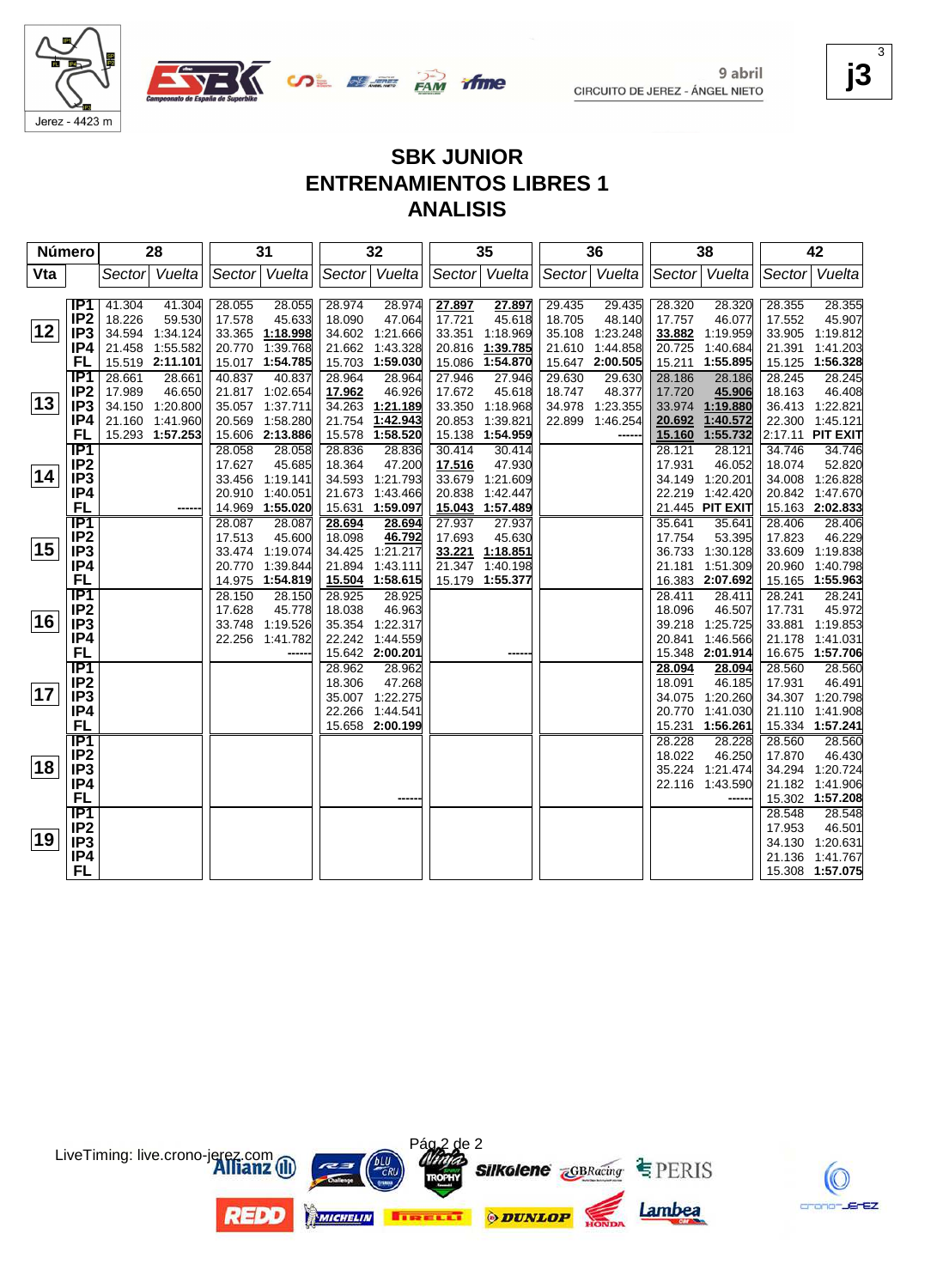

9 abril CIRCUITO DE JEREZ - ÁNGEL NIETO **j3** 4

EZ.

# **SBK JUNIOR ENTRENAMIENTOS LIBRES 1 ANALISIS**

|              | Número                             | 47                                       | 48                                    | 51                                       | 53                                                     | 55                                    | 56                                       | 57                                       |
|--------------|------------------------------------|------------------------------------------|---------------------------------------|------------------------------------------|--------------------------------------------------------|---------------------------------------|------------------------------------------|------------------------------------------|
| Vta          |                                    | Vuelta<br>Sector                         | Vuelta<br>Sector                      | Sector Vuelta                            | Vuelta<br>Sector                                       | Sector Vuelta                         | Vuelta<br> Sector                        | Vuelta<br>Sector                         |
|              |                                    |                                          |                                       |                                          |                                                        |                                       |                                          |                                          |
|              | IP <sub>1</sub><br>IP <sub>2</sub> | 36.360<br>36.360<br>19.386<br>55.746     | 34.043<br>34.043<br>52.965<br>18.922  | 34.255<br>34.255<br>52.488<br>18.233     | 35.867<br>35.867<br>19.120<br>54.987                   | 35.259<br>35.259<br>19.214<br>54.473  | 36.469<br>36.469<br>18.527<br>54.996     | 36.454<br>36.454<br>55.444<br>18.990     |
| $\mathbf 1$  | IP <sub>3</sub>                    | 1:32.457<br>36.711                       | 35.685 1:28.650                       | 1:27.954<br>35.466                       | 36.847<br>1:31.834                                     | 36.771<br>1:31.244                    | 34.661<br>1:29.657                       | 35.840<br>1:31.284                       |
|              | IP4                                | 22.125<br>1:54.582                       | 21.385<br>1:50.035                    | 1:49.471<br>21.517                       | 21.392<br>1:53.226                                     | 22.970<br>1:54.214                    | 1:51.110<br>21.453                       | 1:53.295<br>22.011                       |
|              | FL                                 | 15.659<br>2:10.241                       | 15.701<br>2:05.736                    | 15.979<br>2:05.450                       | 15.594<br>2:08.820                                     | 15.518<br>2:09.732                    | 15.565<br>2:06.675                       | 15.728 2:09.023                          |
|              | IP <sub>1</sub>                    | 29.242<br>29.242                         | 29.040<br>29.040                      | 29.438<br>29.438                         | 29.081<br>29.081                                       | 29.229<br>29.229                      | 29.344<br>29.344                         | 29.129<br>29.129                         |
|              | IP <sub>2</sub>                    | 18.342<br>47.584                         | 46.927<br>17.887                      | 47.296<br>17.858                         | 17.883<br>46.964                                       | 18.185<br>47.414                      | 18.310<br>47.654                         | 18.325<br>47.454                         |
| $\mathbf{2}$ | IP <sub>3</sub>                    | 34.437 1:22.021                          | 34.174 1:21.101                       | 35.215<br>1.22.511                       | 33.899<br>1:20.863                                     | 34.152 1:21.566                       | 34.234<br>1:21.888                       | 34.049 1:21.503                          |
|              | IP4                                | 21.047<br>1:43.068                       | 20.908<br>1:42.009                    | 21.358<br>1:43.869                       | 20.694<br>1:41.557                                     | 21.312<br>1:42.878                    | 20.876<br>1:42.764                       | 21.195<br>1:42.698                       |
|              | FL                                 | 15.185<br>1:58.252                       | 15.339 1:57.348                       | 15.466<br>1:59.335                       | 15.317<br>1:56.873                                     | 15.373<br>1:58.251                    | 15.116<br>1:57.880                       | 15.388<br>1:58.085                       |
|              | IP1                                | 28.588<br>28.588                         | 28.891<br>28.891                      | 28.853<br>28.853                         | 28.312<br>28.312                                       | 28.825<br>28.825                      | 28.571<br>28.571                         | 28.684<br>28.684                         |
|              | IP <sub>2</sub>                    | 17.977<br>46.565                         | 18.149<br>47.040                      | 17.854<br>46.707                         | 17.619<br>45.931                                       | 18.110<br>46.935                      | 17.855<br>46.426                         | 17.760<br>46.444                         |
| 3            | IP3                                | 34.239<br>1:20.804                       | 38.403 1:25.443                       | 34.898<br>1:21.605                       | 33.577<br>1:19.508                                     | 34.294<br>1:21.229                    | 34.285 1:20.711                          | 34.042 1:20.486                          |
|              | IP4                                | 21.697<br>1:42.501                       | 21.334 1:46.777                       | 21.509<br>1:43.114                       | 20.597<br>1:40.105                                     | 21.273<br>1:42.502                    | 21.054<br>1:41.765                       | 21.718<br>1:42.204                       |
|              | FL                                 | 15.086<br>1:57.587                       | 15.658 2:02.435                       | 15.428<br>1:58.542                       | 1:55.293<br>15.188                                     | 15.333<br>1:57.835                    | 15.112 1:56.877                          | 15.171<br>1:57.374                       |
|              | IP1                                | 28.486<br>28.486                         | <u>28.273</u><br>28.273               | 29.232<br>29.232                         | 28.207<br>28.207                                       | 28.988<br>28.988                      | 28.495<br>28.495                         | 28.332<br>28.332                         |
| 4            | IP <sub>2</sub>                    | 17.715<br>46.201                         | 17.919<br>46.192                      | 17.978<br>47.210                         | 17.779<br>45.986                                       | 18.322<br>47.310                      | 17.638<br>46.133                         | 17.664<br>45.996                         |
|              | IP <sub>3</sub><br>IP4             | 34.019<br>1:20.220<br>1:41.566<br>21.346 | 33.865 1:20.057<br>1:41.025<br>20.968 | 35.355 1:22.565<br>1:43.995<br>21.430    | 33.632 1:19.618<br>20.915<br>1:40.533                  | 34.454 1:21.764<br>1:42.988<br>21.224 | 33.746<br>1:19.879<br>20.975<br>1:40.854 | 34.094 1:20.090<br>1:41.541<br>21.451    |
|              | FL                                 | 15.518 1:57.084                          | 15.438 1:56.463                       | 15.500 1:59.495                          | 1:55.890<br>15.357                                     | 15.539<br>1:58.527                    | 14.953<br>1:55.806                       | 15.502 1:57.043                          |
|              | IP <sub>1</sub>                    | 29.117<br>29.117                         | 29.205<br>29.205                      | 29.067<br>29.067                         | 34.194<br>34.194                                       | 28.871<br>28.871                      | 28.261<br>28.261                         | 28.650<br>28.650                         |
|              | IP <sub>2</sub>                    | 17.693<br>46.810                         | 19.034<br>48.239                      | 18.248<br>47.315                         | 21.419<br>55.613                                       | 18.252<br>47.123                      | 45.954<br>17.693                         | 18.020<br>46.670                         |
| 5            | IP <sub>3</sub>                    | 35.186<br>1:21.996                       | 38.999 1:27.238                       | 35.483 1:22.798                          | 34.616<br>1:30.229                                     | 34.267 1:21.390                       | 33.998<br>1:19.952                       | 34.144 1:20.814                          |
|              | IP4                                | 21.478<br>1:43.474                       | 23.379<br>1:50.617                    | 21.493<br>1:44.291                       | 21.044<br>1:51.273                                     | 21.162<br>1:42.552                    | 20.961<br>1:40.913                       | 21.231<br>1:42.045                       |
|              | FL                                 | 15.144 1:58.618                          | 1:34.08 PIT EXIT                      | 15.541 1:59.831                          | 14.947<br>2:06.220                                     | 15.625 1:58.177                       | 15.071<br>1:55.983                       | 15.228 1:57.273                          |
|              | IP1                                | 28.143<br>28.143                         | 35.723<br>35.723                      | 28.858<br>28.858                         | 27.838<br>27.838                                       | 28.881<br>28.881                      | 28.627<br>28.627                         | 28.824<br>28.824                         |
|              | IP <sub>2</sub>                    | 17.589<br>45.732                         | 19.151<br>54.874                      | 17.843<br>46.701                         | 17.546<br>45.384                                       | 18.121<br>47.002                      | 18.014<br>46.641                         | 18.143<br>46.967                         |
| 6            | IP <sub>3</sub>                    | 33.707<br>1:19.439                       | 35.595 1:30.469                       | 35.187 1:21.888                          | 34.420<br>1:19.804                                     | 34.104<br>1:21.106                    | 33.971<br>1:20.612                       | <b>33.697</b> 1:20.664                   |
|              | IP4                                | 21.043<br>1:40.482                       | 22.005<br>1:52.474                    | 21.643<br>1:43.531                       | 1:40.844<br>21.040                                     | 21.022<br>1:42.128                    | 21.204<br>1:41.816                       | 1:41.813<br>21.149                       |
|              | FL                                 | 15.257<br>1:55.739                       | 15.811 2:08.285                       | 15.402 1:58.933                          | 15.561<br>1:56.405                                     | 15.457 1:57.585                       | 15.163<br>1:56.978                       | 15.285<br>1:57.098                       |
|              | IP1                                | 28.330<br>28.330                         | 30.448<br>30.448                      | 29.103<br>29.103                         | 28.351<br>28.351                                       | 28.911<br>28.911                      | 29.854<br>29.854                         | 28.114<br>28.114                         |
| 7            | IP <sub>2</sub>                    | 17.997<br>46.327                         | 18.669<br>49.117                      | 46.993<br>17.890                         | 17.843<br>46.194                                       | 18.113<br>47.024                      | 27:46.9<br>29:37.00                      | 45.704<br>17.590                         |
|              | IP <sub>3</sub><br>IP4             | 33.821<br>1:20.148<br>21.423<br>1:41.571 | 35.090 1:24.207<br>22.653 1:46.860    | 34.898<br>1:21.891<br>21.850<br>1:43.741 | 38.828<br>1:25.022<br>23.877<br>1:48.899               | 34.147 1:21.171<br>21.195<br>1:42.366 | 44.617<br>30:21.62<br>29.242 30:50.86    | 33.934<br>1:19.638<br>21.115<br>1:40.753 |
|              | FL                                 | 14.990<br>1:56.561                       | 5:58.41 <b>PIT EXIT</b>               | 15.547 1:59.288                          | 4:15.14 PIT EXIT                                       | 15.462 1:57.828                       |                                          | 15.286<br>1:56.039                       |
|              | IP1                                | 29.748<br>29.748                         | 39.437<br>39.437                      | 29.112<br>29.112                         | 34.671<br>34.671                                       | 31.000<br>31.000                      |                                          | 29.532<br>29.532                         |
|              | IP <sub>2</sub>                    | 17.988<br>47.736                         | 18.533<br>57.970                      | 18.511<br>47.623                         | 18.556<br>53.227                                       | 18.843<br>49.843                      |                                          | 47.843<br>18.311                         |
| 8            | IP <sub>3</sub>                    | 34.565<br>1:22.301                       | 34.666<br>1:32.636                    | 35.571<br>1:23.194                       | 34.378<br>1:27.605                                     | 36.442 1:26.285                       |                                          | 36.245 1:24.088                          |
|              | IP4                                | 21.278<br>1:43.579                       | 21.459<br>1:54.095                    | 23.439<br>1:46.633                       | 20.960<br>1:48.565                                     | 23.088<br>1:49.373                    |                                          | 21.537 1:45.625                          |
|              | FL                                 | 15.144 1:58.723                          | 15.625 2:09.720                       | 1:51.92 PIT EXIT                         | 15.480<br>2:04.045                                     | 5:05.69 PIT EXIT                      |                                          | 15.180 2:00.805                          |
|              | IP <sub>1</sub>                    | 28.244<br>28.244                         | 28.681<br>28.681                      | 35.969<br>35.969                         | 28.181<br>28.181                                       | 36.733<br>36.733                      |                                          | 28.349<br>28.349                         |
|              | IP <sub>2</sub>                    | 18.019<br>46.263                         | 18.036<br>46.717                      | 54.467<br>18.498                         | 17.730<br>45.911                                       | 18.976<br>55.709                      |                                          | 17.759<br>46.108                         |
| 9            | IP <sub>3</sub>                    | 34.365 1:20.628                          | 34.209 1:20.926                       | 34.683 1:29.150                          | 33.452<br>1:19.363                                     | 34.721 1:30.430                       |                                          | 39.834 1:25.942                          |
|              | IP4                                | 23.284 1:43.912                          | 21.116 1:42.042                       | 21.604 1:50.754                          | 20.666<br>1:40.029                                     | 21.034 1:51.464                       |                                          | 22.786 1:48.728                          |
|              |                                    | <b>FL</b> $ 5:40.61$ PIT EXIT            | 15.518 1:57.560                       | 15.332 2:06.086                          | 15.069 1:55.098                                        | 15.353 2:06.817                       |                                          | 1:51.91 PIT EXIT                         |
|              | IP1                                | 35.223<br>35.223                         | 28.902<br>28.902                      | 29.045<br>29.045                         | 28.111<br>28.111                                       | 28.706<br>28.706                      |                                          | 35.911<br>35.911                         |
| 10           | IP <sub>2</sub>                    | 18.854<br>54.077                         | 17.979<br>46.881                      | 18.153<br>47.198                         | 17.667<br>45.778                                       | 17.918<br>46.624<br>33.885 1:20.509   |                                          | 18.304<br>54.215                         |
|              | IP <sub>3</sub><br>IP4             | 35.306 1:29.383<br>21.842 1:51.225       | 34.221 1:21.102<br>21.053 1:42.155    | 34.361 1:21.559<br>21.227 1:42.786       | 33.630 1:19.408<br>21.035 1:40.443                     | 21.937 1:42.446                       |                                          | 34.481 1:28.696<br>21.359 1:50.055       |
|              | <b>FL</b>                          | 15.289 2:06.514                          | 15.588 1:57.743                       | 15.378 1:58.164                          | 15.356 1:55.799                                        | 15.346 1:57.792                       |                                          | 15.286 2:05.341                          |
|              | IP1                                | 32.031<br>32.031                         | 28.699<br>28.699                      | 28.806<br>28.806                         | 29.145<br>29.145                                       | 28.800<br>28.800                      |                                          | 28.586<br>28.586                         |
|              | IP <sub>2</sub>                    | 19.857<br>51.888                         | 18.132<br>46.831                      | 46.796<br>17.990                         | 48.211<br>19.066                                       | 18.171<br>46.971                      |                                          | 18.136<br>46.722                         |
| 11           | IP3                                | 37.274 1:29.162                          | 33.749 1:20.580                       | 34.498 1:21.294                          | 43.653 1:31.864                                        | 33.927 1:20.898                       |                                          | 33.806 1:20.528                          |
|              | IP4                                | 23.424 1:52.586                          | 20.866 1:41.446                       | 21.175 1:42.469                          | 25.025 1:56.889                                        | 21.497 1:42.395                       |                                          | 22.233 1:42.761                          |
|              |                                    | FL   $15.462$ 2:08.048                   | 15.343 1:56.788                       |                                          | 15.311  1:57.780   29.596  PIT EXIT   15.303  1:57.698 |                                       |                                          | 2:09.71 PIT EXIT                         |

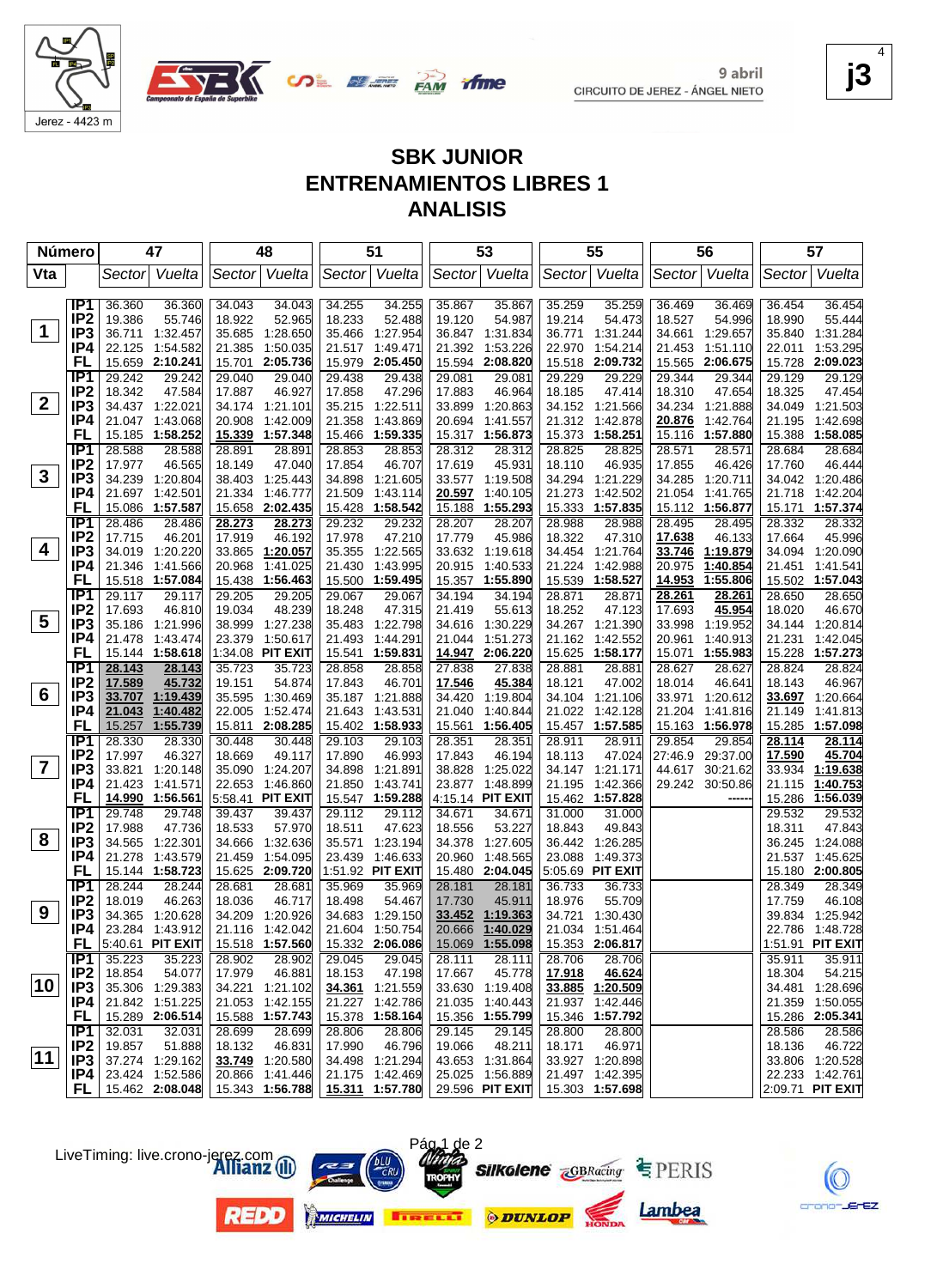

9 abril CIRCUITO DE JEREZ - ÁNGEL NIETO **j3** 4

crano-JErEZ

# **SBK JUNIOR ENTRENAMIENTOS LIBRES 1 ANALISIS**

| Número |                        |                  | 47                   |        | 48               |                  | 51                   |                  | 53                   |                  | 55                   | 56            |                  | 57                   |
|--------|------------------------|------------------|----------------------|--------|------------------|------------------|----------------------|------------------|----------------------|------------------|----------------------|---------------|------------------|----------------------|
| Vta    |                        | Sector           | Vuelta               |        | Sector Vuelta    |                  | Sector Vuelta        | Sector           | Vuelta               |                  | Sector Vuelta        | Sector Vuelta | Sector           | Vuelta               |
|        |                        |                  |                      |        |                  |                  |                      |                  |                      |                  |                      |               |                  |                      |
|        | IP1                    | 28.643           | 28.643               | 28.962 | 28.962           | 28.729           | 28.729               | 33.892           | 33.892               | 28.710           | 28.710               |               | 36.754           | 36.754               |
|        | IP <sub>2</sub>        | 17.862           | 46.505               | 18.403 | 47.365           | 17.950           | 46.679               | 18.076           | 51.968               | 17.925           | 46.635               |               | 18.156           | 54.910               |
| 12     | IP <sub>3</sub>        | 34.078           | 1:20.583             |        | 35.476 1:22.841  | 34.473           | 1:21.152             | 35.130           | 1:27.098             | 34.211           | 1:20.846             |               | 34.794           | 1:29.704             |
|        | IP4                    | 22.961           | 1:43.544             | 22.441 | 1:45.282         | 21.081           | 1:42.233             | 21.575           | 1:48.673             | 22.156           | 1:43.002             |               | 21.551           | 1:51.255             |
|        | <b>FL</b>              |                  | 1:04.67 PIT EXIT     |        | 3:20.09 PIT EXIT | 15.329           | 1:57.562             | 15.327           | 2:04.000             | 15.457           | 1:58.459             |               |                  | 15.594 2:06.849      |
|        | IP <sub>1</sub>        | 34.744           | 34.744               | 34.579 | 34.579           | 29.200           | 29.200               | 27.832           | 27.832               | 30.328           | 30.328               |               | 28.724           | 28.724               |
|        | IP <sub>2</sub>        | 18.566           | 53.310               | 18.126 | 52.705           | 18.448           | 47.648               | 17.617           | 45.449               | 19.289           | 49.617               |               | 18.027           | 46.751               |
| 13     | IP <sub>3</sub>        | 34.611           | 1:27.921             | 34.636 | 1:27.341         | 34.759           | 1:22.407             | 33.927           | 1:19.376             |                  | 34.654 1:24.271      |               | 34.037           | 1:20.788             |
|        | IP4                    | 21.661           | 1:49.582             | 21.228 | 1:48.569         | 21.415           | 1:43.822             | 21.025           | 1:40.401             | 21.301           | 1:45.572             |               | 21.364           | 1:42.152             |
|        | FL                     |                  | 15.533 2:05.115      |        | 15.537 2:04.106  | 15.458           | 1:59.280             | 15.162           | 1:55.563             |                  | 15.278 2:00.850      |               |                  | 15.198 1:57.350      |
|        | $\overline{IP1}$       | 28.348           | 28.348               | 28.532 | 28.532           | 28.959           | 28.959               | 28.672           | 28.672               | 28.760           | 28.760               |               | 28.576           | 28.576               |
|        | IP <sub>2</sub>        | 17.969           | 46.317               | 17.637 | 46.169           | 18.074           | 47.033               | 17.981           | 46.653               | 18.045           | 46.805               |               | 18.008           | 46.584               |
| 14     | IP <sub>3</sub>        | 34.161           | 1:20.478             | 34.097 | 1:20.266         | 34.611           | 1:21.644             | 33.540           | 1:20.193             |                  | 34.354 1:21.159      |               | 34.138           | 1:20.722             |
|        | IP4                    | 21.480           | 1:41.958             | 20.715 | 1:40.981         | 21.211           | 1:42.855             | 20.662           | 1:40.855             | 21.274           | 1:42.433             |               | 21.395           | 1:42.117             |
|        | <b>FL</b>              |                  | 15.185 1:57.143      | 15.401 | 1:56.381         | 15.537           | 1:58.392             | 15.080           | 1:55.935             | 15.365           | 1:57.798             |               |                  | 15.260 1:57.377      |
|        | <b>IP1</b>             | 29.679           | 29.679               | 28.695 | 28.695           | 28.864           | 28.864               | 28.367           | 28.367               | 28.683           | 28.683               |               | 28.660           | 28.660               |
|        | IP <sub>2</sub>        | 18.376           | 48.055               | 18.032 | 46.727           | 18.023           | 46.887               | 17.930           | 46.297               | 17.978           | 46.661               |               | 18.192           | 46.852               |
| 15     | IP <sub>3</sub>        | 39.459           | 1:27.514             | 34.005 | 1:20.732         | 34.635           | 1:21.522             | 33.618           | 1:19.915             | 34.228           | 1:20.889             |               | 34.195           | 1:21.047             |
|        | IP4                    | 23.783           | 1:51.297             | 20.994 | 1:41.726         | 21.208           | 1:42.730             | 20.730           | 1:40.645             | 20.980           | 1:41.869             |               | 21.318           | 1:42.365             |
|        | FL                     |                  | 16.188 2:07.485      |        | 15.552 1:57.278  | 15.396           | 1:58.126             | 15.215           | 1:55.860             | 15.418           | 1:57.287             |               |                  | 15.234 1:57.599      |
|        | $\overline{IP1}$       | 29.310           | 29.310               | 28.808 | 28.808           | 28.686           | 28.686               | 27.927           | 27.927               | 28.684           | 28.684               |               | 28.397           | 28.397               |
|        | IP <sub>2</sub>        | 18.010           | 47.320               | 18.279 | 47.087           | 17.739           | 46.425               | 17.749           | 45.676               | 17.977           | 46.661               |               | 17.886           | 46.283               |
| 16     | IP <sub>3</sub>        | 34.423           | 1:21.743             | 34.978 | 1:22.065         | 34.822           | 1:21.247             | 34.610           | 1:20.286             | 34.881           | 1:21.542             |               |                  | 34.467 1:20.750      |
|        | IP4                    | 21.495           | 1:43.238             | 21.948 | 1:44.013         | 21.261           | 1:42.508             | 21.067           | 1:41.353             | 22.229           | 1:43.771             |               | 21.476           | 1:42.226             |
|        | FL                     |                  | 15.170 1:58.408      |        |                  | 15.469           | 1:57.977             | 15.324           | 1:56.677             |                  | 15.377 1:59.147      |               |                  | 15.275 1:57.501      |
|        | $\overline{IP1}$       | 30.286           | 30.286               |        |                  | 28.568           | 28.568               | 28.340           | 28.340               | 28.793           | 28.793               |               | 28.690           | 28.690               |
| 17     | IP <sub>2</sub>        | 18.343           | 48.629               |        |                  | 17.841           | 46.409               | 17.872           | 46.212               | 18.194           | 46.987               |               | 18.190           | 46.880               |
|        | IP <sub>3</sub><br>IP4 | 34.588<br>21.533 | 1:23.217<br>1:44.750 |        |                  | 34.719<br>21.171 | 1:21.128<br>1:42.299 | 33.731<br>20.894 | 1:19.943<br>1:40.837 | 35.929<br>21.497 | 1:22.916<br>1:44.413 |               |                  | 34.127 1:21.007      |
|        | FL                     |                  | 15.261 2:00.010      |        |                  | 15.504           | 1:57.803             | 15.347           | 1:56.184             | 15.423           | 1:59.836             |               | 20.931<br>15.273 | 1:41.938<br>1:57.211 |
|        | <b>IP1</b>             |                  |                      |        |                  | 28.675           |                      | 29.728           |                      | 28.842           | 28.842               |               |                  |                      |
|        | IP <sub>2</sub>        |                  |                      |        |                  | 17.888           | 28.675<br>46.563     | 19.629           | 29.728<br>49.357     | 18.272           | 47.114               |               | 28.156<br>17.714 | 28.156<br>45.870     |
| 18     | IP <sub>3</sub>        |                  |                      |        |                  | 34.460           | 1:21.023             | 34.848           | 1:24.205             |                  | 34.514 1:21.628      |               | 33.839           | 1:19.709             |
|        | IP4                    |                  |                      |        |                  | 21.438           | 1:42.461             | 21.863           | 1:46.068             | 22.270           | 1:43.898             |               | 21.153           | 1:40.862             |
|        | <b>FL</b>              |                  |                      |        |                  | 15.546           | 1:58.007             | 15.251           | 2:01.319             |                  | 15.649 1:59.547      |               |                  | 15.169 1:56.031      |
|        | IP1                    |                  |                      |        |                  | 28.877           | 28.877               |                  |                      |                  |                      |               |                  |                      |
|        | IP <sub>2</sub>        |                  |                      |        |                  | 18.530           | 47.407               |                  |                      |                  |                      |               |                  |                      |
| 19     | IP <sub>3</sub>        |                  |                      |        |                  | 37.480           | 1:24.887             |                  |                      |                  |                      |               |                  |                      |
|        | IP4                    |                  |                      |        |                  | 25.995           | 1:50.882             |                  |                      |                  |                      |               |                  |                      |
|        | <b>FL</b>              |                  |                      |        |                  |                  |                      |                  |                      |                  |                      |               |                  |                      |
|        |                        |                  |                      |        |                  |                  |                      |                  |                      |                  |                      |               |                  |                      |



LiveTiming: live.crono-jerez.com

**REDD**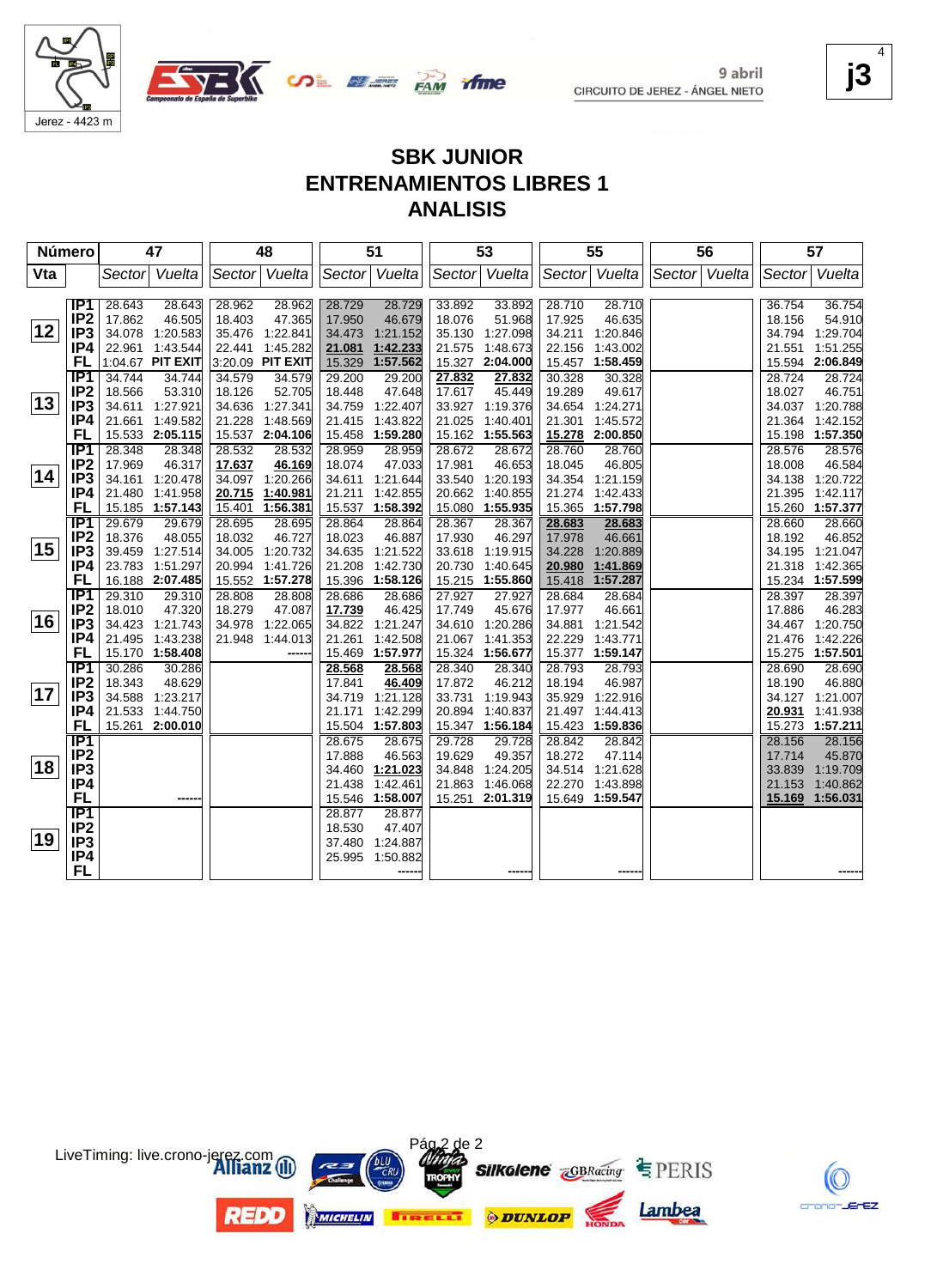

9 abril CIRCUITO DE JEREZ - ÁNGEL NIETO **j3** 5

# **SBK JUNIOR ENTRENAMIENTOS LIBRES 1 ANALISIS**

| <b>Número</b>  |                                    | 58               |                           | 62               |                                    | 67               |                           | 71               |                             | 72               |                      | 74               |                           | 78               |                             |
|----------------|------------------------------------|------------------|---------------------------|------------------|------------------------------------|------------------|---------------------------|------------------|-----------------------------|------------------|----------------------|------------------|---------------------------|------------------|-----------------------------|
| Vta            |                                    | Sector           | Vuelta                    |                  | Sector Vuelta                      |                  | Sector Vuelta             |                  | Sector Vuelta               |                  | Sector Vuelta        | Sector           | Vuelta                    | Sector           | Vuelta                      |
|                |                                    |                  |                           |                  |                                    |                  |                           |                  |                             |                  |                      |                  |                           |                  |                             |
|                | IP1                                | 36.045           | 36.045                    | 38.802           | 38.802                             | 35.334           | 35.334                    | 36.962           | 36.962                      | 34.501           | 34.501               | 33.869           | 33.869                    | 34.536           | 34.536                      |
| $\mathbf 1$    | IP <sub>2</sub>                    | 19.284           | 55.329                    | 20.205           | 59.007                             | 18.208           | 53.542                    | 19.775           | 56.737                      | 19.560           | 54.061               | 18.712           | 52.581                    | 18.322           | 52.858                      |
|                | IP3                                |                  | 36.377 1:31.706           | 37.420           | 1:36.427                           | 33.938           | 1:27.480                  | 36.364           | 1:33.101                    | 34.552           | 1:28.613             | 35.561           | 1:28.142                  | 34.846           | 1:27.704                    |
|                | IP4                                | 22.408           | 1:54.114                  | 22.650           | 1:59.077                           | 20.723           | 1:48.203                  | 22.569           | 1:55.670                    | 20.866           | 1:49.479             | 21.464           | 1:49.606                  | 21.079           | 1:48.783                    |
|                | <b>FL</b>                          | 16.019           | 2:10.133                  |                  | 15.979 2:15.056                    | 14.921           | 2:03.124                  | 16.568           | 2:12.238                    | 15.015           | 2:04.494             | 15.444           | 2:05.050                  |                  | 15.372 2:04.155             |
|                | IP <sub>1</sub>                    | 30.303           | 30.303                    | 31.049           | 31.049                             | 27.905           | 27.905                    | 30.104           | 30.104                      | 28.154           | 28.154               | 28.783           | 28.783                    | 28.771           | 28.771                      |
| $\mathbf{2}$   | IP <sub>2</sub>                    | 18.791           | 49.094                    | 18.611           | 49.660                             | 17.558           | 45.463                    | 18.708           | 48.812                      | 17.502           | 45.656               | 18.021           | 46.804                    | 18.040           | 46.811                      |
|                | IP3                                | 36.098           | 1:25.192                  |                  | 1:10.16 1:59.826                   |                  | 33.313 1:18.776           | 35.364           | 1:24.176                    | 33.091           | 1:18.747             |                  | 34.200 1:21.004           | 33.826           | 1:20.637                    |
|                | IP4<br>FL                          | 22.110<br>16.044 | 1:47.302<br>2:03.346      |                  | 22.442 2:22.268<br>15.826 2:38.094 | 20.856<br>15.034 | 1:39.632<br>1:54.666      | 22.007<br>15.895 | 1:46.183<br>2:02.078        | 21.072           | 1:39.819<br>1:54.898 | 21.168<br>15.393 | 1:42.172<br>1:57.565      | 20.731           | 1:41.368<br>15.167 1:56.535 |
|                | TP <sub>1</sub>                    |                  |                           |                  |                                    |                  |                           | 29.817           |                             | 15.080           |                      |                  |                           |                  |                             |
|                | IP <sub>2</sub>                    | 30.462           | 30.462<br>48.984          | 30.317           | 30.317                             | 27.837           | 27.837                    |                  | 29.817                      | 28.001           | 28.001               | 30.879           | 30.879                    | 33.886<br>18.845 | 33.886                      |
| $\mathbf{3}$   | IP3                                | 18.522<br>35.529 | 1:24.513                  | 18.722           | 49.039<br>35.597 1:24.636          | 17.325<br>32.945 | 45.162<br>1:18.107        | 18.571<br>35.100 | 48.388<br>1:23.488          | 17.736<br>33.270 | 45.737<br>1:19.007   | 18.301           | 49.180<br>35.373 1:24.553 |                  | 52.731<br>34.784 1:27.515   |
|                | IP4                                | 21.895           | 1:46.408                  | 22.031           | 1:46.667                           | 20.581           | 1:38.688                  | 22.206           | 1:45.694                    | 20.514           | 1:39.521             | 21.369           | 1:45.922                  | 21.626           | 1:49.141                    |
|                | FL                                 | 15.906           | 2:02.314                  | 15.821           | 2:02.488                           | 14.970           | 1:53.658                  | 15.876           | 2:01.570                    | 15.078           | 1:54.599             |                  | 15.450 2:01.372           |                  | 15.197 2:04.337             |
|                | IP <sub>1</sub>                    | 30.126           | 30.126                    | 29.991           | 29.991                             | 27.880           | 27.880                    | 29.683           | 29.683                      | 31.698           | 31.698               | 28.720           | 28.720                    | 28.406           | 28.406                      |
|                | IP <sub>2</sub>                    | 18.611           | 48.737                    | 18.631           | 48.622                             | 17.424           | 45.304                    | 18.826           | 48.509                      | 18.484           | 50.182               | 18.192           | 46.912                    | 17.645           | 46.051                      |
| 4              | IP3                                | 35.410           | 1:24.147                  | 35.428           | 1:24.050                           | 33.200           | 1:18.504                  | 34.917           | 1:23.426                    | 34.445           | 1:24.627             | 33.918           | 1:20.830                  |                  | 33.582 1:19.633             |
|                | IP4                                | 22.024           | 1:46.171                  | 21.794           | 1:45.844                           | 20.311           | 1:38.815                  | 23.292           | 1:46.718                    | 26.326           | 1:50.953             | 20.965           | 1:41.795                  | 20.686           | 1:40.319                    |
|                | FL                                 |                  | 15.858 2:02.028           |                  | 15.859 2:01.703                    | 14.749           | 1:53.564                  |                  | 1:38.04 PIT EXIT            | 15.117           | 2:06.070             | 15.198           | 1:56.993                  |                  | 15.094 1:55.413             |
|                | IP <sub>1</sub>                    | 29.674           | 29.674                    | 29.809           | 29.809                             | 30.864           | 30.864                    | 35.993           | 35.993                      | 28.183           | 28.183               | 28.276           | 28.276                    | 28.263           | 28.263                      |
|                | IP <sub>2</sub>                    | 18.538           | 48.212                    | 18.745           | 48.554                             | 17.633           | 48.497                    | 19.329           | 55.322                      | 17.778           | 45.961               | 17.947           | 46.223                    | 17.779           | 46.042                      |
| 5              | IP <sub>3</sub>                    | 35.374           | 1:23.586                  |                  | 38.532 1:27.086                    | 33.420           | 1:21.917                  | 35.778           | 1:31.100                    | 33.834           | 1:19.795             | 33.943           | 1:20.166                  |                  | 33.612 1:19.654             |
|                | IP4                                | 21.829           | 1:45.415                  | 21.913           | 1:48.999                           | 21.754           | 1:43.671                  | 22.242           | 1:53.342                    | 22.745           | 1:42.540             | 21.164           | 1:41.330                  | 20.804           | 1:40.458                    |
|                | FL                                 |                  | 15.832 2:01.247           |                  | 15.952 2:04.951                    | 16.356           | 2:00.027                  | 15.905           | 2:09.247                    |                  | 14.859 1:57.399      | 15.283           | 1:56.613                  |                  | 15.157 1:55.615             |
|                | IP <sub>1</sub>                    | 31.130           | 31.130                    | 30.119           | 30.119                             | 27.612           | 27.612                    | 29.804           | 29.804                      | 28.107           | 28.107               | 30.154           | 30.154                    | 28.941           | 28.941                      |
|                | IP <sub>2</sub>                    | 18.886           | 50.016                    | 18.478           | 48.597                             | 17.142           | 44.754                    | 18.809           | 48.613                      | 17.934           | 46.041               | 18.729           | 48.883                    | 17.988           | 46.929                      |
| 6              | IP <sub>3</sub>                    | 40.476           | 1:30.492                  |                  | 35.260 1:23.857                    | 32.939           | 1:17.693                  | 35.697           | 1:24.310                    | 33.517           | 1:19.558             | 37.438           | 1:26.321                  |                  | 35.355 1:22.284             |
|                | IP4                                | 25.006           | 1.55.498                  |                  | 21.872 1:45.729                    | 20.558           | 1:38.251                  | 23.484           | 1:47.794                    | 21.071           | 1:40.629             | 22.805           | 1:49.126                  | 23.148           | 1:45.432                    |
|                | FL<br>TP1                          |                  | 2:30.12 PIT EXIT          |                  | 15.653 2:01.382                    | 14.722           | 1:52.973                  |                  | 14:11.7 PIT EXIT            | 15.047           | 1:55.676             |                  | 5:50.33 PIT EXIT          |                  | 16:44.1 PIT EXIT            |
|                | IP <sub>2</sub>                    | 40.418<br>18.931 | 40.418<br>59.349          | 29.694<br>18.657 | 29.694<br>48.351                   | 27.991<br>17.554 | 27.991<br>45.545          | 38.482<br>19.202 | 38.482<br>57.684            | 27.994<br>17.554 | 27.994<br>45.548     | 35.615<br>18.261 | 35.615<br>53.876          | 31.418<br>17.811 | 31.418<br>49.229            |
| $\overline{7}$ | IP <sub>3</sub>                    | 35.537           | 1:34.886                  | 35.595           | 1:23.946                           | 36.304           | 1:21.849                  | 35.507           | 1:33.191                    | 33.631           | 1:19.179             | 38.561           | 1:32.437                  | 33.620           | 1:22.849                    |
|                | IP4                                | 21.940           | 1:56.826                  | 21.963           | 1:45.909                           | 21.863           | 1:43.712                  | 22.139           | 1:55.330                    | 21.135           | 1:40.314             | 21.842           | 1:54.279                  |                  | 20.737 1:43.586             |
|                | FL                                 |                  | 15.729 2:12.554           |                  | 15.828 2:01.737                    |                  | 10:32.7 PIT EXIT          | 15.788           | 2:11.118                    | 15.061           | 1:55.375             |                  | 15.506 2:09.785           |                  | 15.182 1:58.768             |
|                | IP1                                | 29.797           | 29.797                    | 29.571           | 29.571                             | 35.118           | 35.118                    | 30.008           | 30.008                      | 28.463           | 28.463               | 28.758           | 28.758                    | 28.173           | 28.173                      |
|                | IP <sub>2</sub>                    | 18.548           | 48.345                    | 18.471           | 48.042                             | 17.787           | 52.905                    | 18.786           | 48.794                      | 17.983           | 46.446               | 18.162           | 46.920                    | 17.630           | 45.803                      |
| 8              | IP <sub>3</sub>                    | 35.237           | 1:23.582                  | 35.521           | 1:23.563                           | 34.020           | 1:26.925                  | 34.863           | 1:23.657                    |                  | 33.812 1:20.258      | 34.140           | 1:21.060                  | 33.384           | 1:19.187                    |
|                | IP4                                | 21.830           | 1:45.412                  | 21.866           | 1:45.429                           | 20.822           | 1:47.747                  | 21.979           | 1:45.636                    | 21.168           | 1:41.426             | 21.274           | 1:42.334                  | 20.576           | 1:39.763                    |
|                | FL                                 |                  | 15.871 2:01.283           |                  | 15.745 2:01.174                    | 14.969           | 2:02.716                  | 15.655           | 2:01.291                    |                  | 15.425 1:56.851      |                  | 15.465 1:57.799           |                  | 15.065 1:54.828             |
|                | IP <sub>1</sub>                    | 29.892           | 29.892                    | 29.318           | 29.318                             | 28.223           | 28.223                    | 29.618           | 29.618                      |                  |                      | 30.960           | 30.960                    | 28.107           | 28.107                      |
|                | IP <sub>2</sub>                    | 18.644           | 48.536                    | 18.320           | 47.638                             | 17.627           | 45.850                    | 18.836           | 48.454                      |                  |                      | 18.021           | 48.981                    | 17.597           | 45.704                      |
| 9              | IP <sub>3</sub>                    |                  | 35.258 1:23.794           |                  | 35.046 1:22.684                    |                  | 33.143 1:18.993           | 35.388           | 1:23.842                    |                  |                      |                  | 36.718 1:25.699           |                  | 33.249 1:18.953             |
|                | IP4                                |                  | 21.949 1:45.743           |                  | 21.692 1:44.376                    |                  | 20.441 1:39.434           |                  | 22.093 1:45.935             |                  |                      |                  | 22.531 1:48.230           |                  | 20.566 1:39.519             |
|                | FL.                                |                  | 15.729 2:01.472           |                  | 15.571 1:59.947                    |                  | 14.855 1:54.289           |                  | 15.752 2:01.687             |                  |                      |                  | 4:53.98 PIT EXIT          |                  | 15.146 1:54.665             |
|                | IP1                                | 29.833           | 29.833                    | 29.168           | 29.168                             | 27.896           | 27.896                    | 29.536           | 29.536                      |                  |                      | 30.851           | 30.851                    | 28.007           | 28.007                      |
| 10             | IP <sub>2</sub><br>IP <sub>3</sub> | 18.586           | 48.419<br>35.248 1:23.667 | 18.374           | 47.542<br>34.761 1:22.303          | 17.704           | 45.600<br>37.989 1:23.589 | 18.775           | 48.311                      |                  |                      | 18.025           | 48.876<br>36.160 1:25.036 | 17.640           | 45.647<br>33.359 1:19.006   |
|                | IP4                                |                  | 21.987 1:45.654           |                  | 21.679 1:43.982                    |                  | 29.430 1:53.019           | 21.519           | 35.449 1:23.760<br>1:45.279 |                  |                      |                  | 21.172 1:46.208           |                  | 20.677 1:39.683             |
|                | <b>FL</b>                          |                  | 15.908 2:01.562           |                  | 15.643 1:59.625                    |                  | 15.403 2:08.422           |                  | 15.592 2:00.871             |                  |                      |                  | 15.489 2:01.696           |                  | 15.081 1:54.764             |
|                | IP1                                | 29.715           | 29.715                    | 29.744           | 29.744                             | 28.309           | 28.309                    | 29.041           | 29.041                      |                  |                      | 29.686           | 29.686                    | 29.042           | 29.042                      |
|                | IP <sub>2</sub>                    | 18.648           | 48.363                    | 18.673           | 48.417                             | 18.093           | 46.402                    | 18.482           | 47.523                      |                  |                      | 18.400           | 48.086                    | 17.871           | 46.913                      |
| $ 11\rangle$   | IP3                                |                  | 35.440 1:23.803           |                  | 35.604 1:24.021                    |                  | 33.552 1:19.954           |                  | 34.825 1:22.348             |                  |                      |                  | 34.093 1:22.179           |                  | 34.248 1:21.161             |
|                | IP4                                |                  | 21.851 1:45.654           |                  | 21.375 1:45.396                    |                  | 20.541 1:40.495           |                  | 21.765 1:44.113             |                  |                      |                  | 21.181 1:43.360           |                  | 20.773 1:41.934             |
|                |                                    |                  | $FL$ 15.814 2:01.468      |                  | 16.627 2:02.023                    |                  | 14.816 1:55.311           |                  | 15.691 1:59.804             |                  |                      |                  | 15.438 1:58.798           |                  | 15.109 1:57.043             |

LiveTiming: live.crono-jerez.com Pág 1 de 2











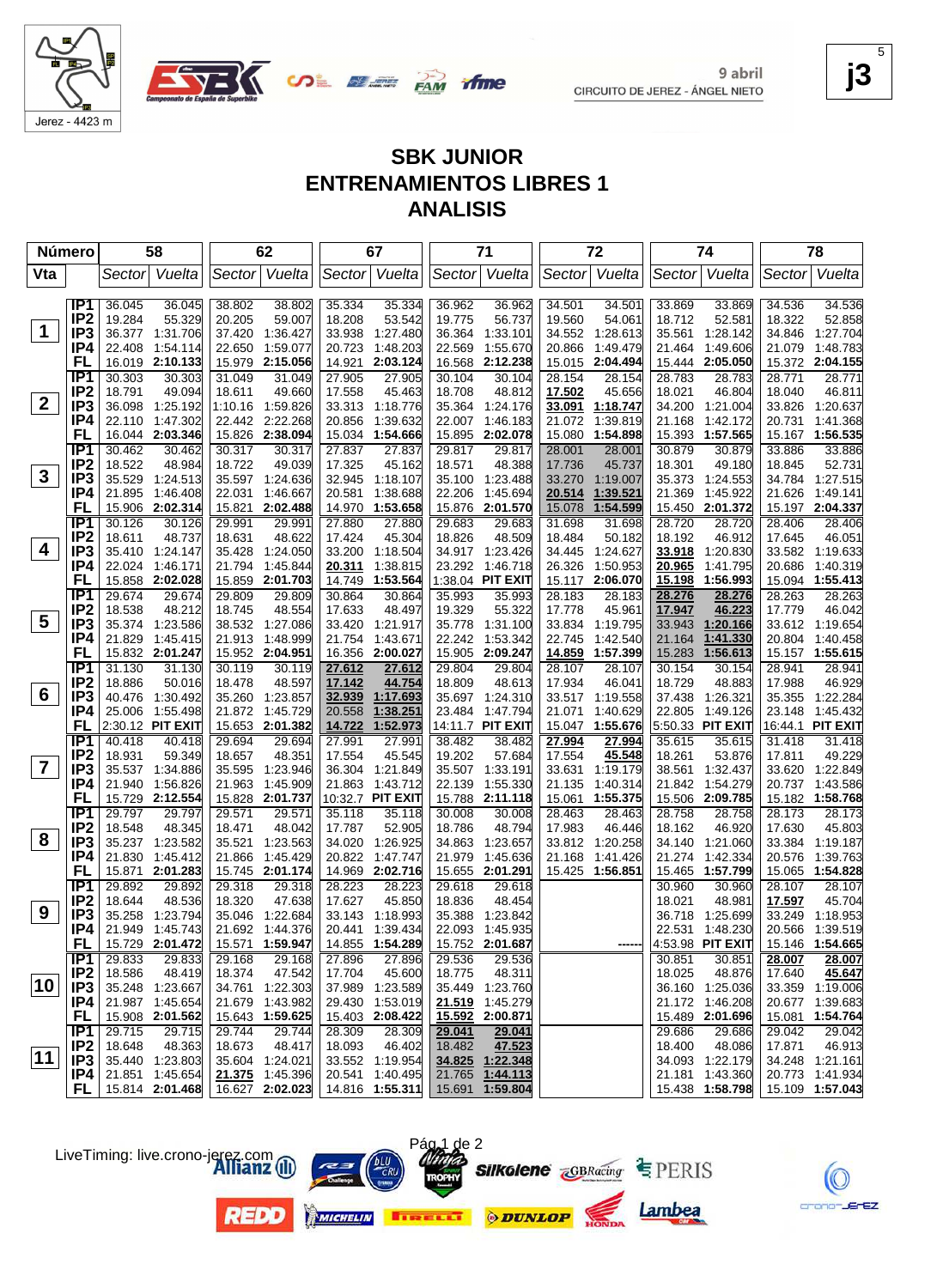

9 abril CIRCUITO DE JEREZ - ÁNGEL NIETO

### **j3** 5

# **SBK JUNIOR ENTRENAMIENTOS LIBRES 1 ANALISIS**

**ifme** 

| Número |                                     | 58               |                                    | 62     |                                    | 67     |                           | 71     |                 | 72            |  | 74     |                           | 78     |                           |
|--------|-------------------------------------|------------------|------------------------------------|--------|------------------------------------|--------|---------------------------|--------|-----------------|---------------|--|--------|---------------------------|--------|---------------------------|
| Vta    |                                     |                  | Sector Vuelta                      |        | Sector Vuelta                      |        | Sector Vuelta             |        | Sector Vuelta   | Sector Vuelta |  |        | Sector Vuelta             |        | Sector Vuelta             |
|        |                                     |                  |                                    |        |                                    |        |                           |        |                 |               |  |        |                           |        |                           |
|        | IP1                                 | 30.613           | 30.613                             | 29.192 | 29.192                             | 27.945 | 27.945                    | 29.420 | 29.420          |               |  | 28.581 | 28.581                    | 28.082 | 28.082                    |
|        | IP <sub>2</sub>                     | 19.976           | 50.589                             | 18.304 | 47.496                             | 17.596 | 45.541                    | 18.440 | 47.860          |               |  | 18.778 | 47.359                    | 17.612 | 45.694                    |
| 12     | IP <sub>3</sub>                     |                  | 40.106 1:30.695                    |        | 34.762 1:22.258                    |        | 33.337 1:18.878           |        | 35.014 1:22.874 |               |  |        | 34.282 1:21.641           | 33.198 | 1:18.892                  |
|        | IP4                                 |                  | 26.399 1:57.094                    |        | 21.521 1:43.779                    | 20.559 | 1:39.437                  | 21.776 | 1:44.650        |               |  |        | 21.162 1:42.803           | 20.551 | 1:39.443                  |
|        | FL                                  |                  | 2:28.67 PIT EXIT                   |        | 15.473 1:59.252                    |        | 14.809 1:54.246           |        | 15.614 2:00.264 |               |  |        | 15.383 1:58.186           |        | 15.013 1:54.455           |
|        | IP1                                 | 36.411           | 36.411                             | 28.917 | 28.917                             | 27.857 | 27.857                    |        |                 |               |  | 28.543 | 28.543                    | 28.011 | 28.011                    |
| 13     | IP <sub>2</sub><br>IP <sub>3</sub>  | 18.681           | 55.092<br>35.490 1:30.582          | 18.205 | 47.122                             | 17.554 | 45.411<br>33.012 1:18.423 |        |                 |               |  | 17.989 | 46.532<br>37.360 1:23.892 | 17.895 | 45.906<br>34.066 1:19.972 |
|        | IP4                                 |                  | 21.900 1:52.482                    |        | 34.563 1:21.685<br>21.435 1:43.120 |        | 20.606 1:39.029           |        |                 |               |  | 22.210 | 1:46.102                  | 20.879 | 1:40.851                  |
|        | FL                                  |                  | 15.770 2:08.252                    |        | 15.469 1:58.589                    |        | 14.884 1:53.913           |        |                 |               |  |        | 51.367 PIT EXIT           |        | 15.170 1:56.021           |
|        | IP1                                 | 29.679           | 29.679                             | 42.361 | 42.361                             | 27.876 | 27.876                    |        |                 |               |  | 35.081 | 35.081                    |        |                           |
|        | IP <sub>2</sub>                     | 18.461           | 48.140                             |        | 30.771 1:13.132                    | 17.632 | 45.508                    |        |                 |               |  | 18.110 | 53.191                    |        |                           |
| 14     | IP <sub>3</sub>                     |                  | 35.073 1:23.213                    |        | 50.546 2:03.678                    |        | 33.223 1:18.731           |        |                 |               |  |        | 34.957 1:28.148           |        |                           |
|        | IP4                                 |                  | 21.699 1:44.912                    |        | 24.711 2:28.389                    | 20.541 | 1:39.272                  |        |                 |               |  | 21.351 | 1:49.499                  |        |                           |
|        | FL                                  |                  | 15.750 2:00.662                    |        |                                    |        | 14.880 1:54.152           |        |                 |               |  |        | 15.369 2:04.868           |        |                           |
|        | TP1                                 | 29.508           | 29.508                             |        |                                    | 28.193 | 28.193                    |        |                 |               |  | 29.767 | 29.767                    |        |                           |
|        | IP <sub>2</sub>                     | 18.452           | 47.960                             |        |                                    | 17.594 | 45.787                    |        |                 |               |  | 17.983 | 47.750                    |        |                           |
| 15     | IP <sub>3</sub>                     | 34.951           | 1:22.911                           |        |                                    |        | 33.179 1:18.966           |        |                 |               |  |        | 34.109 1:21.859           |        |                           |
|        | IP4                                 |                  | 21.873 1:44.784                    |        |                                    |        | 21.182 1:40.148           |        |                 |               |  |        | 21.010 1:42.869           |        |                           |
|        | FL                                  |                  | 15.787 2:00.571                    |        |                                    |        | 14.839 1:54.986           |        |                 |               |  |        | 15.344 1:58.213           |        |                           |
|        | $\overline{IP1}$<br>IP <sub>2</sub> | 29.576<br>18.456 | 29.576<br>48.032                   |        |                                    |        |                           |        |                 |               |  |        |                           |        |                           |
| 16     | IP <sub>3</sub>                     |                  | 35.234 1:23.266                    |        |                                    |        |                           |        |                 |               |  |        |                           |        |                           |
|        | IP4                                 |                  | 22.010 1:45.276                    |        |                                    |        |                           |        |                 |               |  |        |                           |        |                           |
|        | FL                                  |                  | 15.683 2:00.959                    |        |                                    |        |                           |        |                 |               |  |        |                           |        |                           |
|        | IP <sub>1</sub>                     | 29.919           | 29.919                             |        |                                    |        |                           |        |                 |               |  |        |                           |        |                           |
|        | IP <sub>2</sub>                     | 18.404           | 48.323                             |        |                                    |        |                           |        |                 |               |  |        |                           |        |                           |
| 17     | IP <sub>3</sub>                     |                  | 35.125 1:23.448                    |        |                                    |        |                           |        |                 |               |  |        |                           |        |                           |
|        | IP4                                 |                  | 21.638 1:45.086                    |        |                                    |        |                           |        |                 |               |  |        |                           |        |                           |
|        | <b>FL</b>                           |                  | 15.640 2:00.726                    |        |                                    |        |                           |        |                 |               |  |        |                           |        |                           |
|        | TP <sub>1</sub>                     | 29.100           | 29.100                             |        |                                    |        |                           |        |                 |               |  |        |                           |        |                           |
| ∣18∣   | IP <sub>2</sub>                     | 18.273           | 47.373                             |        |                                    |        |                           |        |                 |               |  |        |                           |        |                           |
|        | IP <sub>3</sub>                     |                  | 35.006 1:22.379                    |        |                                    |        |                           |        |                 |               |  |        |                           |        |                           |
|        | IP4<br>FL                           |                  | 21.612 1:43.991<br>15.568 1:59.559 |        |                                    |        |                           |        |                 |               |  |        |                           |        |                           |
|        | TP1                                 |                  |                                    |        |                                    |        |                           |        |                 |               |  |        |                           |        |                           |
|        | IP <sub>2</sub>                     |                  |                                    |        |                                    |        |                           |        |                 |               |  |        |                           |        |                           |
| 19     | IP <sub>3</sub>                     |                  |                                    |        |                                    |        |                           |        |                 |               |  |        |                           |        |                           |
|        | IP4                                 |                  |                                    |        |                                    |        |                           |        |                 |               |  |        |                           |        |                           |
|        | <b>FL</b>                           |                  |                                    |        |                                    |        |                           |        |                 |               |  |        |                           |        |                           |
|        |                                     |                  |                                    |        |                                    |        |                           |        |                 |               |  |        |                           |        |                           |



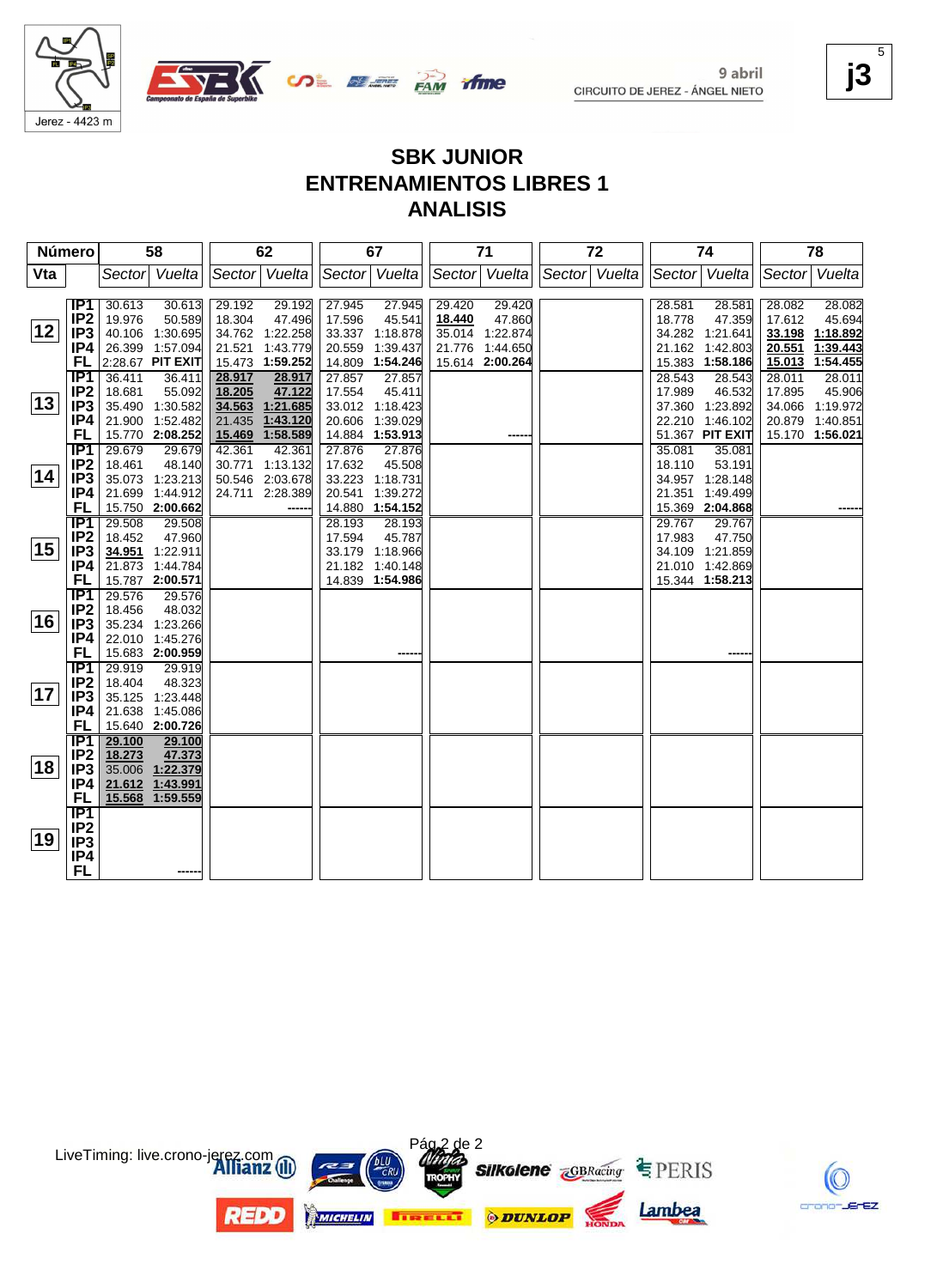

9 abril CIRCUITO DE JEREZ - ÁNGEL NIETO **j3** 6

EZ.

# **SBK JUNIOR ENTRENAMIENTOS LIBRES 1 ANALISIS**

| <b>Número</b>  |                                    | 79               |                                                                | 81               |                    | 83               |                    | 84               |                             | 87               |                                    | 91               |                                    | 94               |                                    |
|----------------|------------------------------------|------------------|----------------------------------------------------------------|------------------|--------------------|------------------|--------------------|------------------|-----------------------------|------------------|------------------------------------|------------------|------------------------------------|------------------|------------------------------------|
| Vta            |                                    | Sector           | Vuelta                                                         |                  | Sector Vuelta      |                  | Sector Vuelta      | Sector           | Vuelta                      |                  | Sector Vuelta                      | Sector           | Vuelta                             | Sector           | Vuelta                             |
|                | IP <sub>1</sub>                    | 38.995           | 38.995                                                         | 35.121           | 35.121             | 34.718           | 34.718             | 34.869           | 34.869                      | 33.833           | 33.833                             | 34.605           | 34.605                             | 42.490           | 42.490                             |
|                | IP <sub>2</sub>                    | 19.498           | 58.493                                                         | 18.958           | 54.079             | 18.519           | 53.237             | 18.775           | 53.644                      | 18.950           | 52.783                             | 18.799           | 53.404                             | 18.594           | 1:01.084                           |
| $\mathbf 1$    | IP3                                | 36.829           | 1:35.322                                                       | 35.359           | 1:29.438           | 34.361           | 1:27.598           | 35.601           | 1:29.245                    | 35.234           | 1:28.017                           | 35.778           | 1:29.182                           | 34.222           | 1:35.306                           |
|                | IP4                                | 22.499           | 1:57.821                                                       | 21.792           | 1:51.230           | 21.243           | 1:48.841           | 21.369           | 1:50.614                    | 21.405           | 1:49.422                           | 21.565           | 1:50.747                           |                  | 21.410 1:56.716                    |
|                | <b>FL</b>                          | 15.985           | 2:13.806                                                       |                  | 15.753 2:06.983    | 15.055           | 2:03.896           | 15.716           | 2:06.329                    | 15.555           | 2:04.977                           | 15.530           | 2:06.277                           |                  | 15.347 2:12.063                    |
|                | IP <sub>1</sub>                    | 29.738           | 29.738                                                         | 29.138           | 29.138             | 28.055           | 28.055             | 29.003           | 29.003                      | 28.580           | 28.580                             | 29.194           | 29.194                             | 28.430           | 28.430                             |
|                | IP <sub>2</sub>                    | 18.251           | 47.989                                                         | 18.280           | 47.418             | 17.776           | 45.831             | 18.137           | 47.140                      | 17.974           | 46.554                             | 17.755           | 46.949                             | 17.932           | 46.362                             |
| $\mathbf{2}$   | IP3                                | 35.069           | 1:23.058                                                       |                  | 34.403 1:21.821    |                  | 33.652 1:19.483    | 34.484           | 1:21.624                    |                  | 33.877 1:20.431                    | 34.666           | 1:21.615                           |                  | 33.519 1:19.881                    |
|                | IP4                                | 21.361           | 1:44.419                                                       |                  | 21.152 1:42.973    | 21.173           | 1:40.656           | 21.432           | 1:43.056                    | 20.894           | 1:41.325                           | 21.035           | 1:42.650                           | 20.890           | 1:40.771                           |
|                | <b>FL</b>                          | 15.596           | 2:00.015                                                       | 15.500           | 1:58.473           | 15.024           | 1:55.680           | 15.433           | 1:58.489                    | 15.243           | 1:56.568                           | 15.364           | 1:58.014                           |                  | 14.926 1:55.697                    |
|                | IP <sub>1</sub>                    | 29.171           | 29.171                                                         | 28.742           | 28.742             | 28.053           | 28.053             | 29.139           | 29.139                      | 28.492           | 28.492                             | 28.803           | 28.803                             | 28.059           | 28.059                             |
|                | IP <sub>2</sub>                    | 18.234           | 47.405                                                         | 17.984           | 46.726             | 17.955           | 46.008             | 18.159           | 47.298                      | 17.863           | 46.355                             | 17.896           | 46.699                             | 17.826           | 45.885                             |
| $\mathbf{3}$   | IP <sub>3</sub>                    |                  | 34.802 1:22.207                                                |                  | 33.947 1:20.673    |                  | 33.134 1:19.142    | 34.457           | 1:21.755                    | 33.701           | 1:20.056                           | 34.444           | 1:21.143                           |                  | 33.434 1:19.319                    |
|                | IP4                                | 21.541           | 1:43.748                                                       | 21.031           | 1:41.704           | 21.940           | 1:41.082           | 21.303           | 1:43.058                    | 20.805           | 1:40.861                           | 21.160           | 1:42.303                           | 20.761           | 1:40.080                           |
|                | FL                                 | 15.610           | 1:59.358                                                       |                  | 15.333 1:57.037    | 14.927           | 1:56.009           | 15.371           | 1:58.429                    | 15.210           | 1:56.071                           | 15.355           | 1:57.658                           |                  | 14.955 1:55.035                    |
|                | IP <sub>1</sub>                    | 29.169           | 29.169                                                         | 28.668           | 28.668             | 28.315           | 28.315             | 28.823           | 28.823                      | 28.343           | 28.343                             | 28.510           | 28.510                             | 27.856           | 27.856                             |
| 4              | IP <sub>2</sub>                    | 18.094           | 47.263                                                         | 17.910           | 46.578             | 17.699           | 46.014             | 18.183           | 47.006                      | 17.685           | 46.028                             | 17.931           | 46.441                             | 17.714           | 45.570                             |
|                | IP3                                | 34.796           | 1:22.059                                                       | 34.269           | 1:20.847           | 33.345           | 1:19.359           | 34.279           | 1:21.285                    | 33.748           | 1:19.776                           | 34.190           | 1:20.631                           |                  | 33.366 1:18.936                    |
|                | IP4<br>FL                          | 21.823           | 1:43.882<br>1:59.463                                           | 20.863<br>15.161 | 1:41.710           | 21.303           | 1:40.662           | 21.395           | 1:42.680<br>1:58.137        | 20.819           | 1:40.595<br>1:55.880               | 21.083           | 1:41.714                           | 20.874           | 1:39.810<br>15.001 1:54.811        |
|                | IP <sub>1</sub>                    | 15.581           | 29.085                                                         |                  | 1:56.871           | 14.915           | 1:55.577           | 15.457<br>28.715 |                             | 15.285<br>32.635 |                                    | 28.320           | 15.313 1:57.027                    |                  | 28.403                             |
|                | IP <sub>2</sub>                    | 29.085<br>18.036 | 47.121                                                         | 28.455<br>17.853 | 28.455<br>46.308   | 28.093<br>17.640 | 28.093<br>45.733   | 18.062           | 28.715<br>46.777            | 19.263           | 32.635<br>51.898                   | 17.837           | 28.320<br>46.157                   | 28.403<br>17.964 | 46.367                             |
| 5              | IP <sub>3</sub>                    | 34.955           | 1:22.076                                                       | 34.171           | 1:20.479           | 33.007           | 1:18.740           | 34.186           | 1:20.963                    |                  | 35.856 1:27.754                    | 34.031           | 1:20.188                           |                  | 33.557 1:19.924                    |
|                | IP4                                | 21.186           | 1:43.262                                                       | 21.080           | 1:41.559           | 20.739           | 1:39.479           | 20.892           | 1:41.855                    | 22.133           | 1:49.887                           | 21.090           | 1:41.278                           | 21.036           | 1:40.960                           |
|                | FL                                 |                  | 15.404 1:58.666                                                | 15.307           | 1:56.866           | 14.954           | 1:54.433           | 15.490           | 1:57.345                    |                  | 3:52.12 PIT EXIT                   | 15.396           | 1:56.674                           |                  | 15.046 1:56.006                    |
|                | IP <sub>1</sub>                    | 28.731           | 28.731                                                         | 28.364           | 28.364             | 28.082           | 28.082             | 28.753           | 28.753                      | 42.963           | 42.963                             | 28.775           | 28.775                             | 28.086           | 28.086                             |
|                | IP <sub>2</sub>                    | 18.070           | 46.801                                                         | 18.044           | 46.408             | 17.684           | 45.766             | 18.052           | 46.805                      | 22.463           | 1:05.426                           | 17.704           | 46.479                             | 17.845           | 45.931                             |
| 6              | IP <sub>3</sub>                    | 34.710           | 1:21.511                                                       | 34.060           | 1:20.468           | 33.559           | 1:19.325           | 34.883           | 1:21.688                    |                  | 36.302 1:41.728                    | 34.156           | 1:20.635                           |                  | 33.708 1:19.639                    |
|                | IP4                                | 21.034           | 1:42.545                                                       | 21.128           | 1:41.596           | 21.363           | 1:40.688           | 20.963           | 1:42.651                    |                  | 23.332 2:05.060                    | 21.054           | 1:41.689                           | 22.396           | 1:42.035                           |
|                | FL                                 | 15.450           | 1:57.995                                                       |                  | 15.835 1:57.431    |                  | 12:29.1 PIT EXIT   | 15.443           | 1:58.094                    |                  | 33.012 PIT EXIT                    | 15.258           | 1:56.947                           |                  | 6:34.78 PIT EXIT                   |
|                | IP1                                | 29.662           | 29.662                                                         | 29.475           | 29.475             | 34.836           | 34.836             | 28.573           | 28.573                      | 40.762           | 40.762                             | 28.598           | 28.598                             | 36.396           | 36.396                             |
|                | IP <sub>2</sub>                    | 17.950           | 47.612                                                         | 18.089           | 47.564             | 19.277           | 54.113             | 17.885           | 46.458                      | 18.569           | 59.331                             | 18.008           | 46.606                             | 18.945           | 55.341                             |
| $\overline{7}$ | IP <sub>3</sub>                    | 35.159           | 1:22.771                                                       | 34.699           | 1:22.263           | 34.109           | 1:28.222           | 34.261           | 1:20.719                    | 34.664           | 1:33.995                           | 34.293           | 1:20.899                           | 35.150           | 1:30.491                           |
|                | IP4                                | 23.068           | 1:45.839                                                       |                  | 23.277 1:45.540    | 21.039           | 1:49.261           | 21.248           | 1:41.967                    | 21.131           | 1:55.126                           | 21.028           | 1:41.927                           | 21.809           | 1:52.300                           |
|                | FL                                 |                  | 2:05.25 PIT EXIT                                               |                  | 7:19.17 PIT EXIT   | 15.004           | 2:04.265           | 15.552           | 1:57.519                    |                  | 15.216 2:10.341                    |                  | 15.247 1:57.174                    |                  | 14.952 2:07.252                    |
|                | IP1                                | 33.911           | 33.911                                                         | 34.509           | 34.509             | 28.361           | 28.361             | 31.501           | 31.501                      | 28.231           | 28.231                             | 30.532           | 30.532                             | 28.361           | 28.361                             |
| 8              | IP <sub>2</sub><br>IP <sub>3</sub> | 18.195<br>34.789 | 52.106<br>1:26.895                                             | 18.245<br>34.169 | 52.754<br>1:26.923 | 17.794<br>33.454 | 46.155<br>1:19.609 | 18.900<br>37.802 | 50.401<br>1:28.203          | 17.789<br>33.478 | 46.020<br>1:19.498                 | 18.133<br>36.498 | 48.665<br>1:25.163                 | 17.621           | 45.982<br>33.490 1:19.472          |
|                | IP4                                | 21.548           | 1:48.443                                                       | 21.548           | 1:48.471           | 20.975           | 1:40.584           | 22.662           | 1:50.865                    | 20.631           | 1:40.129                           | 23.651           | 1:48.814                           | 20.668           | 1:40.140                           |
|                | FL                                 |                  | 15.608 2:04.051                                                |                  | 15.209 2:03.680    | 14.974           | 1:55.558           |                  | 7:14.35 PIT EXIT            | 15.124           | 1:55.253                           |                  | 10:08.3 PIT EXIT                   | 14.845           | 1:54.985                           |
|                | IP <sub>1</sub>                    | 28.947           | 28.947                                                         | 28.800           | 28.800             | 27.905           | 27.905             | 33.300           | 33.300                      | 28.229           | 28.229                             | 32.394           | 32.394                             | 28.376           | 28.376                             |
|                | IP <sub>2</sub>                    | 18.676           | 47.623                                                         | 17.916           | 46.716             | 17.704           | 45.609             | 18.041           | 51.341                      | 17.769           | 45.998                             | 18.204           | 50.598                             | 17.710           | 46.086                             |
| 9              | IP <sub>3</sub>                    |                  | 34.765 1:22.388                                                |                  | 33.987 1:20.703    |                  | 34.349 1:19.958    |                  | 34.973 1:26.314             |                  | 33.418 1:19.416                    |                  | 34.457 1:25.055                    |                  | 33.214 1:19.300                    |
|                | IP4                                |                  | 21.347 1:43.735                                                |                  | 20.980 1:41.683    |                  | 20.788 1:40.746    |                  | 22.081 1:48.395             |                  | 20.598 1:40.014                    |                  | 21.196 1:46.251                    |                  | 20.756 1:40.056                    |
|                | FL.                                |                  | 15.634 1:59.369                                                |                  | 15.463 1:57.146    |                  | 14.936 1:55.681    |                  | 19.606 2:08.001             |                  | 15.100 1:55.114                    |                  | 15.306 2:01.557                    |                  | 15.130 1:55.186                    |
|                | IP1                                | 29.181           | 29.181                                                         | 28.662           | 28.662             | 27.913           | 27.913             | 28.730           | 28.730                      | 28.154           | 28.154                             | 28.313           | 28.313                             | 28.754           | 28.754                             |
|                | IP <sub>2</sub>                    | 18.108           | 47.289                                                         | 18.010           | 46.672             | 17.465           | 45.378             | 18.043           | 46.773                      | 17.554           | 45.708                             | 18.127           | 46.440                             | 17.962           | 46.716                             |
| 10             | IP <sub>3</sub>                    |                  | 34.748 1:22.037                                                |                  | 34.027 1:20.699    |                  | 33.294 1:18.672    |                  | 34.111 1:20.884             |                  | 33.477 1:19.185                    |                  | 34.070 1:20.510                    |                  | 33.737 1:20.453                    |
|                | IP4                                |                  | 21.289 1:43.326                                                |                  | 21.301 1:42.000    | 20.760           | 1:39.432           |                  | 21.428 1:42.312             | 20.559           | 1:39.744                           |                  | 20.893 1:41.403                    |                  | 20.993 1:41.446                    |
|                | <b>FL</b>                          |                  | 15.564 1:58.890                                                |                  | 15.756 1:57.756    |                  | 14.952 1:54.384    |                  | 15.419 1:57.731             |                  | 15.107 1:54.851                    |                  | 15.312 1:56.715                    |                  | 15.026 1:56.471                    |
|                | IP1                                | 29.480           | 29.480                                                         | 30.119           | 30.119             | 30.563           | 30.563             | 28.510           | 28.510                      | 27.991           | 27.991                             | 28.129           | 28.129                             | 27.955           | 27.955                             |
| $ 11\rangle$   | IP <sub>2</sub>                    | 19.768           | 49.248                                                         | 18.032           | 48.151             | 17.691           | 48.254             | 18.002           | 46.512                      | 17.680           | 45.671                             | 17.730           | 45.859                             | 17.760           | 45.715                             |
|                | IP3                                |                  | 43.245 1:32.493                                                |                  | 33.802 1:21.953    |                  | 33.516 1:21.770    |                  | 33.962 1:20.474             |                  | 33.391 1:19.062                    |                  | 33.634 1:19.493                    |                  | 33.144 1:18.859                    |
|                | IP4                                |                  | 24.097 1:56.590<br><b>FL</b> 2:48.33 PIT EXIT 7:02.24 PIT EXIT |                  | 23.093 1:45.046    |                  | 20.802 1:42.572    | 20.933           | 1:41.407<br>15.376 1:56.783 |                  | 20.763 1:39.825<br>15.231 1:55.056 |                  | 20.784 1:40.277<br>15.115 1:55.392 |                  | 20.823 1:39.682<br>14.864 1:54.546 |
|                |                                    |                  |                                                                |                  |                    |                  | 15.018 1:57.590    |                  |                             |                  |                                    |                  |                                    |                  |                                    |

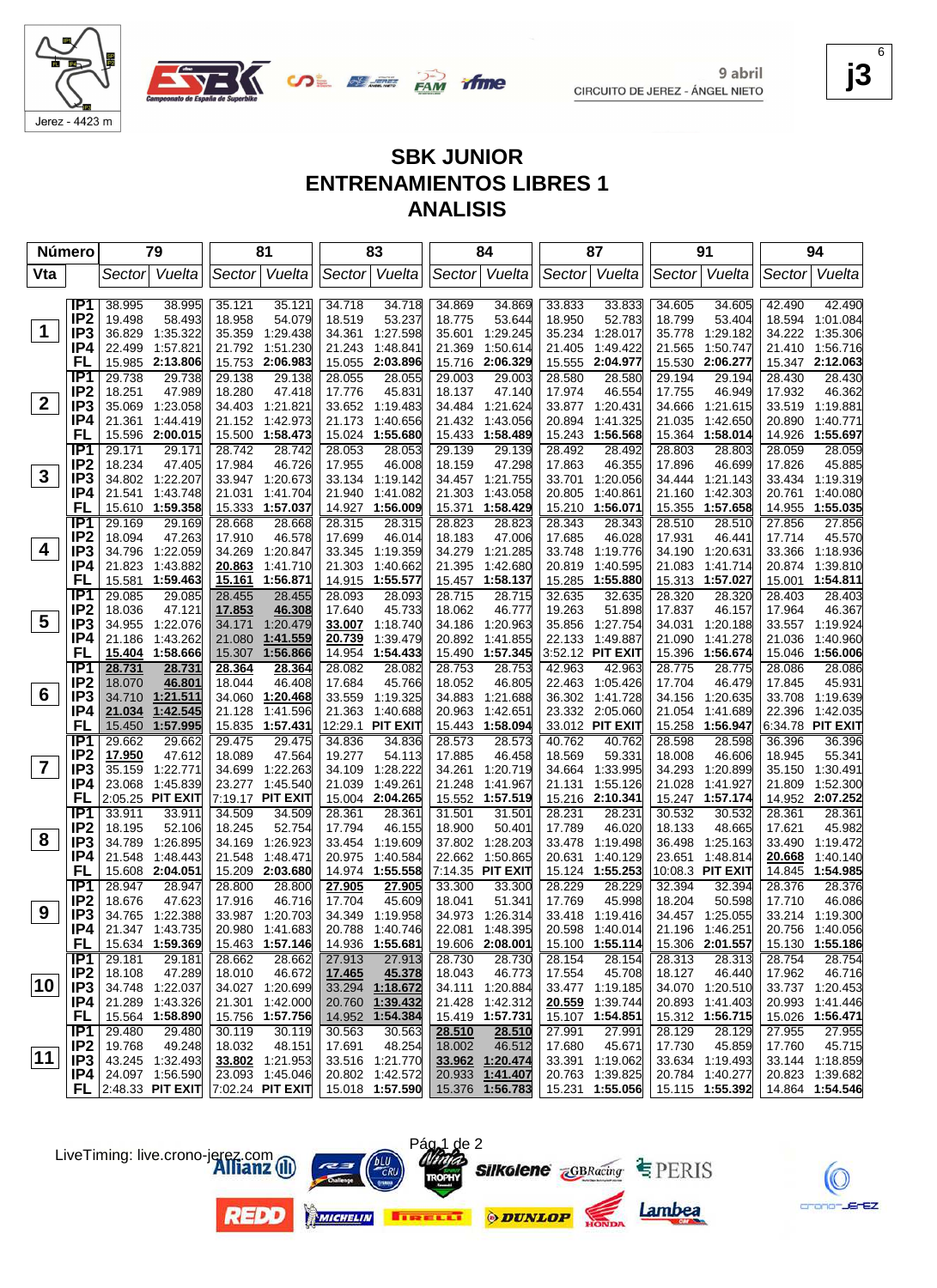







**j3** 6

# **SBK JUNIOR ENTRENAMIENTOS LIBRES 1 ANALISIS**

| Número |                                    | 79     |                             | 81     |                                    | 83               |                      | 84               |                      | 87     |                                    | 91               |                      | 94               |                      |
|--------|------------------------------------|--------|-----------------------------|--------|------------------------------------|------------------|----------------------|------------------|----------------------|--------|------------------------------------|------------------|----------------------|------------------|----------------------|
| Vta    |                                    | Sector | Vuelta                      |        | Sector Vuelta                      |                  | Sector Vuelta        |                  | Sector Vuelta        |        | Sector Vuelta                      | Sector           | Vuelta               |                  | Sector Vuelta        |
|        |                                    |        |                             |        |                                    |                  |                      |                  |                      |        |                                    |                  |                      |                  |                      |
|        | IP <sub>1</sub>                    | 37.370 | 37.370                      | 35.774 | 35.774                             | 27.951           | 27.951               | 28.599           | 28.599               | 30.935 | 30.935                             | 28.094           | 28.094               | 27.952           | 27.952               |
|        | IP <sub>2</sub>                    | 21.563 | 58.933                      | 18.543 | 54.317                             | 17.558           | 45.509               | 17.975           | 46.574               | 19.016 | 49.951                             | 18.197           | 46.291               | 17.755           | 45.707               |
| 12     | IP <sub>3</sub>                    | 38.943 | 1:37.876                    | 34.695 | 1:29.012                           | 33.757           | 1:19.266             | 34.284           | 1:20.858             |        | 36.247 1:26.198                    | 33.782           | 1:20.073             | 33.071           | 1:18.778             |
|        | IP4                                |        | 23.949 2:01.825             | 21.460 | 1:50.472                           | 21.076           | 1:40.342             | 21.042           | 1:41.900             | 22.438 | 1:48.636                           | 20.914           | 1:40.987             | 20.706           | 1:39.484             |
|        | FL                                 |        | 1:12.61 PIT EXIT            |        | 15.695 2:06.167                    |                  | 15.344 1:55.686      |                  | 15.488 1:57.388      |        | 6:45.75 PIT EXIT                   |                  | 15.110 1:56.097      |                  | 14.955 1:54.439      |
|        | IP <sub>1</sub>                    | 35.824 | 35.824                      | 29.090 | 29.090                             | 28.149           | 28.149               | 30.191           | 30.191               | 42.854 | 42.854                             | 27.918           | 27.918               | 27.789           | 27.789               |
| 13     | IP <sub>2</sub><br>IP <sub>3</sub> | 18.199 | 54.023                      | 18.265 | 47.355                             | 17.652           | 45.801               | 18.742<br>38.358 | 48.933               |        | 22.484 1:05.338                    | 17.670           | 45.588               | 17.608           | 45.397               |
|        | IP4                                | 34.970 | 1:28.993<br>21.276 1:50.269 |        | 34.613 1:21.968<br>21.457 1:43.425 | 33.215<br>20.824 | 1:19.016<br>1:39.840 | 21.149           | 1:27.291<br>1:48.440 |        | 39.224 1:44.562<br>20.696 2:05.258 | 33.449<br>20.712 | 1:19.037<br>1:39.749 | 33.121<br>21.365 | 1:18.518<br>1:39.883 |
|        | FL                                 |        | 15.841 2:06.109             |        | 15.442 1:58.867                    | 14.889           | 1:54.729             | 15.339           | 2:03.779             |        | 15.173 2:20.431                    | 15.113           | 1:54.862             |                  | 15.159 1:55.041      |
|        | IP1                                | 28.984 | 28.984                      | 29.114 | 29.114                             | 28.051           | 28.051               | 28.613           | 28.613               | 28.040 | 28.040                             | 27.849           | 27.849               | 28.018           | 28.018               |
|        | IP <sub>2</sub>                    | 17.992 | 46.976                      | 18.422 | 47.536                             | 17.805           | 45.856               | 17.856           | 46.469               | 17.574 | 45.614                             | 17.663           | 45.512               | 17.638           | 45.656               |
| 14     | IP <sub>3</sub>                    | 34.654 | 1:21.630                    | 34.849 | 1:22.385                           | 33.438           | 1:19.294             | 34.129           | 1:20.598             | 33.203 | 1:18.817                           |                  | 34.148 1:19.660      | 33.052           | 1:18.708             |
|        | IP4                                | 21.305 | 1:42.935                    | 22.178 | 1:44.563                           | 20.936           | 1:40.230             | 20.889           | 1:41.487             | 20.814 | 1:39.631                           | 21.082           | 1:40.742             | 20.721           | 1:39.429             |
|        | FL                                 |        | 15.653 1:58.588             |        | 15.549 2:00.112                    | 14.938           | 1:55.168             | 15.533           | 1:57.020             | 15.053 | 1:54.684                           |                  | 15.178 1:55.920      |                  | 14.845 1:54.274      |
|        | <b>IP1</b>                         | 29.030 | 29.030                      |        |                                    | 31.065           | 31.065               | 28.734           | 28.734               | 27.801 | 27.801                             | 27.982           | 27.982               | 29.134           | 29.134               |
|        | IP <sub>2</sub>                    | 18.068 | 47.098                      |        |                                    | 18.095           | 49.160               | 17.711           | 46.445               | 17.341 | 45.142                             | 17.675           | 45.657               | 18.120           | 47.254               |
| 15     | IP <sub>3</sub>                    | 34.804 | 1:21.902                    |        |                                    | 34.025           | 1:23.185             |                  |                      | 33.805 | 1:18.947                           | 33.768           | 1:19.425             | 37.199           | 1:24.453             |
|        | IP4                                | 21.509 | 1:43.411                    |        |                                    | 22.284           | 1:45.469             |                  |                      | 21.174 | 1:40.121                           | 20.883           | 1:40.308             |                  | 20.762 1:45.215      |
|        | FL                                 |        | 15.646 1:59.057             |        |                                    |                  |                      |                  |                      |        | 15.125 1:55.246                    | <u>15.109</u>    | 1:55.417             |                  | 14.861 2:00.076      |
|        | IP <sub>1</sub>                    | 30.720 | 30.720                      |        |                                    |                  |                      |                  |                      |        |                                    | 27.862           | 27.862               | 27.896           | 27.896               |
|        | IP <sub>2</sub>                    | 19.684 | 50.404                      |        |                                    |                  |                      |                  |                      |        |                                    | 17.479           | 45.341               | 17.656           | 45.552               |
| 16     | IP <sub>3</sub>                    | 37.372 | 1:27.776                    |        |                                    |                  |                      |                  |                      |        |                                    | 33.308           | 1:18.649             | 33.108           | 1:18.660             |
|        | IP4                                |        | 22.930 1:50.706             |        |                                    |                  |                      |                  |                      |        |                                    | 20.819           | 1:39.468             | 20.761           | 1:39.421             |
|        | <b>FL</b>                          |        |                             |        |                                    |                  |                      |                  |                      |        |                                    | 15.256           | 1:54.724             | 14.806           | 1:54.227             |
|        | IP1<br>IP <sub>2</sub>             |        |                             |        |                                    |                  |                      |                  |                      |        |                                    |                  |                      | 27.831<br>17.664 | 27.831<br>45.495     |
| 17     | IP <sub>3</sub>                    |        |                             |        |                                    |                  |                      |                  |                      |        |                                    |                  |                      |                  | 33.191 1:18.686      |
|        | IP4                                |        |                             |        |                                    |                  |                      |                  |                      |        |                                    |                  |                      | 20.795           | 1:39.481             |
|        | <b>FL</b>                          |        |                             |        |                                    |                  |                      |                  |                      |        |                                    |                  |                      |                  | 14.977 1:54.458      |
|        | $\overline{IP1}$                   |        |                             |        |                                    |                  |                      |                  |                      |        |                                    |                  |                      | 27.934           | 27.934               |
|        | IP <sub>2</sub>                    |        |                             |        |                                    |                  |                      |                  |                      |        |                                    |                  |                      | 17.836           | 45.770               |
| 18     | IP <sub>3</sub>                    |        |                             |        |                                    |                  |                      |                  |                      |        |                                    |                  |                      |                  | 33.451 1:19.221      |
|        | IP4                                |        |                             |        |                                    |                  |                      |                  |                      |        |                                    |                  |                      |                  | 22.075 1:41.296      |
|        | <b>FL</b>                          |        |                             |        |                                    |                  |                      |                  |                      |        |                                    |                  |                      |                  |                      |
|        | IP1                                |        |                             |        |                                    |                  |                      |                  |                      |        |                                    |                  |                      |                  |                      |
|        | IP <sub>2</sub>                    |        |                             |        |                                    |                  |                      |                  |                      |        |                                    |                  |                      |                  |                      |
| 19     | IP <sub>3</sub>                    |        |                             |        |                                    |                  |                      |                  |                      |        |                                    |                  |                      |                  |                      |
|        | IP4                                |        |                             |        |                                    |                  |                      |                  |                      |        |                                    |                  |                      |                  |                      |
|        | FL                                 |        |                             |        |                                    |                  |                      |                  |                      |        |                                    |                  |                      |                  |                      |



LiveTiming: live.crono-jerez.com

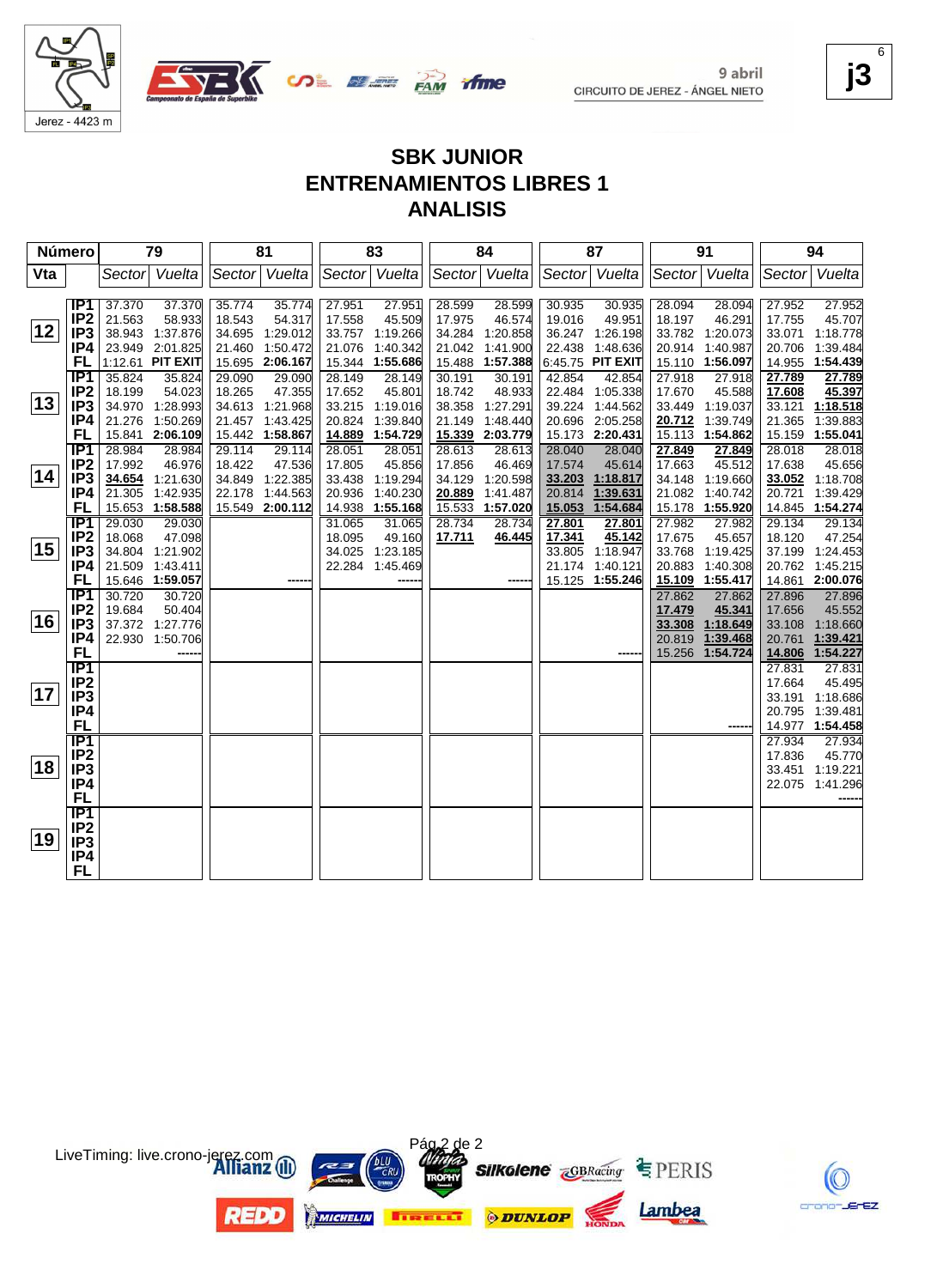





**j4**

# **SBK JUNIOR ENTRENAMIENTOS LIBRES 1 40 MEJORES VUELTAS**

| <b>Dorsal</b> | <b>Piloto</b>      | <b>Nat</b> | Equipo                                   | Maq.            | Hora    | <b>Vuelta</b>  | Tiempo   |
|---------------|--------------------|------------|------------------------------------------|-----------------|---------|----------------|----------|
| 4             | Eric FERNANDEZ     | <b>ESP</b> | <b>TEAM SPEED RACING</b>                 | <b>KAWASAKI</b> | 9:39:42 | 14             | 1:52.959 |
| 67            | Eliton KAWAKAMI    |            | BRA YAMAHA MS RACING                     | YAMAHA          | 9:12:41 | 6              | 1:52.973 |
| 4             | Eric FERNANDEZ     | <b>ESP</b> | TEAM SPEED RACING                        | <b>KAWASAKI</b> | 9:37:50 | 13             | 1:53.161 |
| 67            | Eliton KAWAKAMI    |            | BRA YAMAHA MS RACING                     | YAMAHA          | 9:08:48 | 4              | 1:53.564 |
| 4             | Eric FERNANDEZ     | <b>ESP</b> | TEAM SPEED RACING                        | <b>KAWASAKI</b> | 9:35:56 | 12             | 1:53.647 |
| 67            | Eliton KAWAKAMI    |            | BRA YAMAHA MS RACING                     | YAMAHA          | 9:06:54 | 3              | 1:53.658 |
| 67            | Eliton KAWAKAMI    |            | BRA YAMAHA MS RACING                     | YAMAHA          | 9:36:46 | 13             | 1:53.913 |
| 4             | Eric FERNANDEZ     | <b>ESP</b> | TEAM SPEED RACING                        | <b>KAWASAKI</b> | 9:10:28 | 5              | 1:54.072 |
| 22            | Alejandro CARRION  | <b>ESP</b> | DEZA-BOX 77 RACING TEAM                  | <b>KAWASAKI</b> | 9:19:44 | 9              | 1:54.119 |
| 67            | Eliton KAWAKAMI    |            | BRA YAMAHA MS RACING                     | YAMAHA          | 9:38:40 | 14             | 1:54.152 |
| 94            | Facundo A LLAMBIAS | <b>URU</b> | KAWASAKI PL RACING JUNIOR T KAWASAKI     |                 | 9:37:53 | 16             | 1:54.227 |
| 67            | Eliton KAWAKAMI    |            | BRA YAMAHA MS RACING                     | YAMAHA          | 9:34:52 | 12             | 1:54.246 |
| 94            | Facundo A LLAMBIAS |            | URU KAWASAKI PL RACING JUNIOR T KAWASAKI |                 | 9:33:59 | 14             | 1:54.274 |
| 67            | Eliton KAWAKAMI    |            | BRA YAMAHA MS RACING                     | YAMAHA          | 9:28:54 | 9              | 1:54.289 |
| 83            | Meikon Y KAWAKAMI  |            | BRA YAMAHA MS RACING                     | YAMAHA          | 9:32:45 | 10             | 1:54.384 |
| 83            | Meikon Y KAWAKAMI  |            | BRA YAMAHA MS RACING                     | YAMAHA          | 9:10:46 | 5              | 1:54.433 |
| 94            | Facundo A LLAMBIAS | URU        | KAWASAKI PL RACING JUNIOR T KAWASAKI     |                 | 9:30:10 | 12             | 1:54.439 |
| 78            | Daniel MOGEDA      | <b>ESP</b> | <b>ESP SOLUTIONS MOTAP RT</b>            | <b>KAWASAKI</b> | 9:40:07 | 12             | 1:54.455 |
| 94            | Facundo A LLAMBIAS | <b>URU</b> | KAWASAKI PL RACING JUNIOR T KAWASAKI     |                 | 9:39:48 | 17             | 1:54.458 |
| 42            | Raul PEREZ         | <b>ESP</b> | <b>FUSIÓN RACING TEAM</b>                | <b>KAWASAKI</b> | 9:10:07 | 5              | 1:54.475 |
| 22            | Alejandro CARRION  | <b>ESP</b> | DEZA-BOX 77 RACING TEAM                  | <b>KAWASAKI</b> | 9:15:50 | $\overline{7}$ | 1:54.480 |
| 94            | Facundo A LLAMBIAS |            | URU KAWASAKI PL RACING JUNIOR T KAWASAKI |                 | 9:28:15 | 11             | 1:54.546 |
| 31            | Max SANCHEZ        | <b>ESP</b> | <b>ETG RACING</b>                        | YAMAHA          | 9:29:28 | 10             | 1:54.570 |
| 72            | Yeray RUIZ         | <b>ESP</b> | YAMAHA MS RACING                         | YAMAHA          | 9:30:50 | 3              | 1:54.599 |
| 4             | Eric FERNANDEZ     | <b>ESP</b> | <b>TEAM SPEED RACING</b>                 | <b>KAWASAKI</b> | 9:06:40 | 3              | 1:54.608 |
| 4             | Eric FERNANDEZ     | <b>ESP</b> | TEAM SPEED RACING                        | KAWASAKI        | 9:08:34 | 4              | 1:54.633 |
| 78            | Daniel MOGEDA      | <b>ESP</b> | ESP SOLUTIONS MOTAP RT                   | <b>KAWASAKI</b> | 9:34:21 | 9              | 1:54.665 |
| 67            | Eliton KAWAKAMI    |            | BRA YAMAHA MS RACING                     | YAMAHA          | 9:05:00 | $\overline{c}$ | 1:54.666 |
| 87            | Faustino CAÑERO    | <b>ESP</b> | M 24 COMPETICION                         | <b>KAWASAKI</b> | 9:39:22 | 14             | 1:54.684 |
| 91            | Borja JIMENEZ      | <b>ESP</b> | ESP SOLUTIONS MOTAP RT                   | <b>KAWASAKI</b> | 9:41:24 | 16             | 1:54.724 |
| 83            | Meikon Y KAWAKAMI  | BRA        | YAMAHA MS RACING                         | YAMAHA          | 9:38:33 | 13             | 1:54.729 |
| 78            | Daniel MOGEDA      | <b>ESP</b> | ESP SOLUTIONS MOTAP RT                   | <b>KAWASAKI</b> | 9:36:16 | 10             | 1:54.764 |
| 31            | Max SANCHEZ        | <b>ESP</b> | <b>ETG RACING</b>                        | YAMAHA          | 9:33:18 | 12             | 1:54.785 |
| 94            | Facundo A LLAMBIAS |            | URU KAWASAKI PL RACING JUNIOR T KAWASAKI |                 | 9:08:14 | 4              | 1:54.811 |
| 31            | Max SANCHEZ        | <b>ESP</b> | <b>ETG RACING</b>                        | YAMAHA          | 9:39:22 | 15             | 1:54.819 |
| 78            | Daniel MOGEDA      | <b>ESP</b> | ESP SOLUTIONS MOTAP RT                   | <b>KAWASAKI</b> | 9:32:26 | 8              | 1:54.828 |
| 17            | Samuel DIAZ        | <b>ESP</b> | <b>TECNIRACING</b>                       | KAWASAKI        | 9:34:42 | 13             | 1:54.839 |
| 42            | Raul PEREZ         | <b>ESP</b> | FUSIÓN RACING TEAM                       | <b>KAWASAKI</b> | 9:17:35 | 8              | 1:54.850 |
| 87            | Faustino CAÑERO    | <b>ESP</b> | M 24 COMPETICION                         | KAWASAKI        | 9:24:38 | 10             | 1:54.851 |
| 91            | Borja JIMENEZ      | ESP        | ESP SOLUTIONS MOTAP RT                   | KAWASAKI        | 9:35:38 | 13             | 1:54.862 |



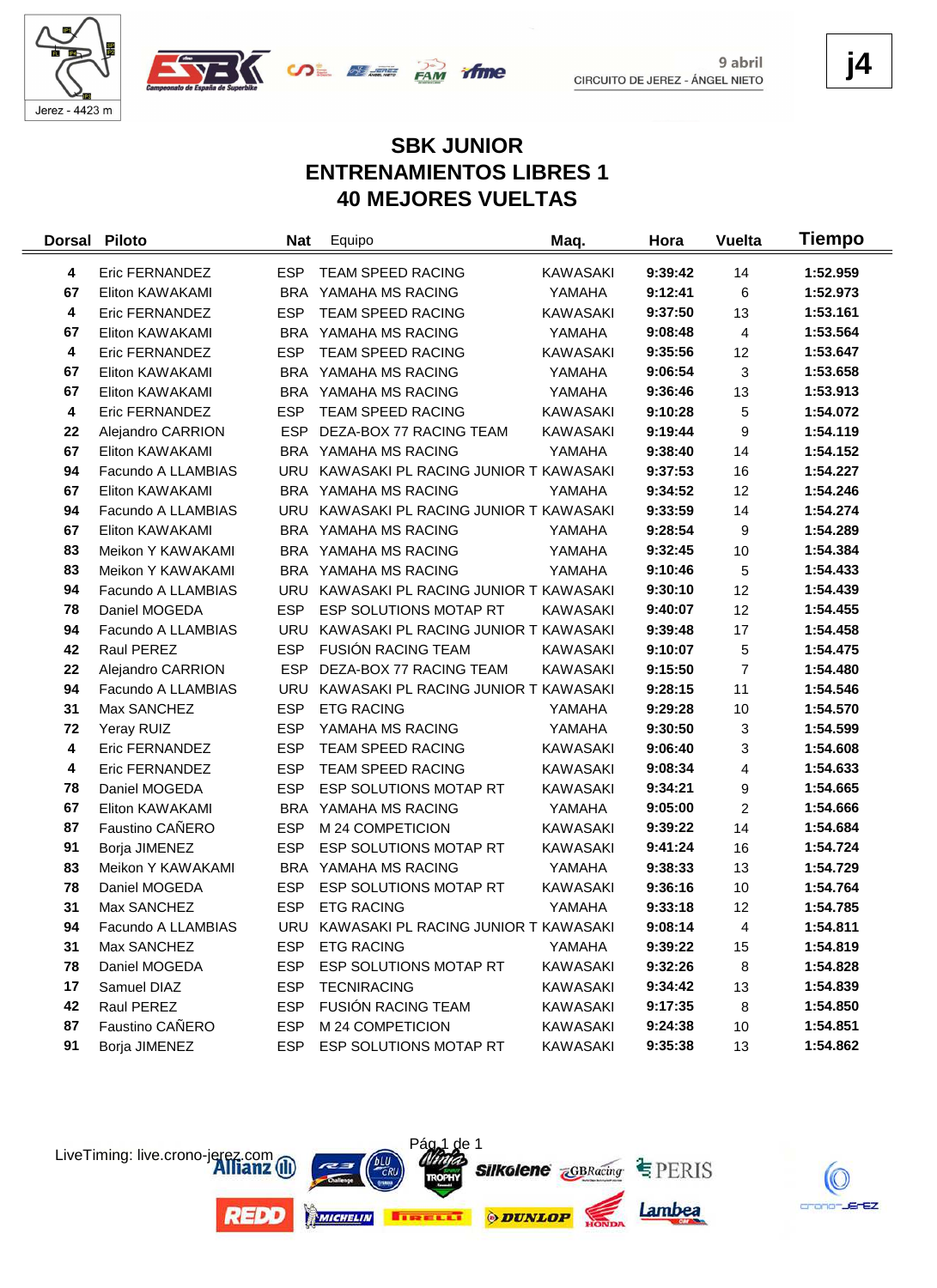





# **SBK JUNIOR ENTRENAMIENTOS LIBRES 1 TOP CINCO VUELTAS**

|     | <b>Piloto</b>           |            | Nat Equipo                     |          |          | <b>Top Five Laps</b>                         |          |          |
|-----|-------------------------|------------|--------------------------------|----------|----------|----------------------------------------------|----------|----------|
|     |                         |            |                                |          |          |                                              |          |          |
|     | 4 Eric FERNANDEZ        | ESP.       | TEAM SPEED RACING              | 1:52.959 | 1:53.161 | 1:53.647                                     | 1:54.072 | 1:54.608 |
| 67  | Eliton KAWAKAMI         |            | BRA YAMAHA MS RACING           | 1:52.973 | 1:53.564 | 1:53.658                                     | 1:53.913 | 1:54.152 |
| 22  | Alejandro CARRION       | <b>ESP</b> | DEZA-BOX 77 RACING TEAM        | 1:54.119 | 1:54.480 | 1:54.912                                     | 1:55.052 | 1:55.612 |
|     | 94 Facundo A LLAMBIAS   | URU        | KAWASAKI PL RACING JUNIOR TE   | 1:54.227 | 1:54.274 | 1:54.439                                     | 1:54.458 | 1:54.546 |
| 83. | Meikon Y KAWAKAMI       |            | BRA YAMAHA MS RACING           | 1:54.384 | 1:54.433 | 1:54.729                                     | 1:55.168 | 1:55.558 |
| 78  | Daniel MOGEDA           | <b>ESP</b> | ESP SOLUTIONS MOTAP RT         | 1:54.455 | 1:54.665 | 1:54.764                                     | 1:54.828 | 1:55.413 |
|     | 42 Raul PEREZ           | <b>ESP</b> | <b>FUSION RACING TEAM</b>      | 1:54.475 | 1:54.850 | 1:54.981                                     | 1:54.991 | 1:55.015 |
| 31  | Max SANCHEZ             | <b>ESP</b> | <b>ETG RACING</b>              | 1:54.570 | 1:54.785 | 1:54.819                                     | 1:55.020 | 1:55.117 |
|     | 72 Yeray RUIZ           | <b>ESP</b> | YAMAHA MS RACING               | 1:54.599 | 1:54.898 | 1:55.375                                     | 1:55.676 | 1:56.851 |
| 87  | <b>Faustino CAÑERO</b>  | <b>ESP</b> | M 24 COMPETICION               | 1:54.684 | 1:54.851 | 1:55.056                                     | 1:55.114 | 1:55.246 |
| 91  | Borja JIMENEZ           | <b>ESP</b> | ESP SOLUTIONS MOTAP RT         | 1:54.724 | 1:54.862 | 1:55.392                                     | 1:55.417 | 1:55.920 |
| 17  | Samuel DIAZ             | <b>ESP</b> | <b>TECNIRACING</b>             | 1:54.839 | 1:55.328 | 1:55.399                                     | 1:55.437 | 1:55.486 |
|     | 35 Yeray SAIZ           | <b>ESP</b> | <b>TECNIRACING</b>             | 1:54.870 | 1:54.959 | 1:54.986                                     | 1:55.016 | 1:55.377 |
| 8   | <b>Carlos GIMENEZ</b>   | ESP        | ARCO MOTOR UNIVERSITY TEAM     | 1:54.892 | 1:55.265 | 1:55.637                                     | 1:55.725 | 1:55.973 |
|     | 53 Hector YEBRA         | <b>ESP</b> | HY COMPETICION TEAM            | 1:55.098 | 1:55.293 | 1:55.563                                     | 1:55.799 | 1:55.860 |
| 26  | Jose Manuel OSUNA       | <b>ESP</b> | DEZA-BOX 77 RACING TEAM        | 1:55.213 | 1:55.375 | 1:55.751                                     | 1:55.761 | 1:55.771 |
| 27  | Alvaro DIAZ             | <b>ESP</b> | ARCO MOTOR UNIVERSITY TEAM     | 1:55.591 | 1:55.670 | 1:56.214                                     | 1:56.912 | 2:02.577 |
| 28  | <b>Valentin PERRONE</b> | ARG        | <b>TEAM SPEED RACING</b>       | 1:55.667 | 1:55.989 | 1:56.082                                     | 1:56.462 | 1:56.715 |
| 38  | Ola NESBAKKEN           | <b>ESP</b> | ALMA RACING TEAM               | 1:55.732 | 1:55.895 | 1:56.261                                     | 1:56.581 | 1:56.843 |
|     | 47 Ferran HERNANDEZ     | <b>ESP</b> | TEAM BOX 64                    | 1:55.739 | 1:56.561 | 1:57.084                                     | 1:57.143 | 1:57.587 |
|     | 56 Dayron MORILLAS      | <b>ESP</b> | YAMAHA MS RACING               | 1:55.806 | 1:55.983 | 1:56.877                                     | 1:56.978 | 1:57.880 |
| 57  | Antonio TORRES          | ESP.       | DEZA-BOX 77 RACING TEAM        | 1:56.031 | 1:56.039 | 1:57.043                                     | 1:57.098 | 1:57.211 |
| 48  | Julio GARCIA            | <b>ESP</b> | <b>TEAM SPN-EMACOMPETICION</b> | 1:56.381 | 1:56.463 | 1:56.788                                     | 1:57.278 | 1:57.348 |
|     | 74 Juan A CONESA        | <b>ESP</b> | ESP SOLUTIONS MOTAP RT         | 1:56.613 | 1:56.993 | 1:57.565                                     | 1:57.799 | 1:58.186 |
|     | 84 Hector DOMINGUEZ     | <b>ESP</b> | <b>I+DENT RACING TEAM</b>      |          |          | 1:56.783 1:57.020 1:57.345 1:57.388 1:57.519 |          |          |
|     | 81 Juan E RIVERA        | COL        | AUSTIN RACING VHC LIQUI MOLY   | 1:56.866 | 1:56.871 | 1:57.037                                     | 1:57.146 | 1:57.431 |
| 55  | Unai CALATAYUD          | ESP        | QRG MOTOR RACING               | 1:57.287 | 1:57.585 | 1:57.698                                     | 1:57.792 | 1:57.798 |
| 51  | Juan P URIOSTEGUI       |            | MEX I+DENT RACING TEAM         | 1:57.562 | 1:57.780 | 1:57.803                                     | 1:57.977 | 1:58.007 |
| 18  | Joan SANTOS             | <b>ESP</b> | QRG MOTOR RACING               | 1:57.808 | 1:57.868 | 1:57.926                                     | 1:57.955 | 1:58.230 |
| 23  | Jordi RAPOSEIRAS        | AND        | <b>ILUSION TEAM</b>            | 1:57.956 | 1:58.247 | 1:58.335                                     | 1:58.704 | 1:59.073 |
|     | 10 Pedro M DA SILVA     |            | POR STAND OS PUTOS RACING TEAM | 1:57.986 | 1:58.469 | 1:58.565                                     | 1:58.771 | 1:58.941 |
|     | 79 Tomas M GONÇALVES    |            | POR TEAM SPN-EMACOMPETICION    | 1:57.995 | 1:58.588 | 1:58.666                                     | 1:58.890 | 1:59.057 |

LiveTiming: live.crono-jerez.com

**REDD** 







Lambea



crono-JErEZ

**j5**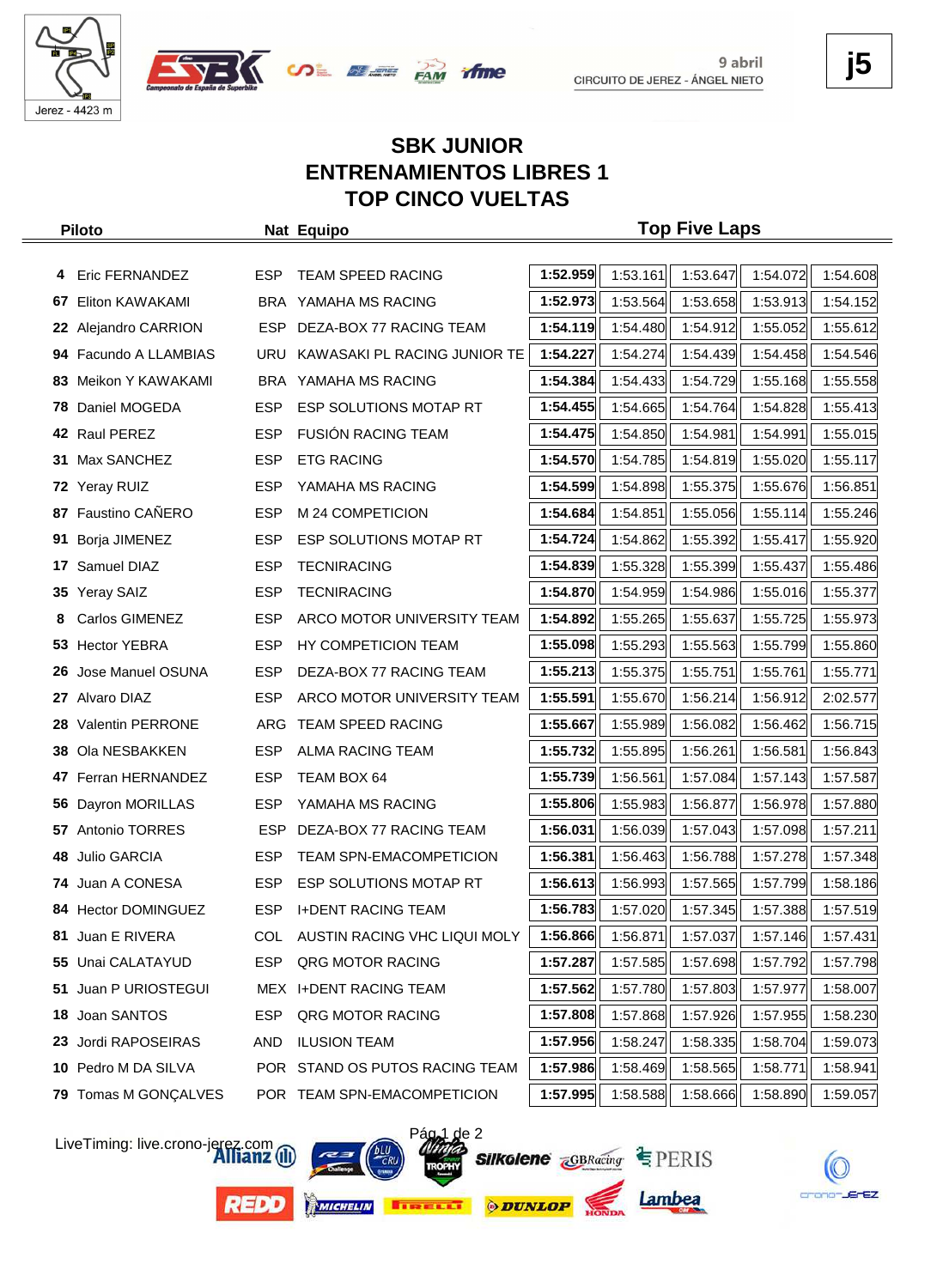





# **SBK JUNIOR ENTRENAMIENTOS LIBRES 1 TOP CINCO VUELTAS**

| <b>Piloto</b>              |            | Nat Equipo                    | <b>Top Five Laps</b> |          |          |          |          |  |  |  |
|----------------------------|------------|-------------------------------|----------------------|----------|----------|----------|----------|--|--|--|
|                            |            |                               |                      |          |          |          |          |  |  |  |
| Aaron GARCIA<br>15.        |            | ESP TJT RACING                | 1:58.275             | 1:58.311 | 1:58.478 | 1:58.554 | 1:58.806 |  |  |  |
| 32 Rodrigo VALENTE         | <b>POR</b> | <b>GV STRATOS RACING TEAM</b> | 1:58.520             | 1:58.615 | 1:58.831 | 1:59.030 | 1:59.097 |  |  |  |
| Carlos D TORRES<br>62.     |            | MEX TEAM CURIA SEMILLA AZTECA | 1:58.589             | 1:59.252 | 1:59.625 | 1:59.947 | 2:01.174 |  |  |  |
| Juho KANTOLA<br>36         | <b>ESP</b> | KALLIO RACING JUNIOR TEAM     | 1:58.762             | 1:59.024 | 1:59.156 | 1:59.200 | 1:59.581 |  |  |  |
| Michal A BUDZIASZEK<br>16. | POL.       | <b>I+DENT RACING TEAM</b>     | 1:58.791             | 2:06.098 | PIT EXIT |          |          |  |  |  |
| 58 Isaac RUIVINHO          | <b>POR</b> | TEAM MOTOCLUBE LOULÉ CONCE    | 1:59.559             | 2:00.571 | 2:00.662 | 2:00.726 | 2:00.959 |  |  |  |
| Natalia RIVERA<br>2        | <b>ESP</b> | <b>I+DENT RACING TEAM</b>     | 1:59.571             | 1:59.702 | 2:00.161 | 2:00.285 | 2:00.347 |  |  |  |
| Ivan BOLAÑO<br>71          | <b>ESP</b> | ER71 TEAM                     | 1:59.804             | 2:00.264 | 2:00.871 | 2:01.291 | 2:01.570 |  |  |  |
| Marc LERA<br>24            | ESP.       | <b>FULL POWER 24</b>          | 2:01.954             | 2:01.969 | 2:01.985 | 2:02.065 | 2:02.444 |  |  |  |
| Guilherme MARQUES<br>6     | POR.       | MIGUEL OLIVEIRA FUN CLUB      | 2:03.298             | 2:03.337 | 2:03.625 | 2:03.851 | 2:04.506 |  |  |  |



**j5**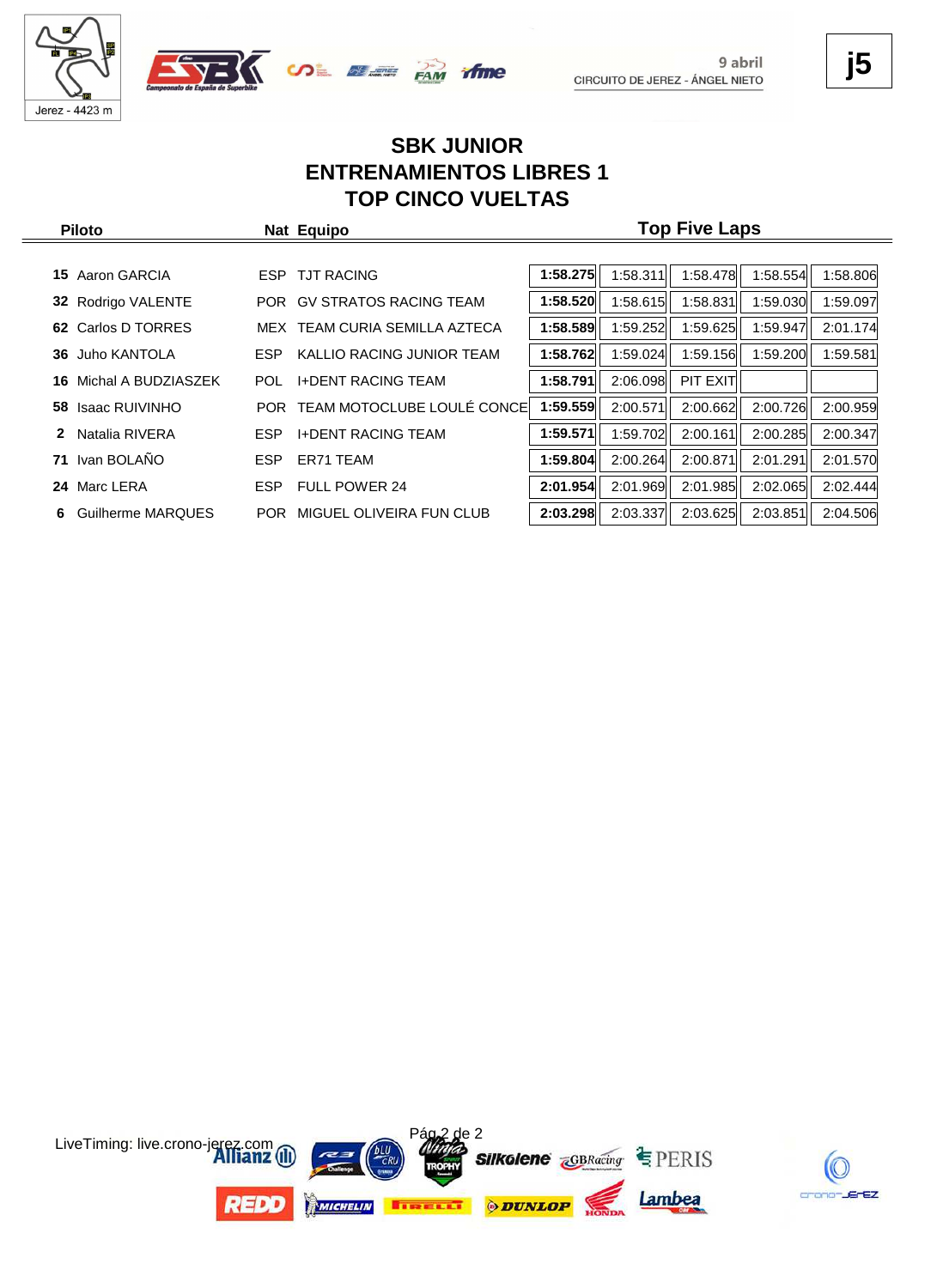



**j6**

crano-JErEZ

# **SBK JUNIOR ENTRENAMIENTOS LIBRES 1 40 MEJORES VELOCIDADES MÁXIMAS**

| <b>Dorsal</b>    | <b>Piloto</b>         | <b>Nat</b> | Equipo                               | Maq.            | Hora    | <b>Vuelta</b>  | Vmax  |
|------------------|-----------------------|------------|--------------------------------------|-----------------|---------|----------------|-------|
| 67               | Eliton KAWAKAMI       | <b>BRA</b> | YAMAHA MS RACING                     | YAMAHA          | 9:11:32 | 5              | 190,4 |
| 22               | Alejandro CARRION     | <b>ESP</b> | DEZA-BOX 77 RACING TEAM              | <b>KAWASAKI</b> | 9:06:51 | $\overline{c}$ | 189,4 |
| 47               | Ferran HERNANDEZ      | <b>ESP</b> | TEAM BOX 64                          | <b>HONDA</b>    | 9:12:43 | 5              | 188,9 |
| 31               | Max SANCHEZ           | <b>ESP</b> | <b>ETG RACING</b>                    | YAMAHA          | 9:22:27 | 6              | 188,7 |
| 72               | Yeray RUIZ            | <b>ESP</b> | YAMAHA MS RACING                     | YAMAHA          | 9:27:46 | 1              | 188,1 |
| 26               | Jose Manuel OSUNA     | <b>ESP</b> | DEZA-BOX 77 RACING TEAM              | <b>KAWASAKI</b> | 9:12:43 | 5              | 188,0 |
| 8                | Carlos GIMENEZ        | <b>ESP</b> | ARCO MOTOR UNIVERSITY TEA            | YAMAHA          | 9:07:25 | 3              | 187,3 |
| 31               | Max SANCHEZ           | <b>ESP</b> | <b>ETG RACING</b>                    | YAMAHA          | 9:24:23 | $\overline{7}$ | 186,9 |
| 17               | Samuel DIAZ           | <b>ESP</b> | <b>TECNIRACING</b>                   | <b>KAWASAKI</b> | 9:37:25 | 14             | 186,9 |
| 72               | Yeray RUIZ            | <b>ESP</b> | YAMAHA MS RACING                     | YAMAHA          | 9:39:31 | 7              | 186,9 |
| 8                | Carlos GIMENEZ        | <b>ESP</b> | ARCO MOTOR UNIVERSITY TEA            | YAMAHA          | 9:09:20 | 4              | 186,8 |
| 57               | Antonio TORRES        | <b>ESP</b> | DEZA-BOX 77 RACING TEAM              | <b>KAWASAKI</b> | 9:06:51 | $\overline{c}$ | 186,7 |
| 67               | Eliton KAWAKAMI       | <b>BRA</b> | YAMAHA MS RACING                     | YAMAHA          | 9:05:46 | $\overline{c}$ | 186,6 |
| 31               | Max SANCHEZ           | <b>ESP</b> | <b>ETG RACING</b>                    | YAMAHA          | 9:38:12 | 14             | 186,3 |
| 53               | <b>Hector YEBRA</b>   | <b>ESP</b> | HY COMPETICION TEAM                  | <b>KAWASAKI</b> | 9:11:14 | 5              | 186,1 |
| 91               | Borja JIMENEZ         | <b>ESP</b> | ESP SOLUTIONS MOTAP RT               | <b>KAWASAKI</b> | 9:40:14 | 15             | 186,0 |
| 26               | Jose Manuel OSUNA     | <b>ESP</b> | DEZA-BOX 77 RACING TEAM              | <b>KAWASAKI</b> | 9:16:38 | $\overline{7}$ | 185,9 |
| 35               | Yeray SAIZ            | <b>ESP</b> | <b>TECNIRACING</b>                   | <b>KAWASAKI</b> | 9:39:19 | 13             | 185,8 |
| 17               | Samuel DIAZ           | <b>ESP</b> | <b>TECNIRACING</b>                   | <b>KAWASAKI</b> | 9:31:37 | 11             | 185,7 |
| 51               | Juan P URIOSTEGUI     |            | MEX I+DENT RACING TEAM               | YAMAHA          | 9:03:22 | 1              | 185,6 |
| 81               | Juan E RIVERA         | COL        | AUSTIN RACING VHC LIQUI MOL KAWASAKI |                 | 9:09:21 | 4              | 185,6 |
| 42               | Raul PEREZ            | <b>ESP</b> | <b>FUSIÓN RACING TEAM</b>            | KAWASAKI        | 9:24:23 | 11             | 185,6 |
| 38               | Ola NESBAKKEN         | <b>ESP</b> | <b>ALMA RACING TEAM</b>              | KAWASAKI        | 9:07:34 | 3              | 185,6 |
| 35               | Yeray SAIZ            | <b>ESP</b> | <b>TECNIRACING</b>                   | <b>KAWASAKI</b> | 9:29:41 | 8              | 185,5 |
| 72               | Yeray RUIZ            | <b>ESP</b> | YAMAHA MS RACING                     | YAMAHA          | 9:29:41 | $\overline{c}$ | 185,4 |
| $\boldsymbol{4}$ | Eric FERNANDEZ        | <b>ESP</b> | TEAM SPEED RACING                    | <b>KAWASAKI</b> | 9:11:14 | 5              | 185,1 |
| 27               | Alvaro DIAZ           | <b>ESP</b> | ARCO MOTOR UNIVERSITY TEA            | YAMAHA          | 9:07:26 | 3              | 185,1 |
| 57               | Antonio TORRES        | <b>ESP</b> | DEZA-BOX 77 RACING TEAM              | <b>KAWASAKI</b> | 9:08:48 | 3              | 185,0 |
| 22               | Alejandro CARRION     | <b>ESP</b> | DEZA-BOX 77 RACING TEAM              | <b>KAWASAKI</b> | 9:04:54 | 1              | 184,9 |
| 51               | Juan P URIOSTEGUI     |            | MEX I+DENT RACING TEAM               | YAMAHA          | 9:01:22 | 0              | 184,8 |
| 22               | Alejandro CARRION     | <b>ESP</b> | DEZA-BOX 77 RACING TEAM              | <b>KAWASAKI</b> | 9:12:46 | 5              | 184,8 |
| 8                | Carlos GIMENEZ        | <b>ESP</b> | ARCO MOTOR UNIVERSITY TEA            | YAMAHA          | 9:28:21 | 8              | 184,8 |
| 47               | Ferran HERNANDEZ      | <b>ESP</b> | TEAM BOX 64                          | <b>HONDA</b>    | 9:08:48 | 3              | 184,8 |
| 4                | Eric FERNANDEZ        | ESP        | TEAM SPEED RACING                    | KAWASAKI        | 9:05:30 | 2              | 184,7 |
| 47               | Ferran HERNANDEZ      | <b>ESP</b> | TEAM BOX 64                          | <b>HONDA</b>    | 9:16:38 | $\overline{7}$ | 184,6 |
| 27               | Alvaro DIAZ           | <b>ESP</b> | ARCO MOTOR UNIVERSITY TEA            | YAMAHA          | 9:09:21 | 4              | 184,5 |
| 8                | Carlos GIMENEZ        | <b>ESP</b> | ARCO MOTOR UNIVERSITY TEA            | YAMAHA          | 9:35:34 | 11             | 184,5 |
| 47               | Ferran HERNANDEZ      | <b>ESP</b> | TEAM BOX 64                          | <b>HONDA</b>    | 9:10:46 | 4              | 184,5 |
| 4                | <b>Eric FERNANDEZ</b> | <b>ESP</b> | TEAM SPEED RACING                    | KAWASAKI        | 9:07:25 | 3              | 184,4 |
| 8                | Carlos GIMENEZ        | <b>ESP</b> | ARCO MOTOR UNIVERSITY TEA            | YAMAHA          | 9:33:39 | 10             | 184,4 |

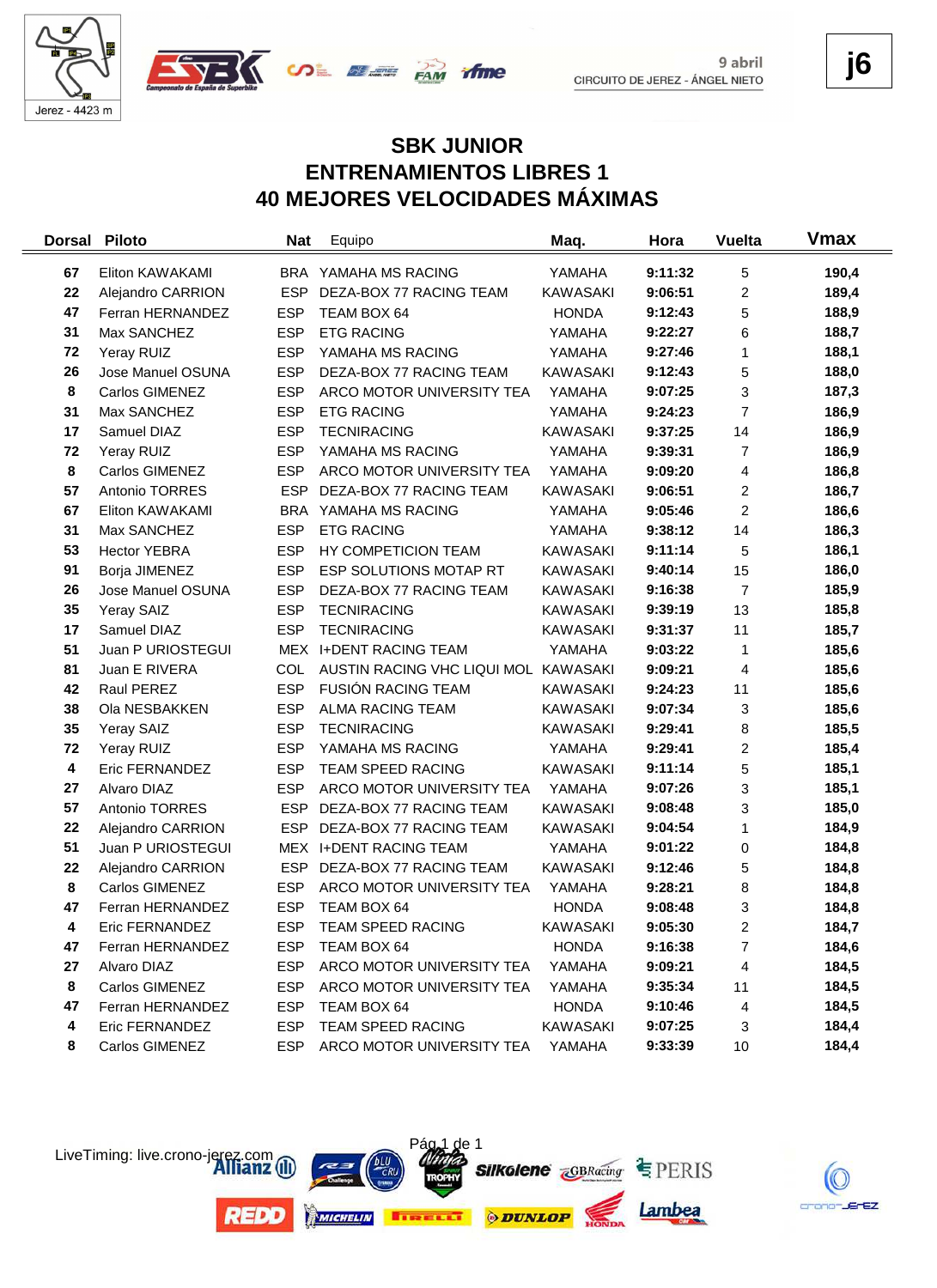





# **SBK JUNIOR ENTRENAMIENTOS LIBRES 1 TOP CINCO VELOCIDADES MÁXIMAS**

|    | <b>Piloto</b>           |            | Nat Equipo                       |       |       | <b>Top Five Vmax</b> |       |       |
|----|-------------------------|------------|----------------------------------|-------|-------|----------------------|-------|-------|
|    |                         |            |                                  |       |       |                      |       |       |
| 67 | Eliton KAWAKAMI         |            | BRA YAMAHA MS RACING             | 190,4 | 186,6 | 184,2                | 183,7 | 183,7 |
|    | 22 Alejandro CARRION    | <b>ESP</b> | DEZA-BOX 77 RACING TEAM          | 189,4 | 184,9 | 184,8                | 183,7 | 183,5 |
|    | 47 Ferran HERNANDEZ     | <b>ESP</b> | TEAM BOX 64                      | 188,9 | 184,8 | 184,6                | 184,5 | 184,1 |
| 31 | Max SANCHEZ             | <b>ESP</b> | <b>ETG RACING</b>                | 188,7 | 186,9 | 186,3                | 183,2 | 182,2 |
|    | 72 Yeray RUIZ           | <b>ESP</b> | YAMAHA MS RACING                 | 188,1 | 186,9 | 185,4                | 184,2 | 180,5 |
| 26 | Jose Manuel OSUNA       | <b>ESP</b> | DEZA-BOX 77 RACING TEAM          | 188,0 | 185,9 | 183,3                | 183,2 | 183,1 |
| 8  | Carlos GIMENEZ          | <b>ESP</b> | ARCO MOTOR UNIVERSITY TEAM       | 187,3 | 186,8 | 184,8                | 184,5 | 184,4 |
| 17 | Samuel DIAZ             | <b>ESP</b> | <b>TECNIRACING</b>               | 186,9 | 185,7 | 183,8                | 182,4 | 182,2 |
| 57 | Antonio TORRES          | <b>ESP</b> | DEZA-BOX 77 RACING TEAM          | 186,7 | 185,0 | 184,3                | 182,4 | 182,3 |
| 53 | <b>Hector YEBRA</b>     | <b>ESP</b> | HY COMPETICION TEAM              | 186,1 | 181,5 | 181,4                | 180,9 | 179,0 |
| 91 | Borja JIMENEZ           | <b>ESP</b> | ESP SOLUTIONS MOTAP RT           | 186,0 | 184,4 | 184,3                | 182,6 | 182,4 |
| 35 | <b>Yeray SAIZ</b>       | <b>ESP</b> | <b>TECNIRACING</b>               | 185,8 | 185,5 | 184,2                | 183,4 | 182,5 |
| 51 | Juan P URIOSTEGUI       |            | MEX I+DENT RACING TEAM           | 185,6 | 184,8 | 183,8                | 182,8 | 182,6 |
| 38 | Ola NESBAKKEN           | <b>ESP</b> | <b>ALMA RACING TEAM</b>          | 185,6 | 184,3 | 183,6                | 183,1 | 182,6 |
|    | 42 Raul PEREZ           | <b>ESP</b> | <b>FUSIÓN RACING TEAM</b>        | 185,6 | 182,6 | 181,8                | 181,7 | 181,4 |
| 81 | Juan E RIVERA           | <b>COL</b> | AUSTIN RACING VHC LIQUI MOLY     | 185,6 | 181,9 | 179,5                | 178,6 | 177,5 |
|    | Eric FERNANDEZ          | <b>ESP</b> | <b>TEAM SPEED RACING</b>         | 185,1 | 184,7 | 184,4                | 184,0 | 181,1 |
| 27 | Alvaro DIAZ             | <b>ESP</b> | ARCO MOTOR UNIVERSITY TEAM       | 185,1 | 184,5 | 183,4                | 180,3 | 179,4 |
| 83 | Meikon Y KAWAKAMI       |            | BRA YAMAHA MS RACING             | 184,2 | 183,8 | 183,8                | 183,4 | 183,1 |
| 56 | Dayron MORILLAS         | <b>ESP</b> | YAMAHA MS RACING                 | 184,2 | 183,4 | 181,0                | 180,7 | 180,0 |
| 28 | <b>Valentin PERRONE</b> |            | ARG TEAM SPEED RACING            | 184,2 | 181,1 | 179,8                | 179,6 | 179,5 |
| 87 | Faustino CAÑERO         | <b>ESP</b> | M 24 COMPETICION                 | 184,0 | 180,4 | 180,0                | 179,3 | 178,7 |
| 48 | Julio GARCIA            | <b>ESP</b> | <b>TEAM SPN-EMACOMPETICION</b>   | 183,9 | 182,4 | 182,2                | 181,0 | 180,8 |
|    | 94 Facundo A LLAMBIAS   |            | URU KAWASAKI PL RACING JUNIOR TE | 183,5 | 183,2 | 183,0                | 182,1 | 181,9 |
|    | 78 Daniel MOGEDA        |            | ESP ESP SOLUTIONS MOTAP RT       | 183,3 | 182,4 | 182,1                | 182,1 | 181,3 |
|    | 15 Aaron GARCIA         |            | ESP TJT RACING                   | 182,6 | 182,3 | 181,7                | 179,8 | 179,7 |
| 55 | Unai CALATAYUD          | ESP.       | QRG MOTOR RACING                 | 182,6 | 181,5 | 179,6                | 178,6 | 178,3 |
|    | 62 Carlos D TORRES      |            | MEX TEAM CURIA SEMILLA AZTECA    | 182,0 | 176,4 | 176,1                | 174,6 | 174,5 |
| 79 | Tomas M GONÇALVES       |            | POR TEAM SPN-EMACOMPETICION      | 181,7 | 181,5 | 181,2                | 180,3 | 179,4 |
| 23 | Jordi RAPOSEIRAS        | AND        | <b>ILUSION TEAM</b>              | 181,1 | 180,8 | 179,1                | 179,0 | 178,5 |
|    | 74 Juan A CONESA        | ESP        | ESP SOLUTIONS MOTAP RT           | 181,0 | 180,9 | 180,9                | 180,7 | 180,3 |
|    | 16 Michal A BUDZIASZEK  | POL        | <b>I+DENT RACING TEAM</b>        | 180,6 | 180,2 | 179,7                |       |       |

LiveTiming: live.crono-jerez.com

**REDO** 







Lambea

crono-JErEZ